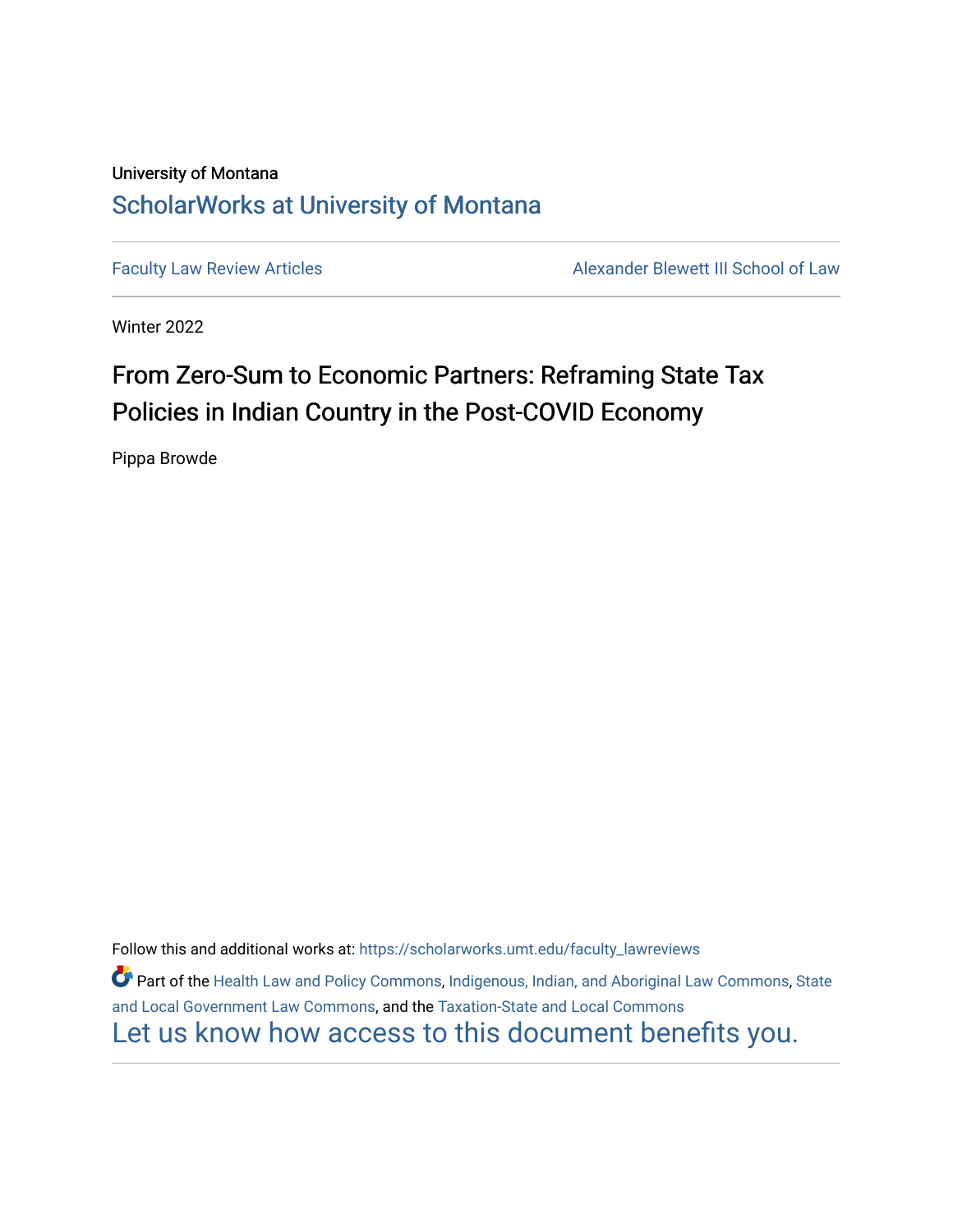# **FROM ZERO-SUM TO ECONOMIC PARTNERS: REFRAMING STATE TAX POLICIES IN INDIAN COUNTRY IN THE POST-COVID ECONOMY**

Pippa Browde\*

#### **ABSTRACT**

*The disparate impact COVID-19 has had on Indian Country reveals problems centuries in the making from the legacy of colonialism. One of those problems is state encroachment in Indian Country, including attempts to assert taxing authority within Indian Country. The issue of the reaches of state taxing authority in Indian Country has resulted in law that is both uncertain and highly complex, chilling both outside investment and economic development for tribes.*

*As the United States emerges from COVID-19, to focus only on the toll exacted on tribes and their peoples ignores the tremendous opportunities for states to right these historical wrongs. Buoyed by federal COVID-relief funds, state and local governments are in a financial position to reframe their tax policies to promote tribal sovereignty and support economic development in Indian Country. This article argues for states to make diplomatic, responsible state* 

The author wishes to thank Professor Monte Mills for all his advice throughout the writing of this piece. Professors Michelle Bryan, Jordan Gross, Kekek Stark, and Anthony Johnstone all provided meaningful comments and ideas. The author also wishes to thank the Montana's chapter of NALSA for inviting the author to present at the 2021 Indian Law Week's "What's Going On in Indian Country?" Jacqueline Baldwin-LeClair provided the most excellent research assistance. The author is also grateful to student-editor Alyssa Martinez and the New Mexico Law Review editorial team, whose efforts have improved this article.

The author dedicates this article to the memory of Professor Fred Hart. Professor Hart was an inspiring mentor who lived a life committed to serving others. He championed the cause of a more diverse and inclusive legal profession, and his legacy will live on through the many lives he touched.

<sup>\*</sup> Professor of Law at the Alexander Blewett III School of Law at the University of Montana. The University of Montana is located on the traditional lands of Indigenous peoples, including the Séliš, Ksanka, and Qlispé. Many others, including Blackfeet, Nez Perce, Shoshone, Bannock and Coeur D'Alene, had and continue to have a presence in the area. The author and the University of Montana acknowledges the role the legal system has played in the removal of Indigenous peoples from these lands, and, through commitment to education, service, and scholarship, strive to improve the quality of justice for future generations. Doing so demands respect for tribal sovereignty and Indigenous cultures as well as accountability to the needs and perspectives of Indigenous people, who, from time immemorial to the present and until the end of time, protect and remain connected with this land.

A prior (and much shorter!) iteration of this article was published in Tax Notes State as part of their column, The Search for Tax Justice. Pippa Browde, SALT Policies to Reduce the Disparate Impact of COVID-19 in Indian Country, 99 Tax Notes State 673 (Feb. 15, 2021).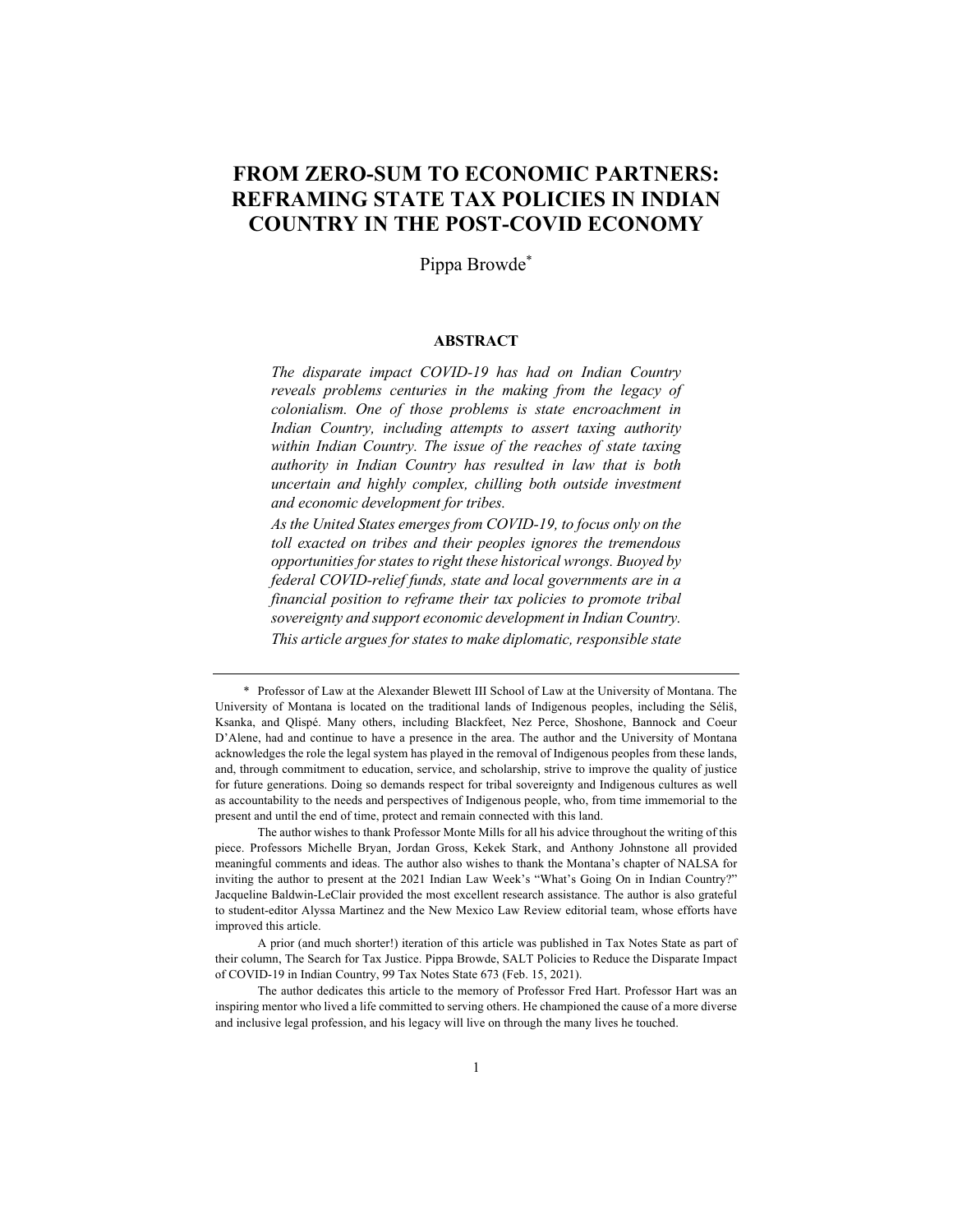*and local tax policies that will create healthier intergovernmental relationships and an environment that in turn creates broader economic growth for tribes and states alike. Through policies requiring state governments to consult with tribes to make joint decisions on tax policy and by refraining from exercising taxing authority in Indian Country, states can move from a zero-sum game. Instead of competing for precious tax revenue, state and local governments can partner with tribes to expand the total amount of available revenue streams. Doing so will not just right the historical wrongs of colonialism—it could also help prevent future crises, such as the COVID-19 pandemic, from having such a disparate impact on tribes again.*

### **I. INTRODUCTION**

States have been attempting to assert jurisdiction in Indian Country since the time of the nation's founding, setting up the historical enmity between tribes and states, often referred to as the "deadliest enemies."1 Such encroachment by states has only increased over time.2 This jurisdictional encroachment has been particularly contentious in the area of taxation.<sup>3</sup>

<sup>1.</sup> The phrase describing the hostility between Tribal governments and the states as "deadliest enemies," is from United States v. Kagama, 118 U.S. 375**,** 384 (1886).

A note on terminology for readers unfamiliar with terms common in Indian law. The terms "Indian tribe," "tribe," and "Indian nation" refer to "a group of Indians that is recognized as constituting a distinct and historically continuous political entity for at least some governmental purposes." WILLIAM C. CANBY JR., AMERICAN INDIAN LAW IN A NUTSHELL 4 (5th ed. 2015).

<sup>&</sup>quot;Indian country," as defined by federal statute, "means (a) all land within the limits of any Indian reservation . . . including right-of-way running through the reservation, (b) all dependent Indian communities within the borders of the United States . . . and (c) all Indian allotments, the Indian titles to which have not been extinguished, including rights-of-way running through the same." 18 U.S.C. § 1151. This definition is for purposes of criminal law, but it also applies to describe the land described in this article.

There is no universal definition of who counts as "Native American Indian," or "Indian." FELIX S. COHEN, COHEN'S HANDBOOK OF FEDERAL INDIAN LAW 171 (Nell Jessop Newton ed. 2012). For purposes of this article, such terms describe a person or people of indigenous American ancestry who are recognized by "the individual's tribe or community." *Id*. The term "non-member Indian" refers to Native American Indians who are not members of a governing tribe. *Id*. at 712 & n.158, 731 & n.1. For purposes of the doctrine involving state taxation in Indian Country, non-member Indians are treated as non-Indians when engaged in transactions within the Tribal territories to which the non-member is not affiliated. *Id*. at 731–33 ("Most courts treat Indians who are not members of the governing tribe the same as non-Indians for the purposes of concurrent state taxing authority in Indian country.... There remain reasons to criticize this approach.").

The history of state attempts to assert power in Indian Country beginning with the cases referred to as the "Marshall Trilogy" are explained in Part II.A, *infra* note 26 and accompanying text.

<sup>2</sup>*. See* Part II.A *infra* notes 35–40 and accompanying text for explanation on how termination-era policies led to an expansion of state authority within Indian Country.

<sup>3</sup>*. See* Matthew L.M. Fletcher, *Retiring the 'Deadliest Enemies' Model of Tribal-State Relations*, 43 TULSA L. REV. 73, 78 (2007) ("Until recent years, tribal and state interest competed in a vigorous (and often vicious) zero-sum game of civil regulation, taxation, and criminal jurisdiction."). The problem has been categorized as competition for revenue. *See* Russel Lawrence Barsh, *Issues in Federal, State, and Tribal Taxation of Reservation Wealth: A Survey and Economic Critique*, 54 WASH. L. REV. 531, 533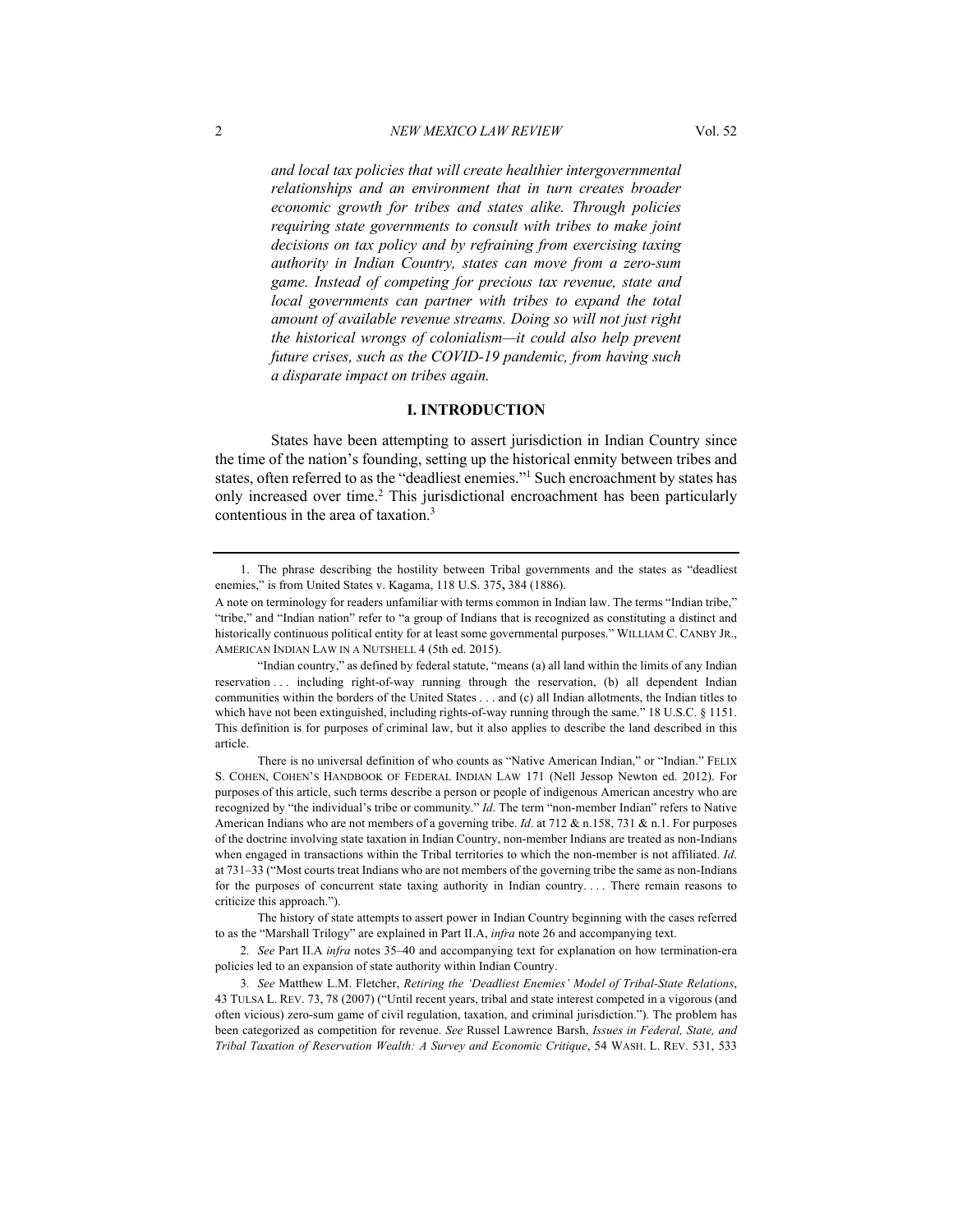Supreme Court jurisprudence has gradually eroded a tribe's ability to tax within its geo-political territory while at the same time expanding the potential for states and local governments to tax non-Indians engaged in business within Indian Country.4 Questions of taxation in Indian Country are answered by law that is both complex and highly uncertain. Uncertainty as to applicable tax law in Indian Country has several negative collateral consequences as a practical matter.<sup>5</sup> Outside investors may be reluctant to do business deals in Indian Country if the tax consequences are uncertain or overly burdensome.<sup>6</sup> When a state has overlapping taxing authority (or even the possibility of such authority), tribes must choose between imposing a tax and attracting the investment. At the core, these problems impair a tribe's ability to raise revenue and self-govern, thereby reducing tribal sovereignty.7

Calls for reform in this area are not new. Tribes, scholars, and practitioners have been advocating for the curtailing of state taxing authority in Indian Country to alleviate the collateral consequences described above for years.8 There is renewed urgency for tribal taxation as a tool to promote tribal sovereignty. Most visibly, the COVID-19 pandemic laid bare the problems, both economic and otherwise, that arise from centuries of abuse that federal and state governments have inflicted upon tribal governments.9 Tribal business enterprises—many of which focus on tourism, hospitality, and gaming—have been closed or restricted in operation throughout the pandemic. This has resulted in "the almost total drying up of business revenuedependent tribal budgets."10

In addition to the economic conditions created by the pandemic, there is a global reckoning for racial and social justice for historically marginalized peoples. For Native American Indians and Indian tribes, this requires reckoning with the historical and continued injustices of colonialism, one of the two original sins of the

8. Fletcher, *supra* note 7, at 800–05; Mark J. Cowan, *Double Taxation in Indian Country: Unpacking the Problem and Analyzing the Role of the Federal Government in Protecting Tribal Governmental Revenues*, 2 PITT. TAX REV. 93 (2005); Scott A. Taylor, *A Judicial Framework for Applying Supreme Court Jurisprudence to the State Income Taxation of Indian Traders*, 2007 MICH. ST. L. REV. 841 (2007). Most recently, *see* Crepelle, *supra* note 7.

9. This necessarily implicates the federal government's failure to meet its trust obligations with respect to Indian tribes. For explanation on relevant history, *see* Part II.A *infra* note 43 and accompanying text. For analysis of how the federal government failed to meet its obligation, *see* Part III *infra* notes 172– 176 and accompanying text. The COVID-19 Pandemic has also prompted Indian law scholars to call for an expansion of tribal regulatory authority more generally than just taxation within Indian Country. *See*  Katherine Florey, *Toward Tribal Regulatory Sovereignty in the Wake of the COVID-19 Pandemic,* 63 ARIZ. L. REV. 399 (2021).

10. SAHIR DOSHI, ALLISON JORDAN, KATE KELLY & DANYELLE SOLOMON, THE COVID-19 RESPONSE IN INDIAN COUNTRY: A FEDERAL FAILURE 1 (2020).

<sup>(1979) (</sup>noting the strain on state and local government budgets and impact of strain on competition for tax revenue within tribal territories).

<sup>4</sup>*. See* Part II.B.1.a *infra* notes 55–59 and accompanying text (explaining law limiting tribal taxation within territorial boundaries); Part II.B.2 *infra* notes 65–69 and accompanying text (explaining expansion of reaches of state taxation within Indian Country).

<sup>5</sup>*. See* Part II.B.3 *infra*.

<sup>6</sup>*. See id*.

<sup>7.</sup> Matthew L. M. Fletcher, *In Pursuit of Tribal Economic Development as a Substitute for Reservation Tax Revenue*, 80 N.D. L. REV. 759 (2004); Adam Crepelle, *Taxes, Theft and Indian Tribes: Seeking an Equitable Solution to State Taxation of Indian Country Commerce*, 122 W. VA. L. REV. 999 (2020).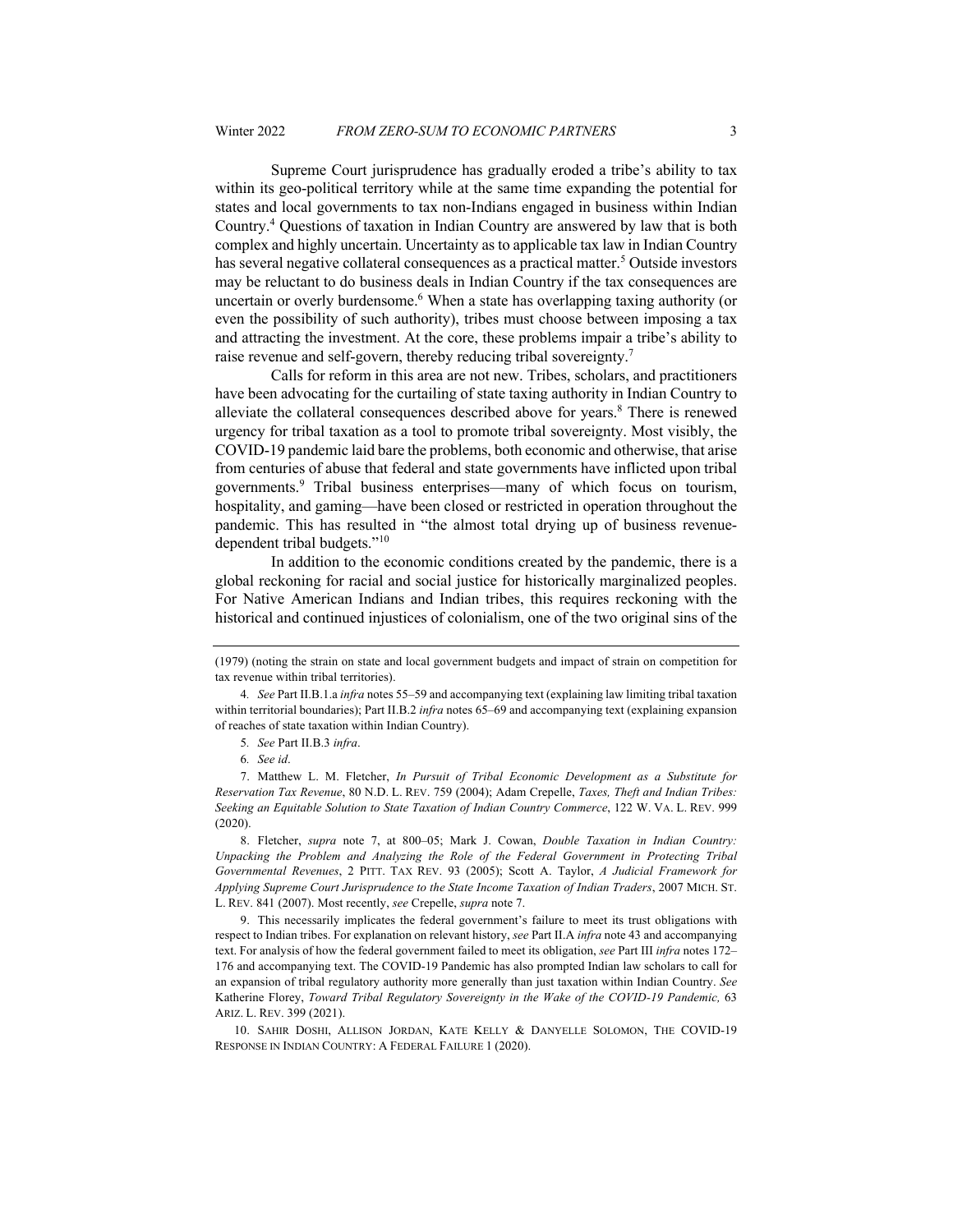United States. Such reckoning offers lessons on the value of sovereignty or power to tribal governments.11 Professor Maggie Blackhawk provides a framework for addressing the legacy of colonialism by promoting tribal sovereignty through the distribution and limits of governmental powers among the federal, state, and tribal sovereigns.12 She notes how federal judicial doctrine has not been an effective tool for promoting sovereignty.13 Tribes have had more success through executive policymaking and Congressional action.14

How can tribes achieve the sovereignty they need to heal, sustain, and grow? Tribal governments must be free from state encroachment, economic and otherwise. Most of the literature has called for a federal preemptive solution, be it legislative or judicial, to the problems of state encroachment in the field of taxation.<sup>15</sup> A federal legislative preemption of state tax in Indian Country would be effective, but it has not come to pass and it is politically unrealistic to expect it will anytime soon.<sup>16</sup> This article offers an alternative approach: it argues for states to make diplomatic, responsible state and local tax policies that promote tribal sovereignty.17 Such tax policies will create healthier intergovernmental relationships and an environment that, in turn, creates broader economic growth for tribes and states alike.

States can help promote tribal self-governance and sovereignty through institutional policies that require meaningful, government-to-government consultation. States can take a further step to correct problems of multi-jurisdictional tax in Indian Country. In cases where a state may have overlapping jurisdiction over transactions involving non-Indians, states may refrain from taxation.18 And in cases in which a tribe lacks taxing authority over non-Indians transacting within Indian Country, a state can impose a tax similar to tribal taxes to create a uniform taxing

12. Blackhawk, *supra* note 11, at 1797–99 (distinguishing from "rights-based" legal frameworks that addressed legacies of slavery and Jim Crow policies from "power-based" legal frameworks that are adequate to address the legacies of colonialism).

13. Blackhawk, *supra* note 11, at 1799 ("Throughout the twentieth century, it has often been Congress and the Executive – and the ability to access the lawmaking process through petitioning and lobbying – rather than the courts, that have provided sanctuary [for tribes].").

<sup>11.</sup> Matthew L. M. Fletcher, *Indian Lives Matter: Pandemics and Inherent Tribal Powers*, 73 STAN. L. REV. ONLINE 38 (2020) (arguing for tribal regulatory authority over non-Indians during a pandemic); Maggie Blackhawk, *Federal Indian Law as Paradigm within Public Law*, 132 HARV. L. REV. 1787, 1793, 1800 (2019) (arguing that the history of colonialism and the "violent dispossession of Native lands, resources, culture, and even children offers different, yet equally important, lessons about how to distribute and limit government power." She further argues that "[t]he word 'slavery,' like the word 'colonialism,' appears nowhere in the Constitution. Yet, like American other original sin, traces of colonialism are woven in like threads to the fabric of the document.").

<sup>14</sup>*. Id*.

<sup>15</sup>*. See, e.g.*, Cowan, *supra* note 8 (positing federal solutions including congressional action, federal tax incentives, or other incentives to resolve double tax problem). Professor Cowan catalogues a number of scholarly articles addressing federal proposals. Cowan, *supra* note 8, at 97 n. 26. *See also* Taylor, *supra*  note 8 (arguing for a "logical and unified" preemption approach by Congress to state income tax on Indian traders).

<sup>16</sup>*. See generally* Blackhawk, *supra* note 11, at 1793.

<sup>17.</sup> This is not the first article to argue for collaborative relationship building between states and tribes. *See* Matthew L.M. Fletcher, *Retiring the 'Deadliest Enemies' Model of Tribal-State Relations*, 43 TULSA L. REV. 73 (2007).

<sup>18</sup>*. See* Part II.B.2 *infra* for the law and types of cases in which this conflict arises.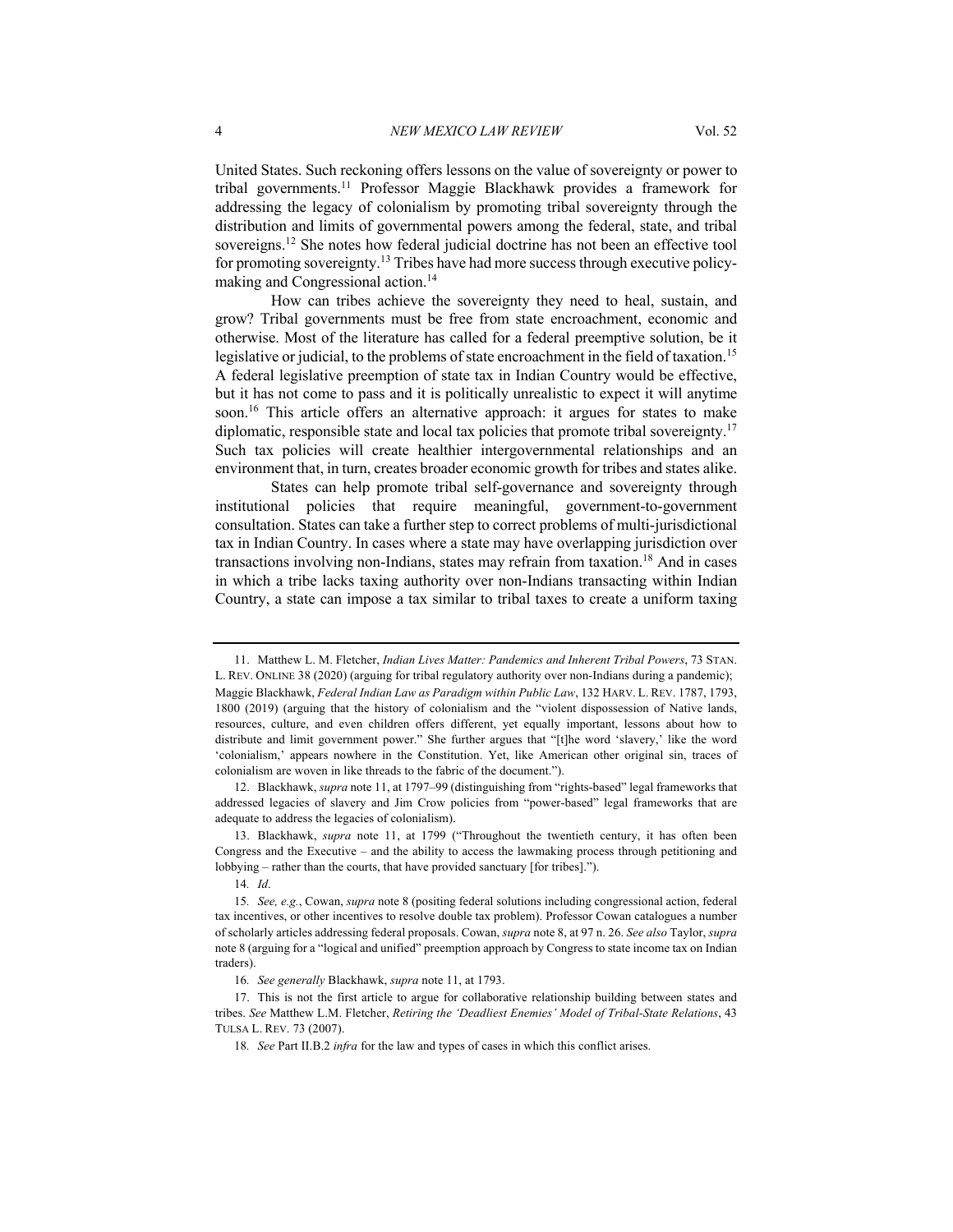regime.19 Moving from a zero-sum game in which states force tribes to compete for precious tax revenue towards a strategy of states and tribes becoming economic partners to expand the total amount of available revenue streams could help prevent future crises, such as the COVID-19 pandemic, from having such a disparate impact on tribes again.

This article proceeds as follows: Part II explains the historical context and overview of jurisdictional issues regarding state and tribal taxation in Indian Country and the impact those rules have on economic development in Indian Country. Part II also provides data on the effects of the COVID-19 pandemic in Indian Country and connects the current reckoning for racial justice in the United States to the calls for meaningful tribal sovereignty. Part III contains an analysis of how states and local governments can help support tribal sovereignty, why doing so will promote economic growth in Indian Country and the broader region, and how choosing to promote tribal sovereignty can help repair the recent devastation caused by COVID-19 and heal the wounds of historical enmity. Part IV concludes.

#### **II. BACKGROUND**

This part provides background on the history of federal Indian law and policy relevant to the jurisdictional dispute between tribes and states over taxing authority in Indian Country. It then explains the jurisprudence and doctrines of taxing authorities in Indian Country as between states (and local governments) and tribes. It also provides data on the COVID-19 pandemic and the disparate impact the pandemic has had on tribes and Native American Indian populations, both in terms of health and economic outcomes. The disparate impact borne by tribes reflects the history and legacy of colonialist policies. Finally, this part looks at the impact of the COVID-19 pandemic in Indian Country and tribal desire for meaningful sovereignty in the context of calling for reconciliation of the history and legacy of colonialism.

# *A.* **Historical background of law and policy in Indian Country is the foundation for state encroachment on tribal sovereignty.**

The disparate health and economic impacts of the COVID-19 pandemic in Indian Country are nothing new.20 Rather, the consequences of the pandemic felt by tribes and their peoples are the result of over 400 years of oppressive policies imposed on tribes.21 Until recent decades, these policies reflected only federal priorities and amounted to dynamic vacillations of the federal government's interpretation of the obligation to protect "tribes and their properties, including

<sup>19</sup>*. See* Part II.B.1.a. *infra* notes 55–59 and accompanying text for more on this particular type of problem.

<sup>20</sup>*. See* Fletcher, *supra* note 11, at 38 ("American Indian people know all too well the impact of pandemics on human populations, having barely survived smallpox outbreaks and other diseases transmitted during the generations of early contact between themselves and Europeans.").

<sup>21.</sup> It is impossible to provide 400 years' worth of history on the relationship between tribes and the federal government in an article of this size. See CANBY, *supra* note 1, at 13–34, for a succinct but excellent overview of the history of the specific policies of the federal government regarding Native American Indian tribes.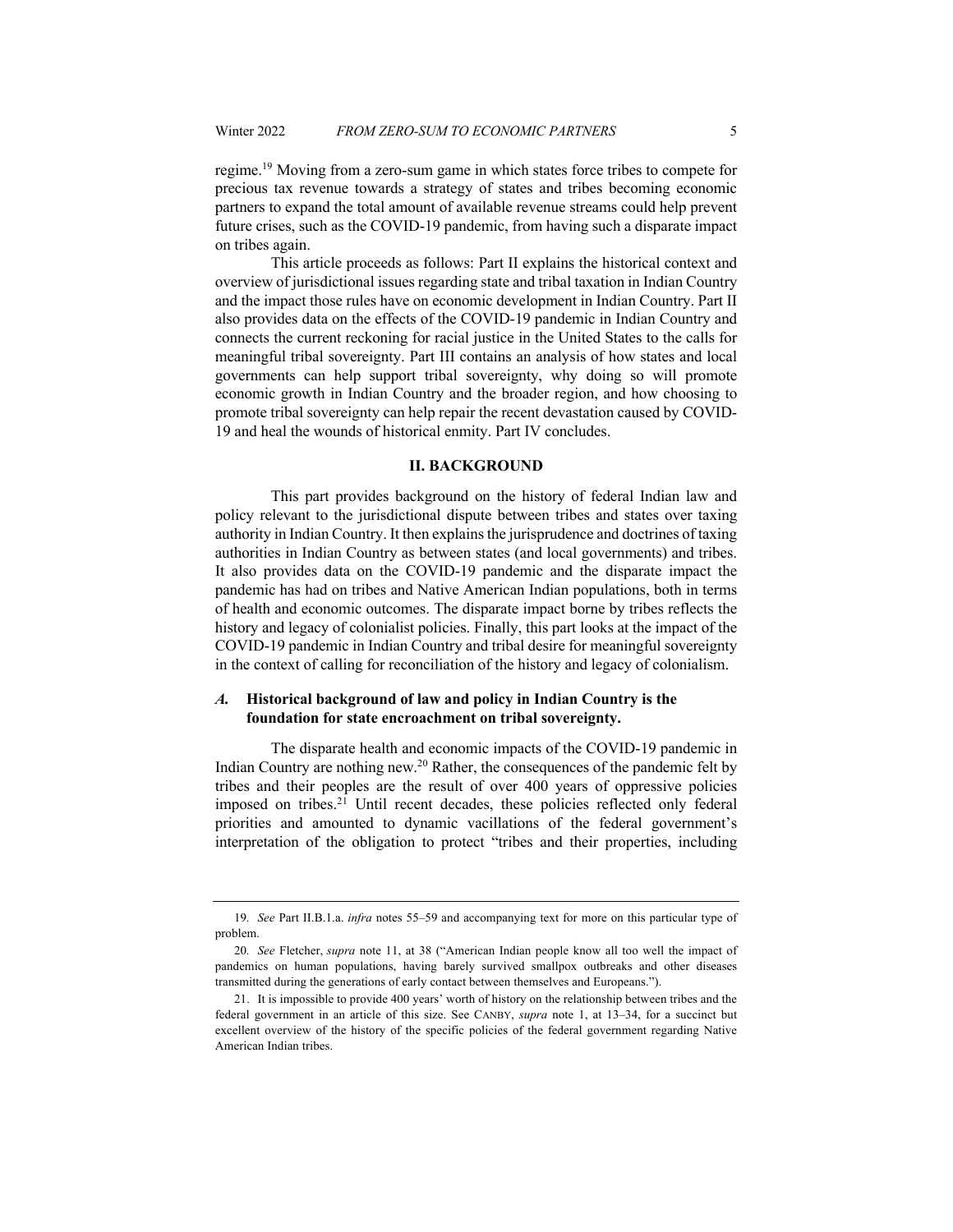protection from encroachments by the states and their citizens."22 Because the current situation in Indian Country reflects the historical events that led to this point, it is important to understand those events.

From time immemorial, Indian tribes existed as full sovereigns.<sup>23</sup> Early in the United States' history, recognizing that tribes were governments with sovereignty, the federal government negotiated treaties with tribes.<sup>24</sup> At first, the federal government exercised its plenary power with respect to transactions with Indian tribes, prohibiting states from doing so.25 The United States Supreme Court denounced state efforts to impose its laws within tribal nations.<sup>26</sup>

Any initial respect given to tribes as sovereign governments by the federal government did not last long. European settlers sought more land and more natural resources and conflict for ownership of land.27 The Indian Removal Act resulted in forced migrations by numerous tribes from the eastern United States.<sup>28</sup> By the late 1800s, Congress stopped making treaties with tribes and instead used its unilateral power by legislating matters of Indian affairs. In 1887, Congress passed the General Allotment Act, known as the Dawes Act, which broke up Indian reservation land and allotted acreage to individual Indians to own in fee simple.<sup>29</sup> In doing so, Congress hoped to assimilate Indians by making them individual landowners, enforcing European agrarian methods, and granting American citizenship.30 The effect of the Dawes Act was to diminish tribal sovereignty, erase reservation or Indian territory boundaries, and force assimilation.<sup>31</sup> In allotting land to individual Indians, the

25*. See* U.S. CONST. art. I, § 8, cl. 3 (granting power of Congress to regulate commerce with Indian Tribes); *id.* art. II, § 2, cl. 2 (granting the President power to make treaties with tribes subject to consent of the Senate). These affirmative grants of federal powers effectively removed from the states any power to do what had been granted to the federal government. *See* CANBY, *supra* note 1, at 14.

26. Worcester v. Georgia, 31 U.S. 515, 520 (1832) ("The whole intercourse between the United States and this [the Cherokee] nation is, by our constitution and laws, vested in the government of the United States.") The United States Supreme Court's early precedent in three cases authored by Chief Justice John Marshall in what are referred to as the "Marshall Trilogy," became the "foundation of jurisdictional law excluding the states from power of Indian affairs, and it has much vitality today even though it is not applied to the full extent of its logic." CANBY, *supra* note 1, at 19. The three cases are Johnson v. McIntosh, 21 U.S. 543 (1823); Cherokee v. Georgia, 30 U.S. 1 (1831); and Worcester v. Georgia, 31 U.S. 515 (1832).

27. For the historical events leading up to the Indian Removal Act, *see* COHEN *supra* note 1, at 41– 50.

<sup>22</sup>*. See Id.* at 2.

<sup>23</sup>*. Id.* at 73 ("At the time of the European discovery of America, the tribes were sovereign by nature and necessity; they conducted their own affairs and depended upon no outside source of power to legitimize their acts of government.").

<sup>24</sup>*. See* COHEN, *supra* note 1, at 19–29. However, the existence of treaties did not mean that the terms have been respected, nor does it mean the treaty-making process itself was free from corruption or abusive practices. *See id*. 24–25 n.6-11 and accompanying text.

<sup>28.</sup> Indian Removal Act, Pub. L. No. 21–148, ch. 148, 4 Stat. 411 (1830).

<sup>29.</sup> General Allotment Act of 1887, Pub. L. No. 49–105, ch. 119, §1, 24 Stat, 388, 388, repealed by Indian Land Consolidation Act Amendments of 2000, Pub. L. No. 106–461 §§ 101–103, 114 Stat. 1991 (codified at 25 U.S.C. § 2201-2219 (2020)).

<sup>30.</sup> General Allotment Act at § 6.

<sup>31.</sup> Cnty. of Yakima v. Confederated Tribes and Bands of the Yakima Nation, 502 U.S. 251, 254 (1992). For a full explanation of the history of the General Allotment Act, *see* Cohen *supra* note 1, at 72– 75 n.5–15 and accompanying text.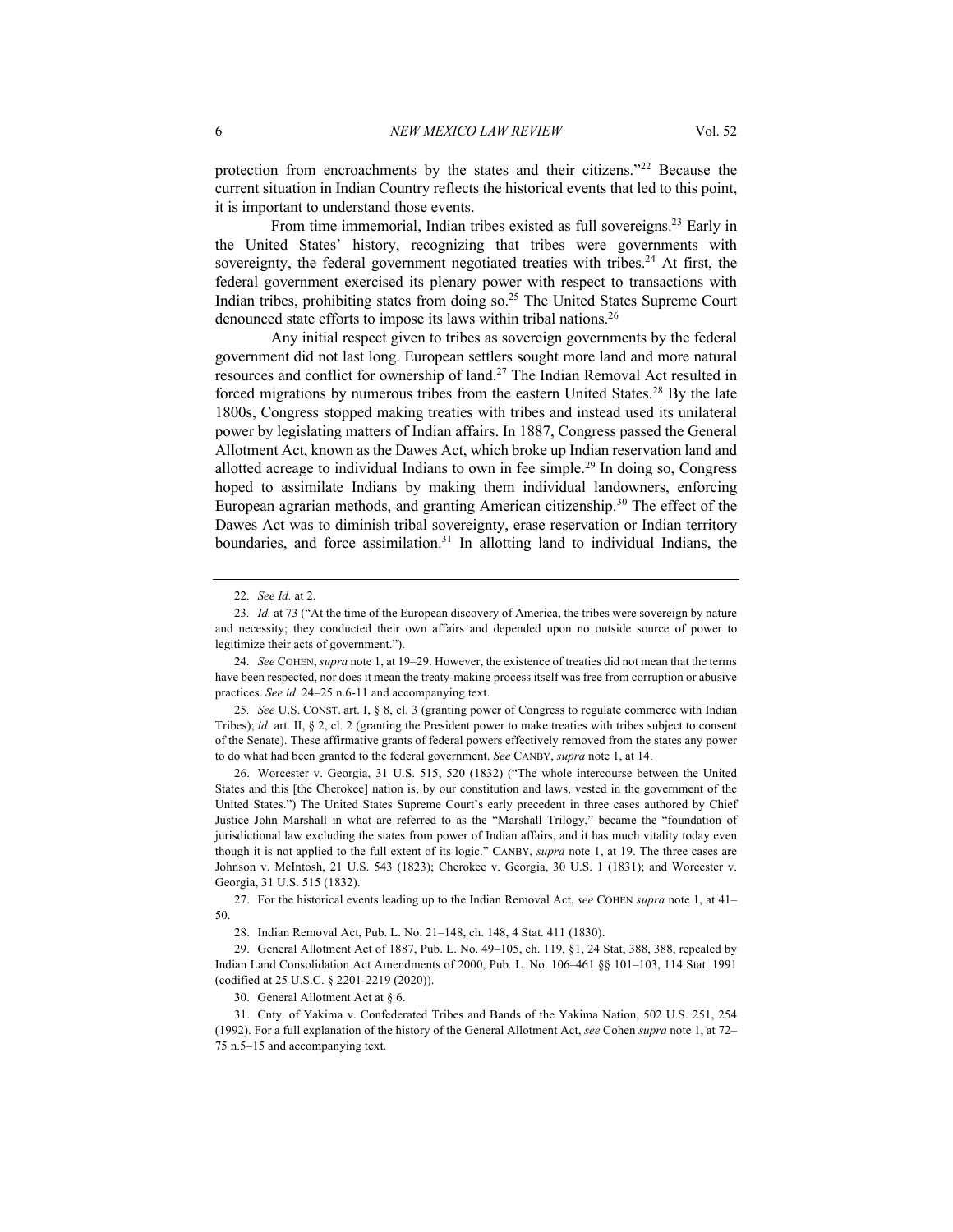federal government effectively opened up reservations to ownership by non-Indian settlors.<sup>32</sup> As a result, non-Indian settlors acquired more than ninety million acres of land that had been guaranteed to tribes through treaties or other agreements.<sup>33</sup> These allotments of land held in fee that transferred to ownership by non-Indians today create a "checkerboard" of land ownership on reservations.<sup>34</sup>

This loss of land triggered increasingly serious poverty among Indians that the federal government could not ignore.<sup>35</sup> Congress reversed the policies advanced by the Dawes Act— allotment of Indian land and attempts to terminate tribal nations—with the Indian Reorganization Act ("IRA").<sup>36</sup> The IRA was meant to restore tribal land to tribes and develop tribal economies.<sup>37</sup> Although the IRA was effective, the federal policies in favor of self-governance were short lived. By the end of World War II, the pendulum had swung again to federal policies against tribes and for termination of tribes. During this era, known as termination, Congress withdrew the federal government's strong presence and allowed states to expand their civil and criminal jurisdiction within Indian Country.<sup>38</sup> The effects of termination were severely damaging to tribes both economically and culturally, weakening tribal sovereignty.<sup>39</sup> "Termination" meant the end of federal programs that offered services to tribes and their members, including health, educational and welfare services, and amounted to widespread loss of land by tribes.<sup>40</sup>

In the 1970s, the federal government renewed policies favoring selfdetermination and self-governance.<sup>41</sup> Congress passed a series of laws intended to expand tribal self-determination and self-governance and to revitalize and protect tribal cultural and spiritual practices. <sup>42</sup> The policy favoring self-determination continues to this day.

36. Indian Reorganization (Wheeler-Howard) Act, ch. 576, 48 Stat. 984 (1934) (codified as amended at 25 U.S.C. §§ 5101–5121).

<sup>32.</sup> CANBY, *supra* note 1, at 23–24.

<sup>33</sup>*. Id*.

<sup>34.</sup> Under Section 5 of the General Allotment Act, 24 Stat. 388 (codified as amended at 25 U.S.C. § 348), non-Indians purchased or homesteaded "surplus" Indian lands. This land that passed out of tribal or individual ownership no longer was considered to be Indian Country. *See* Seymour v. Superintendent, 368 U.S. 351 (1962).

<sup>35.</sup> LEWIS MERIAM, INSTITUTE FOR GOVERNMENT RESEARCH, THE PROBLEM OF INDIAN ADMINISTRATION 3 (1928).

<sup>37</sup>*. Id*.

<sup>38.</sup> For extensive background on the history of the Termination Era, see COHEN, *supra* note 1, at §1.06 notes 1–33 and accompanying text. A major piece of legislation that was enacted during the Termination Era was the so called "Public Law 280." 67 Stat. 588 (1953) (codified as amended at 18 U.S.C. §§1162, 25 U.S.C. §§ 1231–26, 28 U.S.C. §1360). Public Law 280 expanded state civil and criminal jurisdiction in five states, and provided that other states could assume similar jurisdiction by statute or state constitutional amendment without consent of affected tribes. *See* CANBY, *supra* note 1, at 29.

<sup>39.</sup> COHEN*, supra* note 1, at §1.06.

<sup>40</sup>*. Id*.

<sup>41</sup>*. Id.* at §1.07 notes 1–98 and accompanying text.

<sup>42.</sup> The two major legislative acts were the passage of the Indian Self-Determination and Education Assistance Act of 1975, Pub. L. No. 93–638, 88 Stat. 2203 (1975) (codified as amended at 25 U.S.C. §450 et seq.) and the Tribal Self-Governance Act of 1994, Pub. L. No. 103–413, tit. III, 108 Stat. 4270 (1994) (codified as amended at 25 U.S.C. § 450a note, § 458aa et seq.).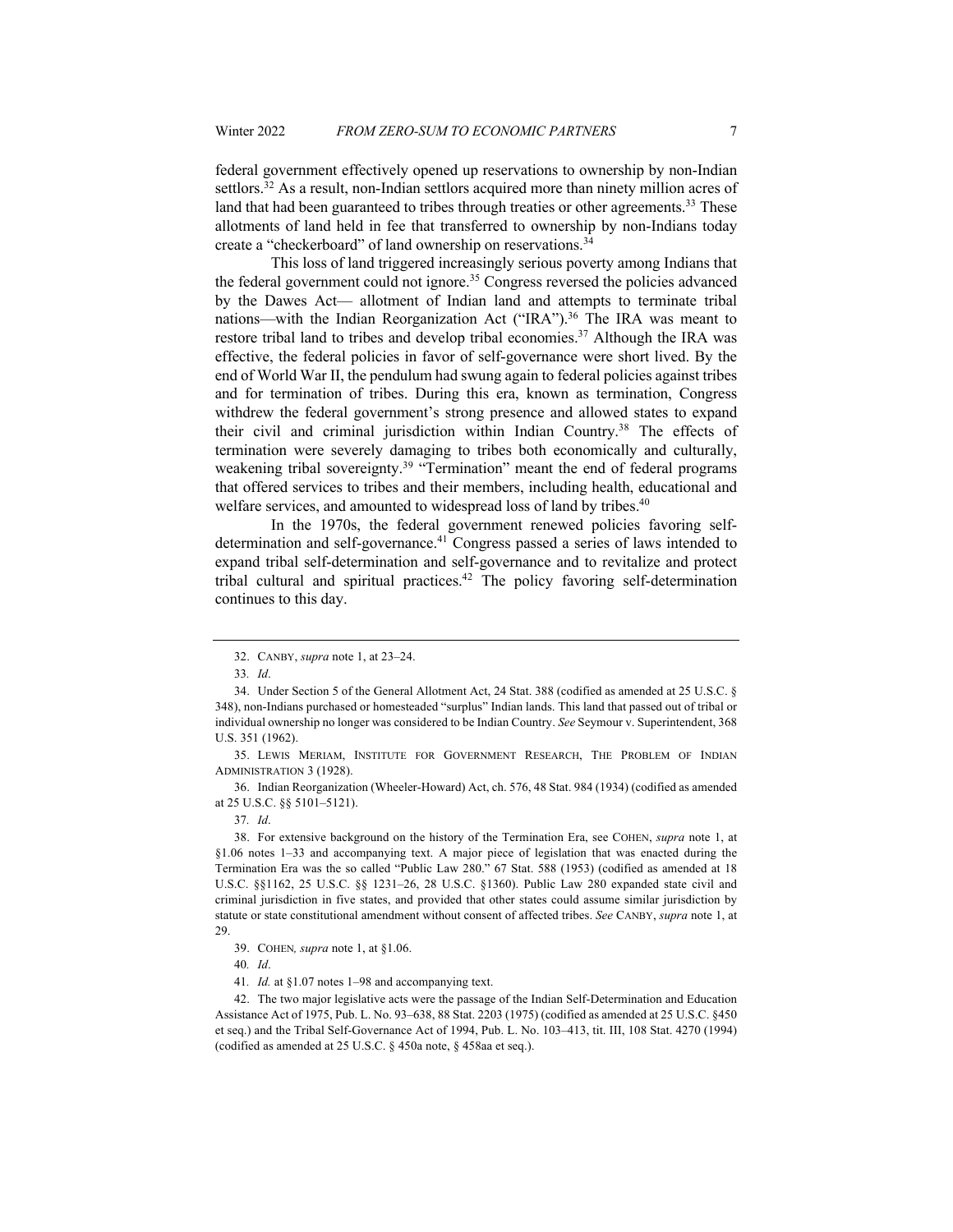8 *NEW MEXICO LAW REVIEW* Vol. 52

Throughout the historical fluctuations in federal Indian policy, the federal government has had an obligation, referred to more broadly as the trust relationship, with Indian tribes. The trust relationship is generally based on the notion that when tribes relinquished their ancestral land to the federal government, the federal government had an obligation to respect tribal nations' unique political sovereign status *and also* provide for their welfare.<sup>43</sup>

An analogy to Indian law and policy is that "[h]istory has set [the] stage, but it is not the play."44 The history described above contextualizes both the conflicts of taxing authority between states and tribes, the fallout from the COVID-19 pandemic in Indian Country, and the current moment in which our legal system and society as a whole are reckoning with the legacy of colonialism.

### *B.* **Taxing Authorities in Indian Country**

There are multiple potential taxing authorities within Indian Country.45 The federal government; state and local governments, and tribes themselves all have potential taxing authorities. The federal government's taxing authority is beyond the scope of this article.<sup>46</sup> This section explains tribal taxing authority and limitations; state and local taxing authority and expansions; the historic tension and recent litigation; why the potential double taxation is a problem; and the role of compacts in ameliorating the double tax problem.

The law in this area reflects the historical context explained above. During the first part of the United States' history, there was a bright line delineating the boundaries of state and tribal taxing authority, respectively.<sup>47</sup> When federal Indian policy shifted away from both promoting tribal self-governance and ensuring federal government engagement to the exclusion of states, state and local civil and criminal jurisdiction within Indian Country expanded.<sup>48</sup> With the expansion of state civil jurisdiction generally, states and local governments began to exercise taxing authority in Indian Country and the tribal authority to tax was gradually eroded. The historical context also highlights how the status of the land on which a transaction

<sup>43</sup>*. See* CANBY, *supra* note 1, at 35–39.

<sup>44.</sup> HARVARD PROJECT ON AMERICAN INDIAN ECONOMIC DEVELOPMENT, THE STATE OF THE NATIVE NATIONS: CONDITIONS UNDER US POLICIES OF SELF-DETERMINATION, xix (Oxford Univ. Press 2008).

<sup>45.</sup> Because the issue of what constitutes a tax and the purposes taxation serve is not a simple matter, some explanation may be useful at this juncture. Generally, taxation serves four governmental functions that sometimes overlap. Barsh, *supra* note 3, at 534. Taxes serve to create revenue streams, regulate business, redistribute wealth, and as a tool for fiscal stabilization. *Id*. For purposes of this article, the taxes at issue are generally for the purposes of funding government revenue needs.

<sup>46.</sup> As a general rule, the federal government has full taxing authority within Indian Country, whether exercised over non-Indians or tribes or Indians as individuals. *See* CANBY *supra* note 1, at 295. The federal government has permitted or allowed exemptions for some types of taxes against tribes and also exemptions from tax on some types of income derived by tribes and their members. *Id*. at 296–97.

<sup>47.</sup> Scott A. Taylor, *The Unending Onslaught on Tribal Sovereignty: State Income Taxation on Non-Member Indians*, 91 MARQ. L. REV. 917, 927 ("In these early years, states refrained from attempting to tax tribes, their lands, or people who were within tribal boundaries."). Professor Taylor analyzed the powers of the federal government with exclusive authority to manage Indian affairs in the Constitution as compared to under the Articles of Confederation. *Id*. at 924–28.

<sup>48</sup>*. See supra* Part II.A, note 38 and accompanying text.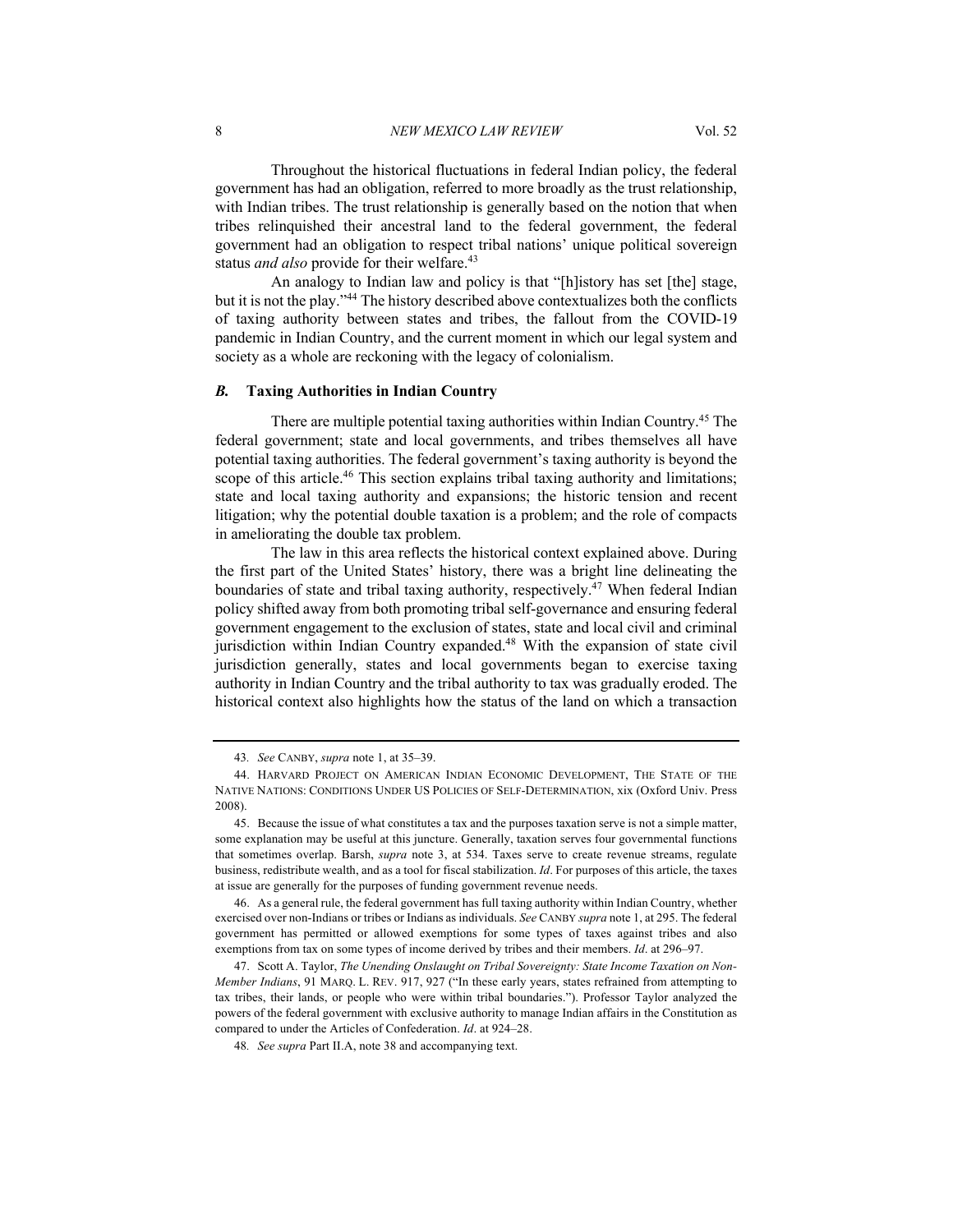occurs and the political status of the individual or entity engaged in the transaction are critical factors in the analysis of whether a government has taxing authority within Indian Country.

A caveat is necessary here: this is only a summary of the law governing state and tribal taxing authority in Indian Country. The law in this area is complex and there are many thorough treatises on the topic.<sup>49</sup>

### *1. Tribal taxing authority*

A tribe's power to tax depends on the persons or activity sought to be taxed and the location of the persons or activity. The power of a tribe to impose taxes over its own citizens or within its own territory is a fundamental attribute of tribal sovereignty.<sup>50</sup>

Generally, tribes also have the authority to tax transactions involving nonmembers that occur within their reservation.<sup>51</sup> A tribe's civil regulatory authority over non-members exists when the transaction occurs on reservation trust land, a consensual contractual agreement between the non-member and tribe exists, or when the activity being taxed has a direct effect on "the political integrity, the economic security, or the health or welfare of the tribe."52 In *Merrion v. Jicarilla Apache Tribe*, the Supreme Court upheld a tribal severance tax imposed on non-Indian oil companies engaged in the production and extraction of natural gas on tribal land.<sup>53</sup> The Court in *Merrion* held the Tribe had the "inherent power" to tax the non-member entity, "whether this power derive[d] from the Tribe's power of self-government or from the Tribe's power to exclude" non-members.<sup>54</sup>

Tribal authority to impose tax within their territorial boundaries is not without limitations. One such limitation is legal in nature, and the other set of limitations are practical constraints.

a. Legal limitations on a tribe's power to tax – the "*Atkinson* Problem"

The Supreme Court has limited a tribe's authority in significant ways. For example, in *Atkinson Trading Post v. Arizona State Tax Commission*, the Supreme Court held that a tribe could not impose a tribal tax on occupants of a hotel owned

<sup>49.</sup> In 1979, Professor Barsh described the state of the law in this arena as "aggravating," and a "willy-nilly . . . tangle." Barsh, *supra* note 3, at 533. *See also* Richard D. Pomp, *The Unfulfilled Promise of the Indian Commerce Clause and State Taxation*, 63 TAX LAW*.* 897 (2010) (cataloging the history from prior to the revolutionary war until present day in Professor Pomp's seminal work); COHEN, *supra* note 1, at §8.

<sup>50.</sup> Washington v. Confederated Tribes of Colville Indian Rsrv., 447 U.S. 134, 152–53 (1980) (holding that a tribe can impose a tax on cigarettes on its own members). In *Colville*, the Court noted that Congress has the ability to divest a tribe of its authority to tax. *Id*.

<sup>51.</sup> Merrion v. Jicarilla Apache Tribe, 455 U.S. 130, 140–41 (1982).

<sup>52.</sup> This test is from the seminal case, *Montana v. United States*, 450 U.S. 544, 566 (1981), which articulated the extent of tribal authority over non-members generally. Note that the test from *Montana*  regarding activities that affect "the political integrity, the economic security, or the health or welfare of the tribe" has been narrowly construed. *Id*. at 566.

<sup>53.</sup> Merrion v. Jicarilla Apache Tribe, 455 U.S. at 159.

<sup>54</sup>*. Id.* at 149. The Court also addressed the lack of any express divestment of tax power by Congress. *Id*. at 149–52.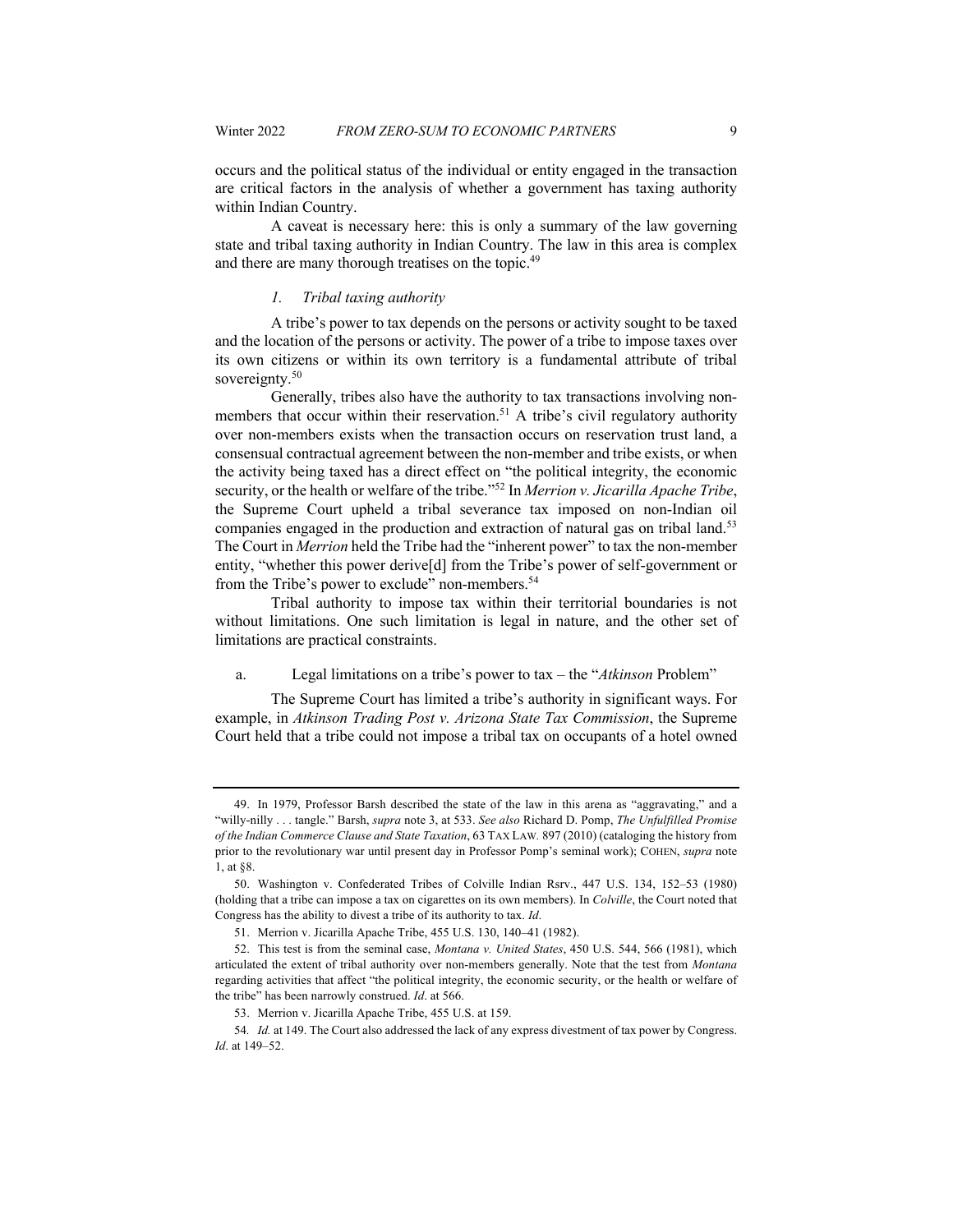by a non-Indian that was located on fee land within the reservation.<sup>55</sup> The result in *Atkinson*—circumscribing a tribe's authority because the tribe lacked ownership over the fee land within its reservation—is a direct consequence of the historical Allotment and Termination eras in which Indian land was allotted and allowed to be sold in fee to non-Indians.<sup>56</sup>

The Court's focus on land status in *Atkinson* represents modern jurisprudence accommodating the realities of the history of allotment and principles of integration.57 In a recent United States Supreme Court case, *McGirt v. Oklahoma*, the Court appears to shift away from a focus on land status, instead focusing on principles of territorial sovereignty, treaty language, and historical promises made to a tribe.58 Whether *McGirt* represents a sea change in Supreme Court jurisprudence in Indian law remains to be seen.59 It does not alter the law articulated in *Atkinson*. Tribal taxing authority is still limited based on land status within the reservation boundaries, negatively impacting tribes' ability to raise revenue.

#### b. Practical constraints on a tribe's ability to raise revenue include lack of available revenue base.

As a practical matter, tribes may not be able to raise revenue by imposing a tax because the tribe lacks an available revenue base. Two state and local revenue sources are not available to tribes. States derive much of their tax revenue—almost 20 percent—from individual income taxes.<sup>60</sup> Although tribes have the authority to impose income taxes on their members, many individuals living within Indian Country do not have significant income to tax nor are tribal governments interested in assessing or collecting taxes from their own members.<sup>61</sup> States and localities are also heavily reliant on property tax revenue.<sup>62</sup> Tribes cannot tax much of their reservation land because it is held in trust by the federal government.<sup>63</sup> Even if the land is held in fee by individual tribal members, imposing a tax against its own

57. Blackhawk, *supra* note 11, at 1798 (explaining how "[i]ntegrationist, rights-based frameworks . . . are feared in Indian law, rather than celebrated").

59. For recent commentary on the impact of *McGirt* on future federal Indian law doctrine, see Dylan R. Hedden-Nicely & Stacy L. Leeds, *A Familiar Crossroads:* McGirt v. Oklahoma *and the Future of the Federal Indian Law Canon*, 51 N.M. L. REV. 300 (2021) (examining recent history of federal Indian law jurisprudence and contextualizing the likelihood of a shift in future decisions); Robert J. Miller, McGirt v. Oklahoma: *The Indian Law Bombshell*, THE FED. LAW., Mar.–Apr. 2021, at 31 (predicting possible ramifications to existing law of both civil and criminal jurisdiction within Indian Country).

<sup>55.</sup> Atkinson Trading Post v. Shirley, 532 U.S. 645, 647 (2001).

<sup>56</sup>*. See supra* Part II.A, notes 29–35 and accompanying text. The outcome in *Atkinson* was foreseen by the rules articulated in *Montana v. United States*. In *Montana*, the Court noted that a tribe lacks authority over parcels of non-Indian fee land even though they are within the reservation's broader boundaries. 450 U.S. at 565–66. *But see* Florey, *supra* note 9, at 406 (proposing an expansion of the interpretation of the second *Montana* exception given the realities of COVID-19).

<sup>58.</sup> McGirt v. Oklahoma, 140 S. Ct. 2452, 2476 (2020).

<sup>60</sup>*. State and Local Revenues*, URBAN INST., https://www.urban.org/policy-centers/cross-centerinitiatives/state-and-local-finance-initiative/state-and-local-backgrounders/state-and-local-revenues.

<sup>61.</sup> CANBY, *supra* note 1, at 314.

<sup>62.</sup> Local governments derive up to thirty percent of their tax revenue from property taxes. *See Property Taxes*, URBAN INST., https://www.urban.org/policy-centers/cross-center-initiatives/state-andlocal-finance-initiative/projects/state-and-local-backgrounders/property-taxes.

<sup>63.</sup> McCulloch v. Maryland, 17 U.S. 316 (1819).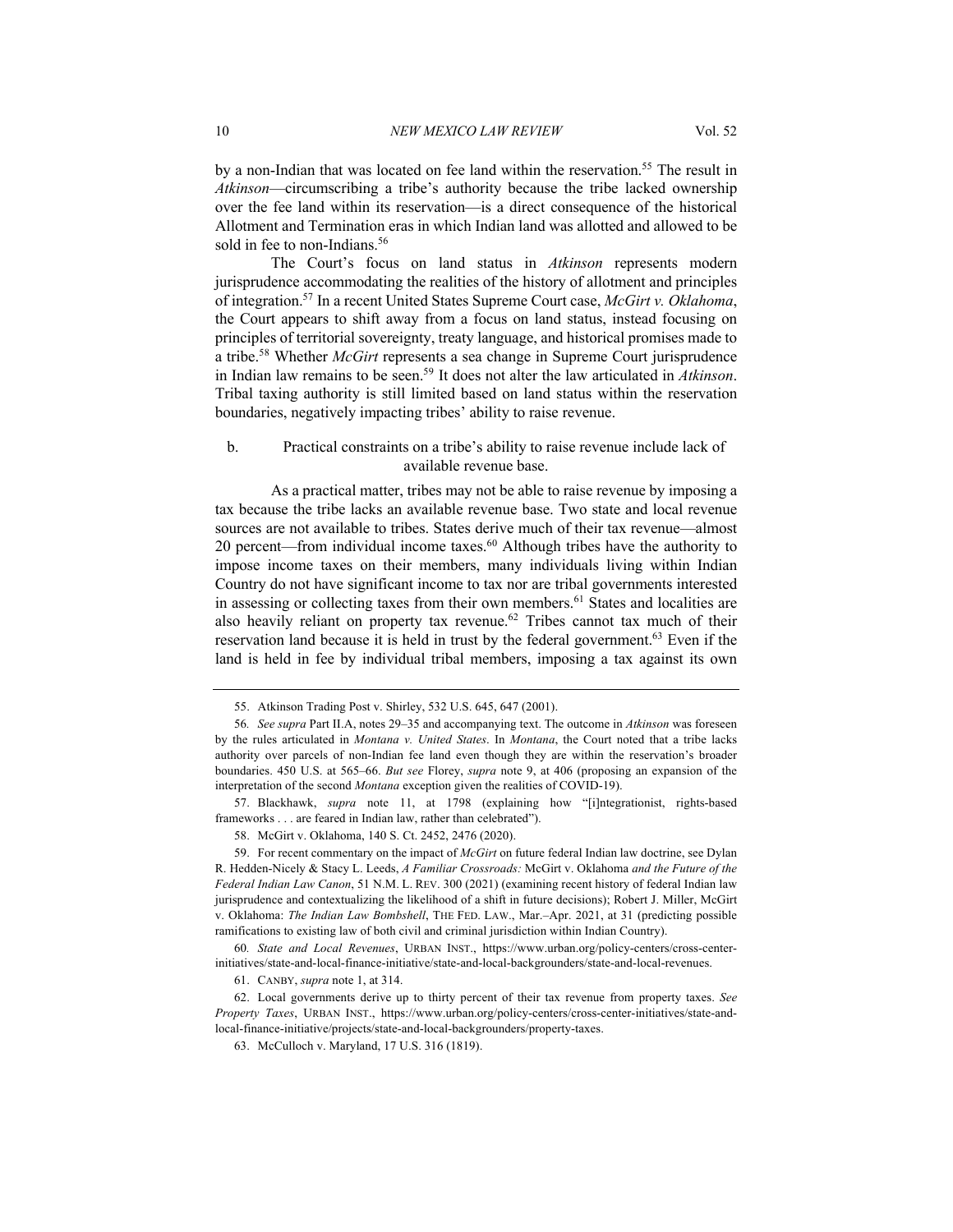members is not a viable option.<sup>64</sup> As explained below, a third practical constraint occurs when a tribe has the legal authority and potential tax base but has, at least potentially, overlapping jurisdiction with a state or local government.

#### *2. State and local governments' taxing authority in Indian Country*

States have the authority to tax persons, transactions, and property within their borders.65 However, state taxing authority generally does not extend into a tribe's territorial boundaries.<sup>66</sup> Categorically, states and local governments lack the authority to legally impose taxes on tribes or tribal members inside Indian Country.67 States cannot tax tribally-sourced income earned by a member of such tribe if the tribal member resides within the tribe's territory.68 This categorical prohibition depends on who bears the legal incidence of the tax. Legal incidence refers to the entity or individual the tax is legally imposed upon, not to the entity or individual required to collect or remit the tax. $69$  Legal incidence of a tax is a formalistic inquiry that does not address economic incidence, or the concept of who bears the economic cost or burden of a tax.70 Given that legal incidence can be manipulated, states are free to draft around the doctrine.<sup>71</sup>

If the legal incidence of a state tax falls on non-Indians or non-member Indians, there is no categorical prohibition on the state tax.<sup>72</sup> In such cases, the validity of the state tax turns on whether, 1) the tax infringes on tribal selfgovernment, and 2) the tax is otherwise preempted by federal law.73

Addressing the latter first, *Williams v. Lee*, which was not a tax case, articulated a broad rule that state action cannot infringe on the right of a tribe to make

<sup>64</sup>*. See* CANBY, *supra* note 1, at 314.

<sup>65.</sup> States have the powers not delegated to the federal government nor expressly prohibited. U.S. CONST. amend. X. *See also* COHEN, *supra* note 1, §8.03[1][a], 696 nn.2–4 and accompanying text.

<sup>66.</sup> Okla. Tax Comm'n v. Chickasaw Nation, 515 U.S. 450, 458 (1995).

<sup>67</sup>*. See id.* In *Chickasaw Nation*, the Court noted two ways in which a state would have taxing authority over tribes or tribal members within Indian Country: by Congressional permission in federal statute or by other "cession of jurisdiction." *Id*. at 458–59 (internal quotation omitted) (quoting County of Yakima v. Confederated Tribes and Bands of Yakima Nation, 502 U.S. 251, 258 (1992)). States may tax property owned by non-Indians within Indian Country. *See* Utah & N. Ry. v. Fisher, 116 U.S. 28 (1885).

<sup>68</sup>*. See* McClanahan v. Ariz. Tax Comm'n, 411 U.S. 164, 165 (1973).

<sup>69</sup>*. See* CANBY, *supra* note 1, at 306. *See also* COHEN, *supra* note 1, §8.03[1][b], 698 nn.18–22 and accompanying text.

<sup>70</sup>*. Chickasaw Nation*, 515 U.S. at 460 ("If we were to make 'economic reality' our guide, we might be obliged to consider, for example, how completely retailers can pass along tax increases without sacrificing sales volume—a complicated matter dependent on the characteristics of the market for the relevant product.").

<sup>71</sup>*. Id*. ("[I]f a State is unable to enforce a tax because the legal incidence of the impost is on Indians or Indian tribes, the State generally is free to amend its law to shift the tax's legal incidence.").

<sup>72</sup>*. See* Washington v. Confederated Tribes of the Colville Indian Rsrv., 447 U.S. 134 (1980).

<sup>73.</sup> The first case in which preemption was considered was *Warren Trading Post Co. v. Arizona Tax Commission*, 380 U.S. 685 (1965). In *Warren Trading Post*, the court prohibited state gross receipts tax on the earnings of a non-Indian operating a trading post on the Navajo Reservation. *Id*. at 691–92. The court interpreted the extensive federal licensing required for Indian traders as preempting states from creating any "additional burdens" through state taxes. *Id*. at 690.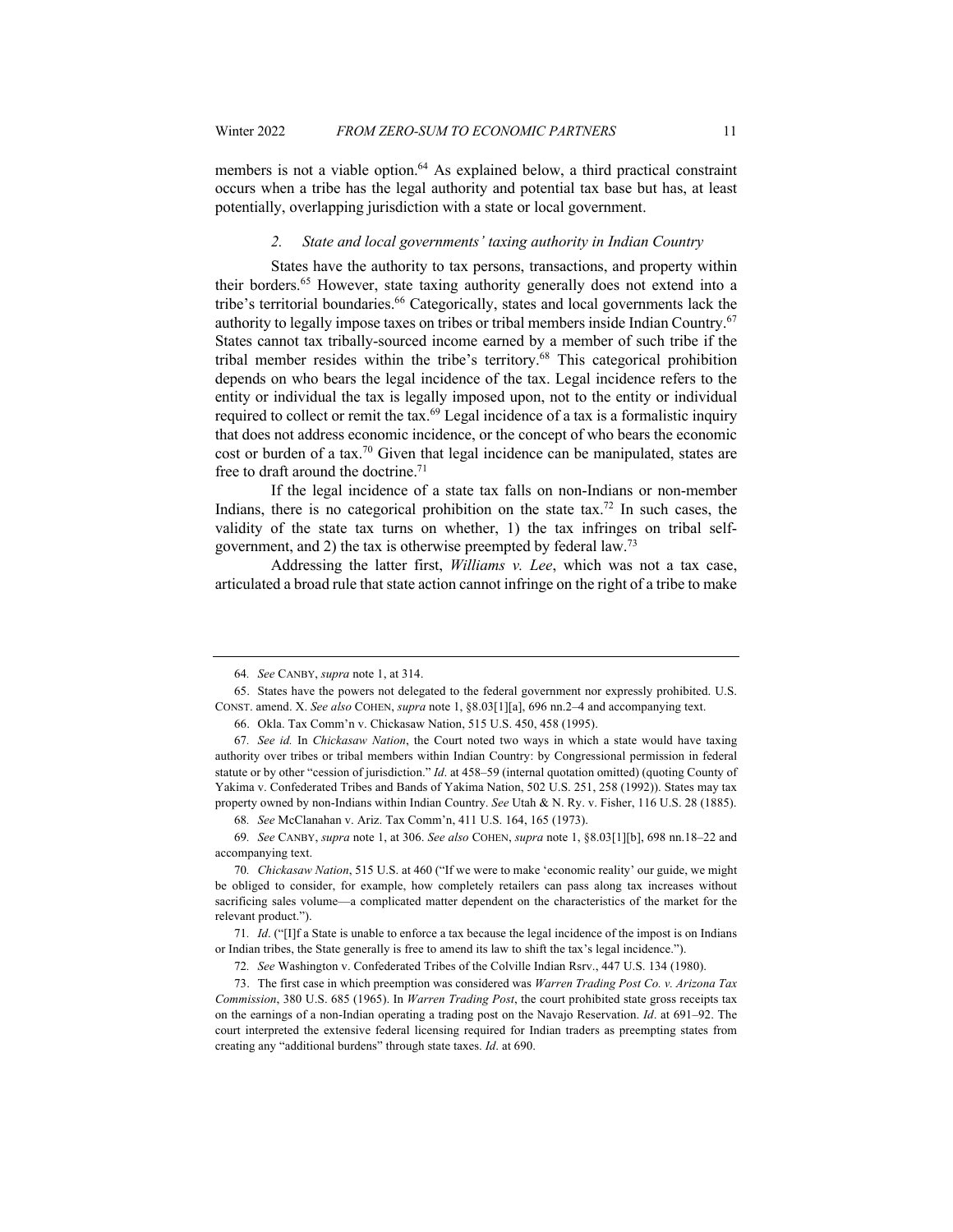its own laws and be subject to such laws.74 The Supreme Court in *Williams* held that Arizona courts lacked jurisdiction to hear a dispute brought by a non-Indian against a member of the Navajo nation for a dispute that arose on the Navajo reservation.75 While, as a jurisdictional doctrine, it sounds promising to support tribal sovereignty, Professor Pomp described the test in *Williams* as "an amorphous, subjective test and one (with the benefit of hindsight) that has not favored the tribes."76 To the contrary, the application of *Williams v. Lee*, has not been broadly interpreted as to state actions that constitute infringement.<sup>77</sup> Suffice it to say, though testing whether a state tax infringes on a tribe's ability to make its own laws and be subject to such laws is part of the legal doctrine, no tax case between a tribe and state or local government has been decided in favor of a tribe to prohibit the state or local tax based on principles of infringement.78

The former inquiry—whether a state or local tax is preempted by federal law—is the *de facto* jurisprudential test applied in disputes between a tribe and state over the state's assertion of taxing authority over non-Indians engaging in business in Indian Country.<sup>79</sup> The preemption analysis is also one of the reasons why state taxation authority is such a complex issue.<sup>80</sup> The so-called "preemption analysis" is really a balancing test weighing state and tribal interests. In a transaction within Indian Country involving only members of a tribe, the state has no interest and the federal government has a strong interest in promoting tribal self-governance.81 In cases involving state tax imposed on non-Indians, the state's interest, according to the Supreme Court, requires analysis of a "particularized inquiry into the nature of the state, federal, and tribal interest at stake, an inquiry designed to determine whether, in the specific context, the exercise of state authority would violate federal law."82 The factors examined in this "particularized inquiry" include the extent of federal regulation and control of the activity the state seeks to tax, the regulatory and revenue-raising interest of states and tribes, and the existence and extent of state or tribal services.83

<sup>74.</sup> 358 U.S. 217, 223 (1959) ("There can be no doubt that to allow the exercise of state jurisdiction here would undermine the authority of the tribal courts over Reservation affairs and hence would infringe on the right of the Indians to govern themselves.").

<sup>75</sup>*. Id*. at 217–18, 223.

<sup>76.</sup> POMP, *supra* note 49, at 1001 nn.402–403 and accompanying text.

<sup>77</sup>*. Id*. at 1001 n.404 and accompanying text.

<sup>78</sup>*. See* Fletcher, *supra* note 7, at 804–05 (arguing revival of the application of the test in *Williams v.*  Lee would allow for tribes to demonstrate the impossibility of governing without the ability to generate revenue).

<sup>79.</sup> Professor Pomp's commentary emphasizes that the *Bracker* preemption analysis (explained in detail below) "has come to overshadow the *Williams v. Lee* infringement test." POMP, *supra* note 49, at 1131.

<sup>80</sup>*. See generally*, Pomp, *supra* note 49, at 903–04 ("[T]he issues raised by the taxation of Indians, the tribes, and those doing business with them are sui generis – and complicated, even by tax standards.").

<sup>81.</sup> White Mountain Apache Tribe v. Bracker, 448 U.S. 136, 144 (1980) (citing Moe v. Confederated Salish & Kootenai Tribes of Flathead Rsrv., 425 U.S. 463, 480–81 (1976); and then McClanahan v. Ariz. Tax Comm'n, 411 U.S. 164, 165 (1973)).

<sup>82</sup>*. Bracker*, 448 U.S. at 145.

<sup>83</sup>*. Id.* at 148–51.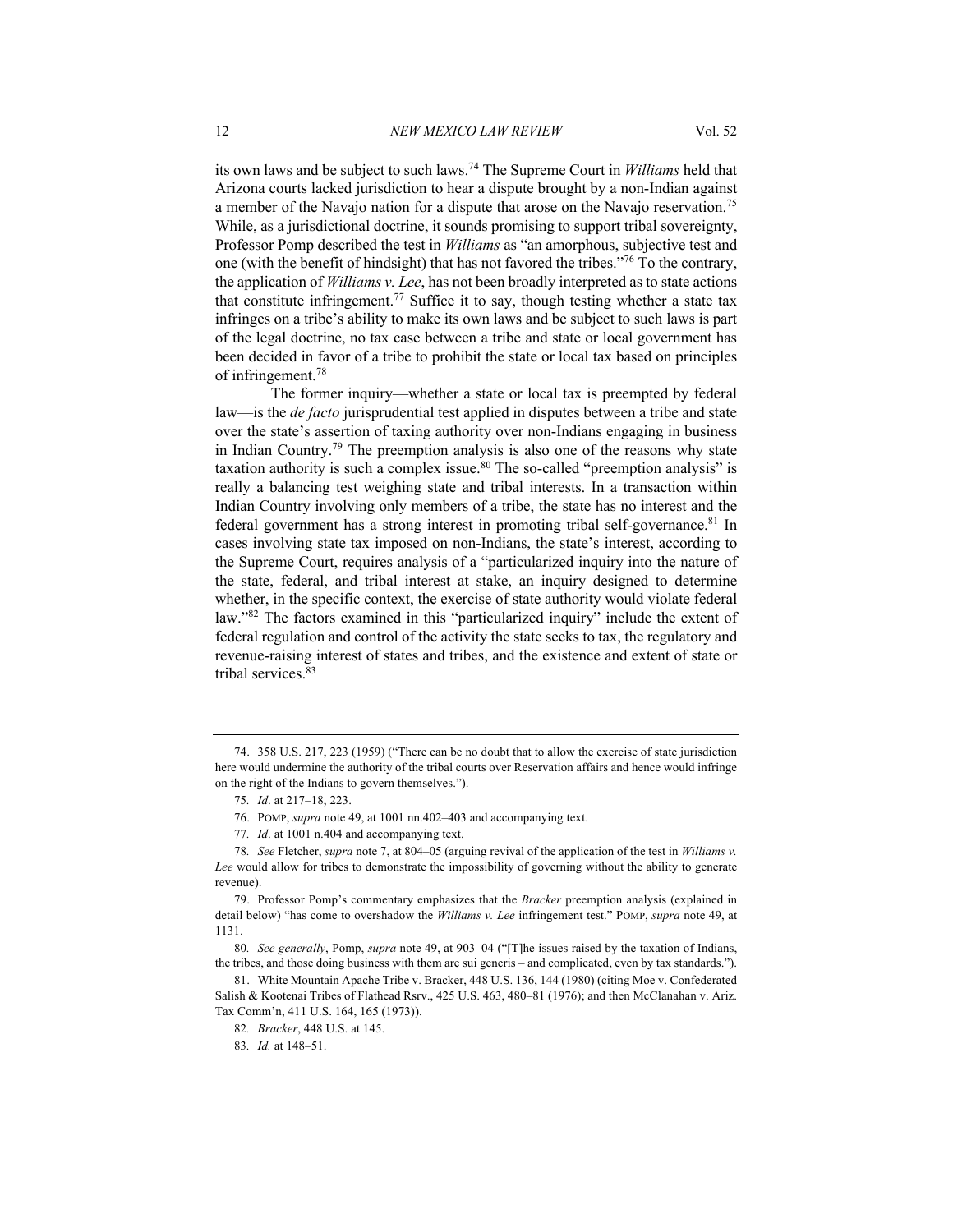Courts have applied the preemption analysis to invalidate state taxes in Indian Country. In *White Mountain Apache*, the Court applied the preemption analysis and invalidated a state motor carrier license or use fuel tax on non-Indian logging businesses operating on tribal roads.<sup>84</sup> Additionally, courts have prohibited state gross receipts taxes imposed on non-Indian businesses providing services for tribes,85 sales taxes imposed on selling goods to Indians and tribes within a reservation,<sup>86</sup> and motor fuel distributor taxes imposed on sales to tribal retailers.<sup>87</sup>

Applying the preemption test has also led courts to uphold the validity of state taxes. Courts have upheld state sales taxes on cigarette sales to non-members,  $88$ state severance taxes on extraction of oil and gas on Indian reservations,<sup>89</sup> and state taxes on non-Indians imposed on sales of coal,<sup>90</sup> among other types of business and transaction taxes imposed on non-Indians transacting in Indian country.

The recent case of *Tulalip Tribe v. Washington* is an example of a federal court allowing state taxation in Indian Country.<sup>91</sup> That case involved the Tulalip Tribe's development of commercial and retail space on land owned by the Tribe but held in trust by the federal government.<sup>92</sup> The Tribe leased retail and commercial space to many non-Indian businesses and the state of Washington and Snohomish county imposed various state and county taxes on those non-Indian businesses.<sup>93</sup> In its analysis, the district court held that federal law did not preempt the state and local taxes through a pervasive regulatory scheme.<sup>94</sup> Furthermore, in balancing the tribal versus state interests, the court found that the state and local governments provided sufficient services to the Tribe and those participating in the business at the commercial development made by the Tribe, that "more than justif[ied] imposition of the taxes at issue."95 The district court upheld the state and local taxes despite the finding of extensive infrastructure costs that were supported by minimal state monies.96 *Tulalip Tribe* is a recent example of the litigation over the reach of state taxation in Indian Country and how state taxing authority diminishes tribal sovereignty. The preemption analysis has led to much litigation that continues to the present day.

> *3. Judicial doctrines diminish tribal taxing authority which reduces opportunities for economic development within Indian Country and*

<sup>84</sup>*. Id.* at 137–38.

<sup>85.</sup> Ramah Navajo School Bd., Inc. v. Bureau of Revenue, 458 U.S. 832, 834 (1982).

<sup>86.</sup> Warren Trading Post Co. v. Ariz. State Tax Comm'n, 380 U.S. 685, 685–86 (1965).

<sup>87.</sup> Herzog Bros. Trucking, Inc. v. State Tax Comm'n, 533 N.E.2d 255, 256 (N.Y. 1988).

<sup>88.</sup> Washington v. Confederated Tribes of the Colville Indian Rsrv., 447 U.S. 134, 159 (1980).

<sup>89.</sup> Cotton Petroleum Corp. v. New Mexico, 490 U.S. 163, 186 (1989).

<sup>90.</sup> Peabody Coal Co. v. State, 761 P.2d 1094, 1101 (Ariz. Ct. App. 1988).

<sup>91.</sup> 349 F. Supp. 3d 1046, 1062–63 (W.D. Wash. 2018).

<sup>92</sup>*. Id.* at 1049.

<sup>93</sup>*. Id.*

<sup>94</sup>*. Id.* at 1056–57.

<sup>95</sup>*. Id.* at 1062.

<sup>96</sup>*. Id.* at 1051. The Tribe contributed 76 percent of the financing necessary for building the infrastructure costs to create the commercial center. *Id.* The federal government contributed 19 percent, and the state contributed the remaining 5 percent of the cost. *Id.*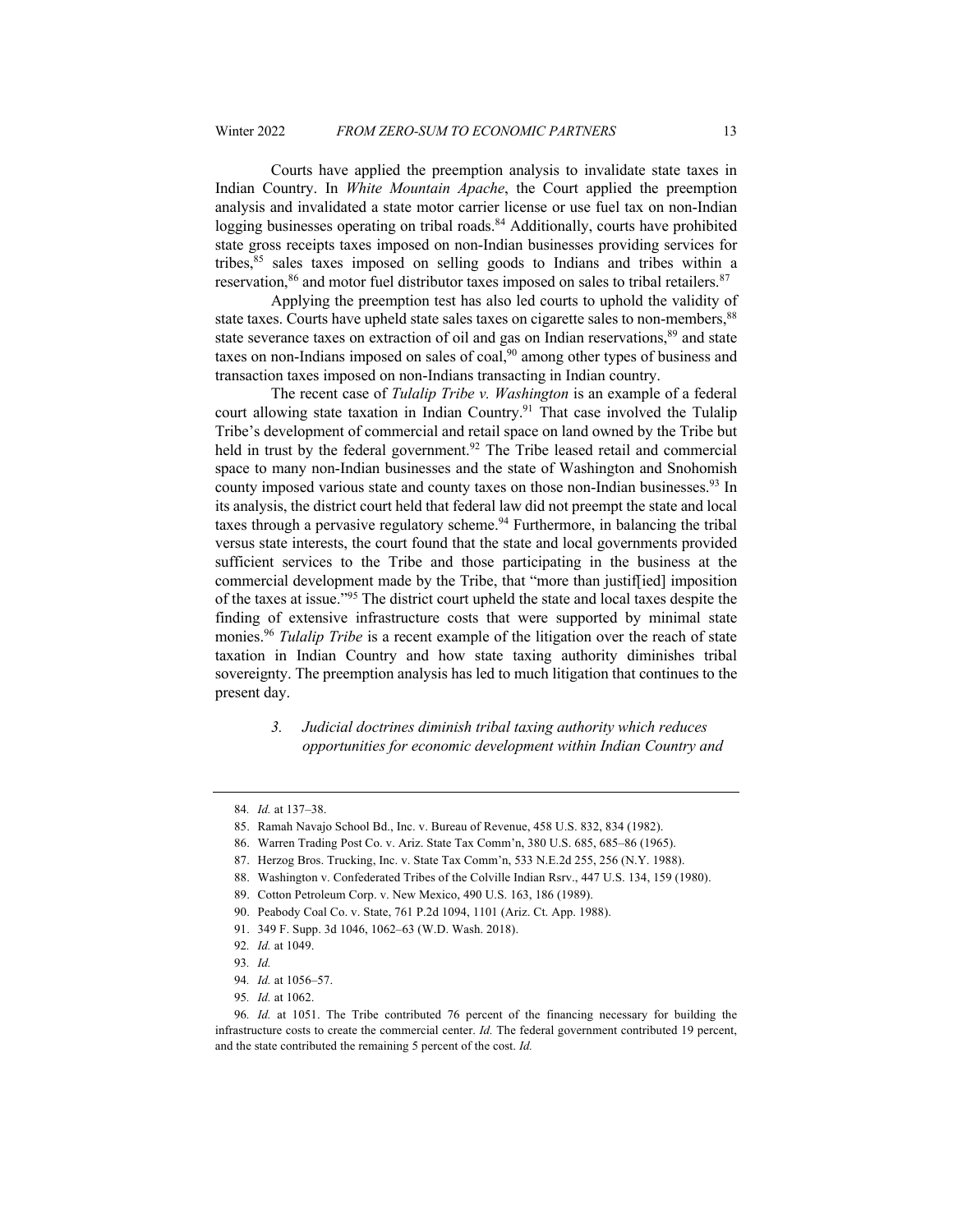#### *erodes tribal sovereignty.*

The argument and analysis *infra* are based primarily on problems that occur in the subset of tax cases in which either, 1) the tribe lacks taxing authority within the reservation, or 2) the state or local government has potential authority to impose a tax on non-Indians transacting in Indian Country where the tribe has overlapping jurisdiction. These two issues create similar yet distinct problems for tribal sovereignty, complicating and reducing a tribe's ability to engage in economic development. Those differences are key to understanding the proposed solutions.

Although both types of cases diminish a tribe's tax base, the diminishment occurs for different reasons. In the first type of cases, where a tribe lacks jurisdiction to tax on non-Indian businesses located on fee land within a reservation (the "*Atkinson* problem"), the tribe's tax base is reduced as a matter of law. The second type of cases, where a state or local government asserts taxing authority over a transaction occurring within the tribe's territory that a tribe indisputably has taxing authority over (the "potential double tax problem"), the reduction in a tribe's tax base is not legally restricted, but it is diminished as a practical matter.

If a state successfully manipulates the legal incidence of a tax imposed in Indian Country onto non-Indians (and the tax is not preempted or deemed to infringe on the tribe under the *White Mountain Apache* analysis), the practical realities of the potential double tax forces tribes to make choices in which they cannot win economically. Regardless of who bears the legal incidence of a tax, the consumer always bears the economic incidence which drives up the cost of consumer goods and impacts consumer choices.<sup>97</sup> Increased cost of doing business in Indian Country disincentivizes outside investment in Indian Country, which in turn reduces economic activity in Indian Country altogether.<sup>98</sup>

The question of whether a state or local government has taxing authority in Indian Country is a question historically answered by the courts.<sup>99</sup> As explained above regarding the cases interpreting the preemption standard in *White Mountain Apache*, the standard has been applied to surprising and somewhat conflicting outcomes.100 Surprising is never a positive way to describe tax consequences—any surprise violates the fundamental tax policy principle that tax systems "ought to be clear and plain."101 Any uncertainty costs are also borne by tribes, with states having nothing to lose to assert a tax knowing that litigation is time-consuming and

<sup>97.</sup> For an excellent discussion of this problem, *see* Crepelle, *supra* note 7, at 1016–18 & nn.137–47.

<sup>98.</sup> This "double bind" problem is well documented in both legal scholarship and the economic literatures on hurdles to improving economic conditions in Indian Country. Kelly S. Croman & Jonathan B. Taylor, *Why Beggar thy Indian Neighbor? The Case for Tribal Primacy in Taxation in Indian Country*, THE UNIVERSITY OF ARIZONA NATIVE NATIONS INSTITUTE 17–19 (May 4, 2016), http://nni.arizona.edu/application/files/8914/6254/9090/2016\_Croman\_why\_beggar\_thy\_Indian\_neighb or.pdf. ("Double taxation puts tribal governments in a double bind: Levy a tax to recover investments in development and cause businesses to flee, or do not levy a tax and fail to recover the costs of investing in development.")*. See also* Cowan, *supra* note 8, at 94 (noting that double taxation, or the possibility thereof, disincentivizes non-Indian investment in reservation businesses).

<sup>99</sup>*. See* Cowan *supra* note 8*. See also* Pomp, *supra* note 49.

<sup>100</sup>*. See supra* Part II.B.2 and text accompanying notes 84–96.

<sup>101.</sup> Mark J. Cowan, *Taxing Cannabis on the Reservation*, 57 AM. BUS. L.J. 867, 898 (2020) (quoting ADAM SMITH, THE WEALTH OF NATIONS (1776)).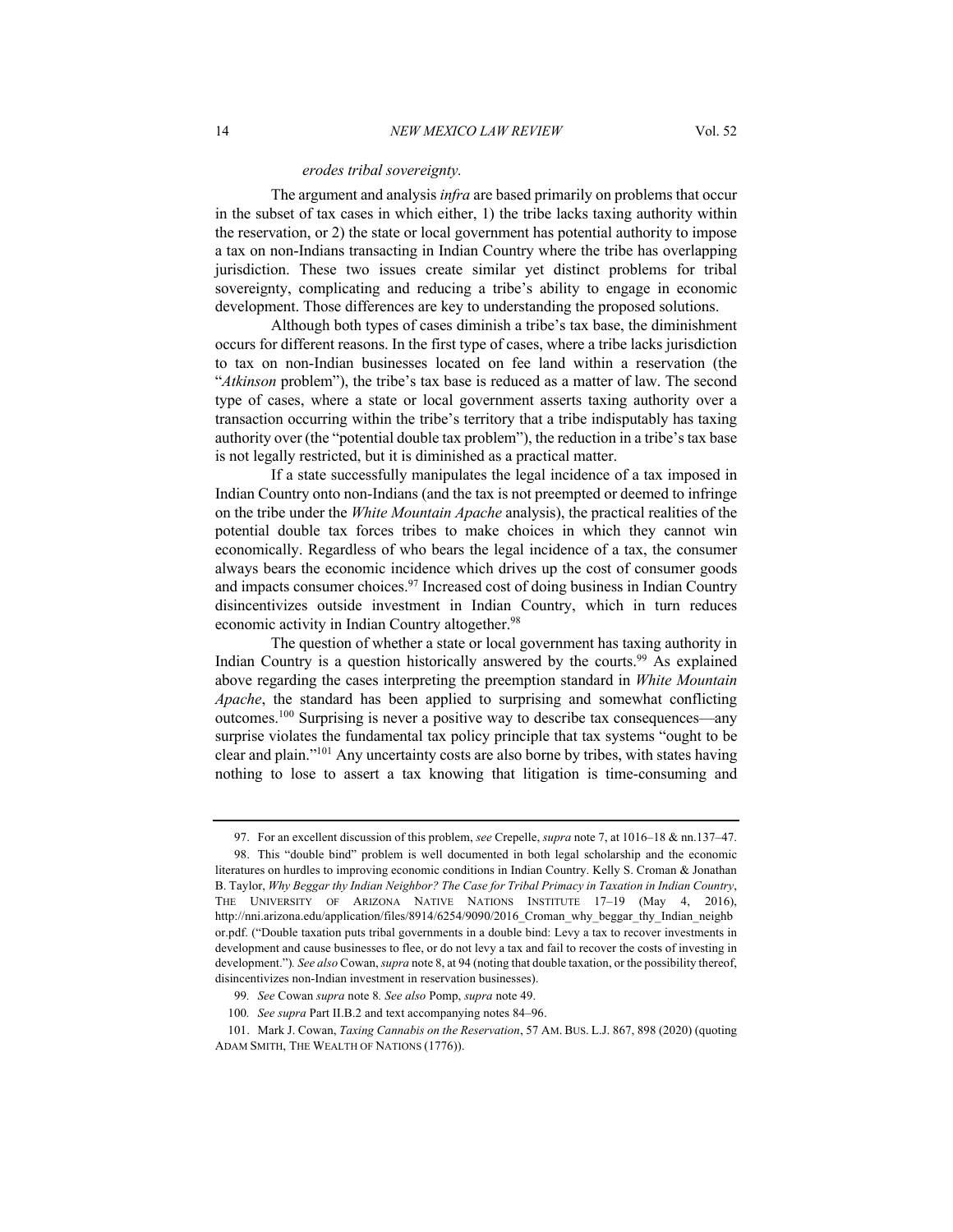expensive. Such uncertainty of potential double taxation deters much outside investment in Indian Country.102

Ultimately, in such double tax cases, if a state even asserts taxing authority in Indian Country, the tribe has to choose between imposing its tax, creating a duplicative tax which will deter business activity, or not imposing its tax and foregoing revenue.103 Some tax experts have recommended non-Indian investors or businesses to seek exception to tribal tax regimens to ensure duplicative taxes will not be imposed on businesses within Indian Country.104 For the tribe, it is a lose-lose proposition—lose the business activity that generates revenue or lose the tax revenue. Scholars have pointed out how such double taxation is not tolerated in multi-state or international tax arenas because of the potential for economic harm.<sup>105</sup>

The *Atkinson* problem also creates a problem that can result in behavioral distortions. If a hotel on fee land owned by non-Indians does not impose a tribal hotel tax on guests whereas a hotel across the street located on tribally-owned land (or trust land) does impose a tax on guests, potential guests will prefer the hotel where no tax is imposed, making their decisions based on tax implications.106 From an economic perspective, consumers should make their decisions independent of tax implications.107 Varied tax consequences in a close geographical area "distort the free market geographic allocation of capital, labor, and technology."108

In both of these types of cases—the *Atkinson* problem and the double tax problem—a tribe's taxing authority is diminished while a state's taxing authority encroaches on the tribe. The *Atkinson* problem is geo-political; the tribe's own authority to govern within its territory is legally reduced. In the double tax problem, while the tribe's ability to impose its own laws is not reduced, the impact is

105*. See* Crepelle, *supra* note 7, at 1017. *See also* Cowan, *supra* note 98, at 126–27 (explaining nuances in comparison of double tax regimes between foreign governments versus tribes and states).

<sup>102.</sup> For a complete discussion of the economic consequences of double taxation or the prospect of double taxation, *see* Croman & Taylor, *supra* note 98, at 1–24.

<sup>103</sup>*. See, e.g.*, Tulalip Tribes v. Washington, 349 F. Supp. 3d 1046, at 1059 (W.D. Wash. 2018) (acknowledging this practical limitation by stating that "the only tribal interest the State and County taxes actually 'interfere or are incompatible with' is the Tribes' ability to collect the full measure of its own sales tax from the non-Indian businesses.").

<sup>104.</sup> Erik M. Jensen, *Taxation and Doing Business in Indian Country*, 60 ME. L. REV. 1, 8 (2008) (describing the state tax applicability as certain and suggesting a potential investor in Indian Country could negotiate with tribal governments to "lessen any otherwise applicable tribal taxation.").

<sup>106.</sup> The caselaw itself acknowledges that a government imposing no or lower tax rates compared to neighboring jurisdictions have a competitive advantage. *See* Moe v. Confederated Salish & Kootenai Tribes of Flathead Rsrv., 425 U.S. 463, 482. Under the common law, tribal governments are prohibited from using tax arbitrage to attract customers. *See* Washington v. Confederated Tribes of the Colville Indian Rsrv., 447 U.S. 134, 155 (1980) ("[F]ederal Indian law . . . [does not] authorize Indian tribes . . . to market an exemption from state taxation. . . . "). A double standard exists with respect to tribes because these distortions are permitted or tolerated when states make choices to market their tax exemption, beyond the *Atkinson* problem. *See* Crepelle, *supra* note 7, at 1014, n.126 (giving examples of states using tax arbitrage to attract business).

<sup>107</sup>*. Cf.* Barsh, *supra* note 3, at 542–44 (discussing the consequences of "tax geography" that arise when "coequal political subdivisions" compete for the same tax base).

<sup>108</sup>*. Id.* at 544.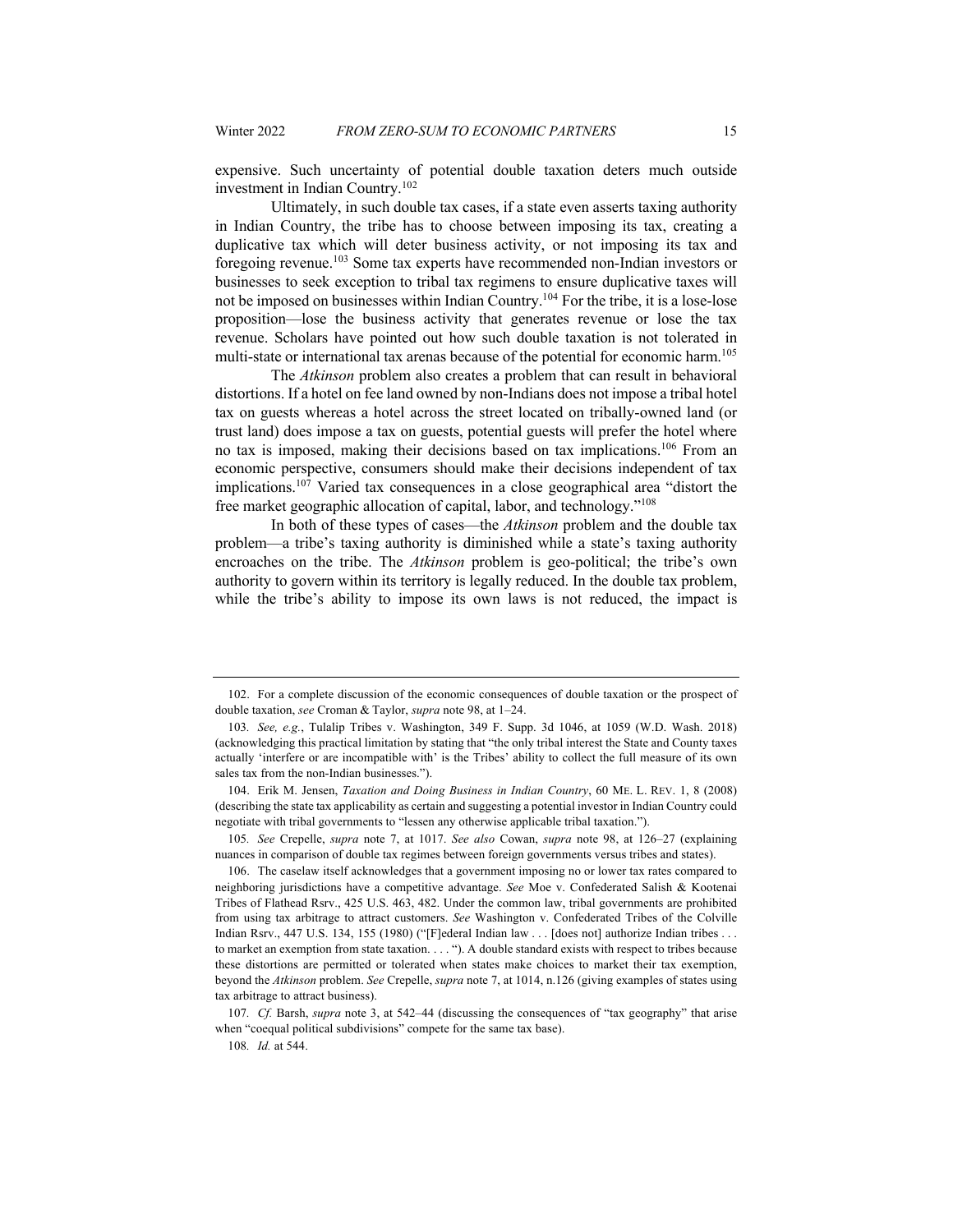functionally equivalent to legal reduction. Both problems present encroachment which reduces tribal sovereignty.<sup>109</sup>

# *4. Intergovernmental tax compacts as a solution to the double tax problem.*

An extrajudicial solution to the double tax problem is for states and tribes to enter into tax revenue compacts.<sup>110</sup> Such compacts are negotiated agreements between the tribal government and the state to resolve both jurisdictional and substantive legal matters.<sup>111</sup> Over 200 tribes have entered into tax revenue compacts with more than eighteen states.<sup>112</sup>

Tax revenue compacts between states and tribes generally establish "political policies," such as the inherent sovereignty of tribes and tribal exemption from state taxation, generally; address sovereign immunity issues; and spell out terms relating to revenue.<sup>113</sup> Some compacts require tribes to impose and collect taxes at least equal to a similar tax imposed by the state.<sup>114</sup> The revenue sharing arrangements on that tax imposed vary—from allowing a tribe to retain 100 percent of the revenue generated by the tribe to requiring the tribe to remit taxes to the state and then receive a remitted allocation of the tax revenue according to enrolled tribal populations.115

Compacts have been heralded as the best mechanism for tribes to provide certainty and avoid litigation on matters of state taxation within their territory.<sup>116</sup> Benefits to compacting include creating certainty for tribes to "plan for the future" and create revenue streams that will support business development, financing for

<sup>109.</sup> The literature is replete with criticisms of the doctrine in this area. *See* Fletcher, *supra* note 7, at 802–05 (offering solutions to reform the law in the area of state tax in Indian Country, including the option of courts to "[r]evive the 'tribal infringement' test of *Williams v. Lee*.").

Again, this article seeks not to "fix" the jurisprudence, but offers an extrajudicial policy solution akin to the framework offered by Professor Blackhawk. Blackhawk, *supra* note 11, at 1797 ("It has often been said that federal Indian law is 'incoherent' and in need of reform, because the doctrine does not comport with general public law principles. But perhaps it is the general principles of public law . . . that are in need of reform.". To that end, Professor Blackhawk notes how "Indian law unsettles . . . presuppositions about how best to distribute and limit power in order to protect minorities," documenting how "national oversight, rights-based frameworks, and judicial solicitude" have failed Indian Country. *Id*. Certainly in the context of the (over)reaches of state taxation in Indian Country, the federal judiciary has been the proverbial nail in the coffin for tribal governments to develop tribal tax revenue streams.

<sup>110.</sup> Matthew L.M. Fletcher, *The Power to Tax, The Power to Destroy, And the Michigan Tribal-State Tax Agreements*, 82 U. DET. MERCY L. REV. 1, 4 (2004) ("Voluntary agreement is by far the best method for Indian tribes to settle a dispute with state governments.").

<sup>111.</sup> Note, *Intergovernmental Compacts in Native American Law: Models for Expanded Usage*, 112 HARV. L. REV. 922, 924 (1999).

<sup>112</sup>*. Tax Fairness and Tax Base Protection: Hearings on H.R. 1168 Before the H. Comm. on Res.*, 105th Cong. (1998) (statement of W. Ron Allen, president of the Nat'l. Cong. of Am. Indians).

<sup>113.</sup> Cowan, *supra* note 8, at 133–34.

<sup>114</sup>*. Id.* at 134.

<sup>115</sup>*. Id.* at 134 & n.216 ("Under some compacts, tribes have agreed to charge a tax that is at least equal to the state tax . . . and in exchange the states have allowed the tribes to retain 100% of the tax.").

<sup>116</sup>*. See* Cowan, *supra* note 8, at 134*. See also* Richard J. Ansson Jr., *State Taxation of Non-Indians Whom Do Business with Indian Tribes: Why Several Recent Ninth Circuit Holdings Reemphasize the Need for Indian Tribes to Enter Into Taxation Compacts with Their Respective State,* 78 OR. L. REV. 501 (1999) (advocating for tribes to compact with states).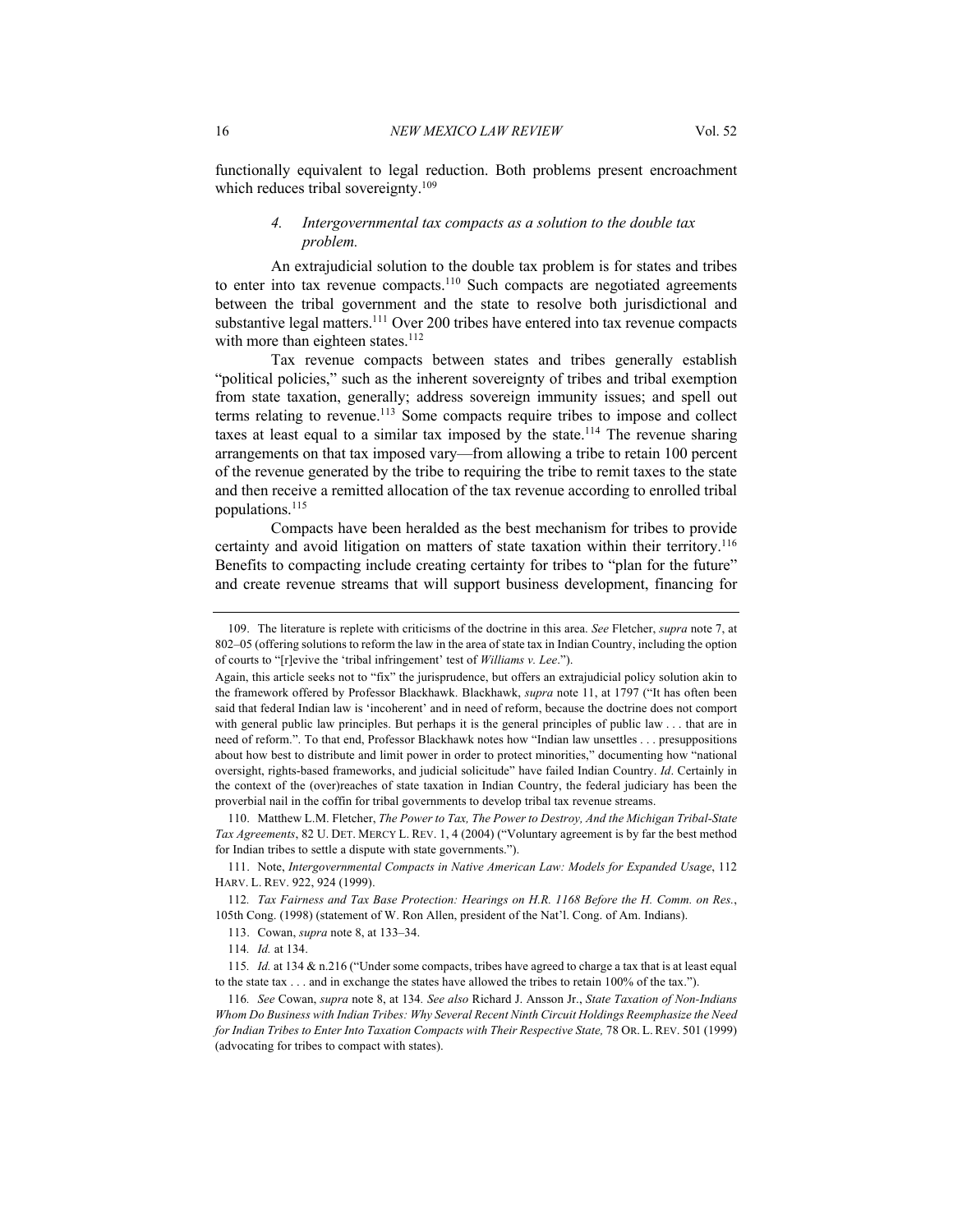projects, and ensure ability for the tribe to provide services to tribal members.<sup>117</sup> Depending on the terms of the agreements, compacts may offer increases in revenue.118 There is also the hope that as states and tribes cooperate in tax revenue sharing agreements, states and tribes will enter into cooperative agreements in other areas of the law, such as zoning, law enforcement, and environmental regulation.<sup>119</sup>

Compacts also have downsides. The outcome and terms of a compact vary tremendously based on the willingness of the state to agree to favorable terms and the tribe's own political bargaining power.<sup>120</sup> Compacting requires that tribes concede or waive sovereign immunity, at least in part, which allows state encroachment of civil and criminal jurisdiction.<sup>121</sup> Compacting also often permits state taxation within Indian Country or it allows the state to dictate terms of tribal taxation, eroding tribal sovereignty.122

Compacting represents a cooperative solution that has similar attributes to the proposals set forth in the analysis *infra*. <sup>123</sup> However, compacts have not sufficiently solved the problem and cannot do so. $124$  Economic development requires both creating business investment and drawing tax revenues from those activities or investments. Compacting will always require concessions of sovereignty that undermine a tribe's ability to generate revenue.<sup>125</sup>

# *C.* **COVID-19 has disproportionately impacted Native American Indians and tribal governments compared to non-Indian communities.**

The COVID-19 pandemic has had a disproportionate effect on American Indian individuals and tribal communities.126 This reality reflects, in part, the fact that tribal governments "navigate a tricky legal and political environment."127 This part provides background on the disparate impact of the COVID-19 pandemic on

- 121. Fletcher, *supra* note 110, at 44.
- 122*. See* Fletcher, *supra* note 110, at 44.
- 123*. See* discussion *infra* Part III.A.1.d*.*

125. Fletcher, *supra* note 7, at 805 ("The ability of an Indian tribe to raise revenues that will adequately fund tribal government services such as housing, health care, social services, education, law enforcement and public safety, youth and elder services, and even job creation is a right of self-government.").

126*. See generally* DOSHI ET AL*., supra* note 10.

127. Matthew L.M. Fletcher, *Indian Lives Matter: Pandemics and Inherent Tribal Powers*, 73 STAN. L. REV. ONLINE 38 (2020), https://www.stanfordlawreview.org/online/indian-lives-matter/*. See also*  Katherine Florey, *Toward Tribal Regulatory Sovereignty in the Wake of the COVID-19 Pandemic,* 63 ARIZ L. REV. 399 (2021) (calling for expanding tribal regulatory authority over non-members under *Montana* exception for "health and welfare" of the tribe).

<sup>117.</sup> Fletcher, *supra* note 110, at 44.

<sup>118</sup>*. Id.*

<sup>119</sup>*. Id.* This idea for "cooperative sovereignty" was championed as by Justice Gorsuch in the majority opinion in *McGirt v. Oklahoma*. 591 U.S. 1, 41 (2020). The court cited the fact that Oklahoma "has negotiated hundreds of intergovernmental agreements with tribes." *Id.* Although in the context of Professor Fletcher's article on tribal-state revenue compacts, the agreements were a collaborative negotiation of a number of tribes and the state of Michigan. Fletcher, *supra* note 110, at 5–6. As states and tribes engage in compacting around tax revenue, there is the hope that more states and tribes are enticed to do so.

<sup>120.</sup> Cowan, *supra* note 8, at 134.

<sup>124</sup>*. Id.*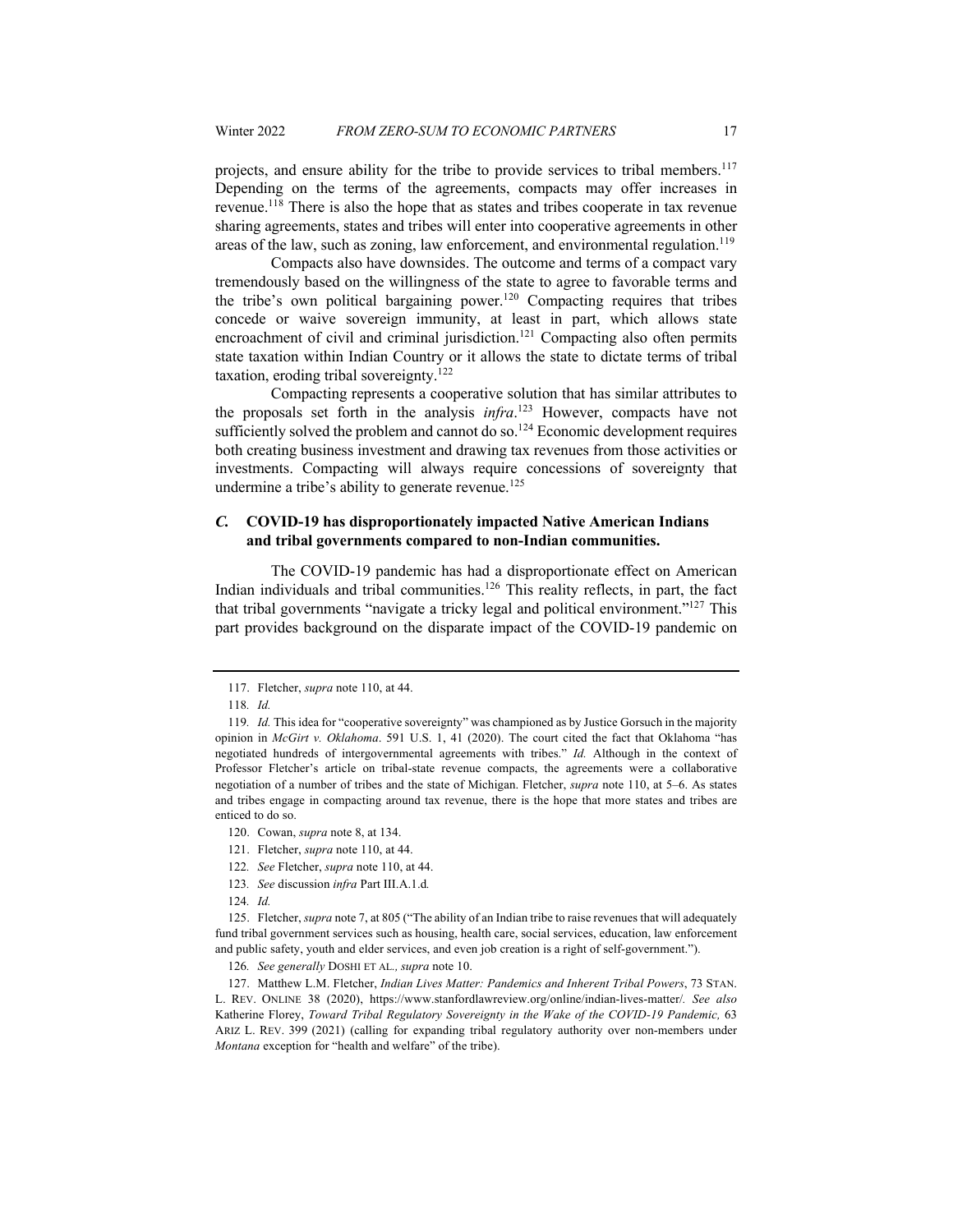tribes and their people in terms of both health and economic outcomes. It documents some of the disputes that have arisen between states as tribes have exercised their sovereignty during the pandemic.

#### *1. Disparate impact in health outcomes*

The disparate impact of COVID-19 within Indian Country is perhaps most visible in the comparative statistics of infection and mortality rates of the virus among Native American Indians compared with non-Native individuals.<sup>128</sup> Early in the pandemic, virus infection rates on tribal lands were more than four times higher than in the rest of the United States.<sup>129</sup> According to data from the United States Centers for Disease Control and Prevention, "the COVID-19 incidence and mortality (55.8 per 100,000) rates in Native Americans and Alaska Natives are 3.5 and 1.8 times those measured in Whites, respectively."<sup>130</sup>

It is impossible to generalize the direct causes of the disparity. Public health scholars identify factors that contribute to the health issues faced by Native Americans, which include "(1) limited access to appropriate health facilities; poor access to health insurance . . . 3) insufficient federal funding [for federal Indian Health Service] 4) inadequate quality of care; and 5) insufficient education and poverty."131 The last reason—widespread poverty—is inextricably connected to

129. Stephanie Russo Carroll et al., *Indigenous Data in the COVID-19 Pandemic: Straddling Erasure, Terrorism, and Sovereignty*, SOC. SCI. RSCH. COUNCIL (June 11, 2020), https://items.ssrc.org/covid-19 and-the-social-sciences/disaster-studies/indigenous-data-in-the-covid-19-pandemic-straddling-erasureterrorism-and-sovereignty/ (full data on infections and mortality among Native American Indian individuals remain elusive due to fluidity of tribal residency, but it is certainly lower than reported data).

<sup>128.</sup> DOSHI ET AL., *supra* note 10, at 1 (highlighting data as of June 18, 2020, showing Navajo Nation had highest infection rate in the United States and Native people make up only 0.1 percent of population of New Mexico but more than 55 percent of the coronavirus cases in the state. *Id.* (The rate of infection of COVID-19 among Native American Indian and Alaska Natives is three times that of whites, resulting in hospitalization rates more than 5.3 times higher than that of whites and dying at 1.4 times the rate of whites). *See also* Kalen Goodluck, Lucy Meyer, & Anjali Shrivastava, *A Crude Virus: How 'Man Camps' Can Cause a COVID Surge*, HIGH COUNTRY NEWS (Jan. 8, 2021), https://www.hcn.org/articles/indigenous-affairs-covid19-a-crude-virus-how-man-camps-can-cause-acovid-surge.

<sup>130.</sup> Gabriella Y. Meltzer et al., *Environmentally Marginalized Populations: the "perfect storm" for infectious disease pandemics, including COVID-19*, *J. OF HEALTH DISPARITIES RSCH. and PRAC.*, https://digitalscholarship.unlv.edu/jhdrp/vol13/iss4/6. This data is corroborated in a number of studies also by the CDC or other governmental entity. *See also* Jessica Arrazola, et al., *Covid-19 Mortality Among Americans Indian and Alaskan Native Persons – 14 States, January–June 2020*, CTR. FOR DISEASE CONTROL and PREVENTION 1, (Dec. 11, 2020) https://www.cdc.gov/mmwr/volumes/69/wr/pdfs/mm6949a3-H.pdf ("A recent analysis found that the cumulative incidence of laboratory-confirmed COVID-19 cases among AI/AN persons was 3.5 times that among White persons. Among 14 participating states, the age-adjusted AI/AN COVID-19 mortality rate (55.8 deaths per 100,000; 95% confidence interval  $|CI| = 52.5-59.3$ ) was 1.8 (95% CI = 1.7–2.0) times that among White persons (30.3 deaths per 100,000; 95% CI = 29.9–30.7." A closer look at the data reveals that the disparities between AI/AN and white populations are greater among younger people. "Although COVID-19 mortality rates increased with age among both AI/AN and White persons, the disparity was largest among those aged 20–49 years. Among persons aged 20–29 years, 30–39 years, and 40–49 years, the COVID-19 mortality rates among AI/AN were 10.5, 11.6, and 8.2 times, respectively, those among White persons.").

<sup>131.</sup> Ayeisha Cox, *The State of Tribal Health: The Affordable Care Act's Effect on Tribal Health Care Systems*, WIDNER J. L. ECON. & RACE, Dec. 1, 2014, at 1, 13.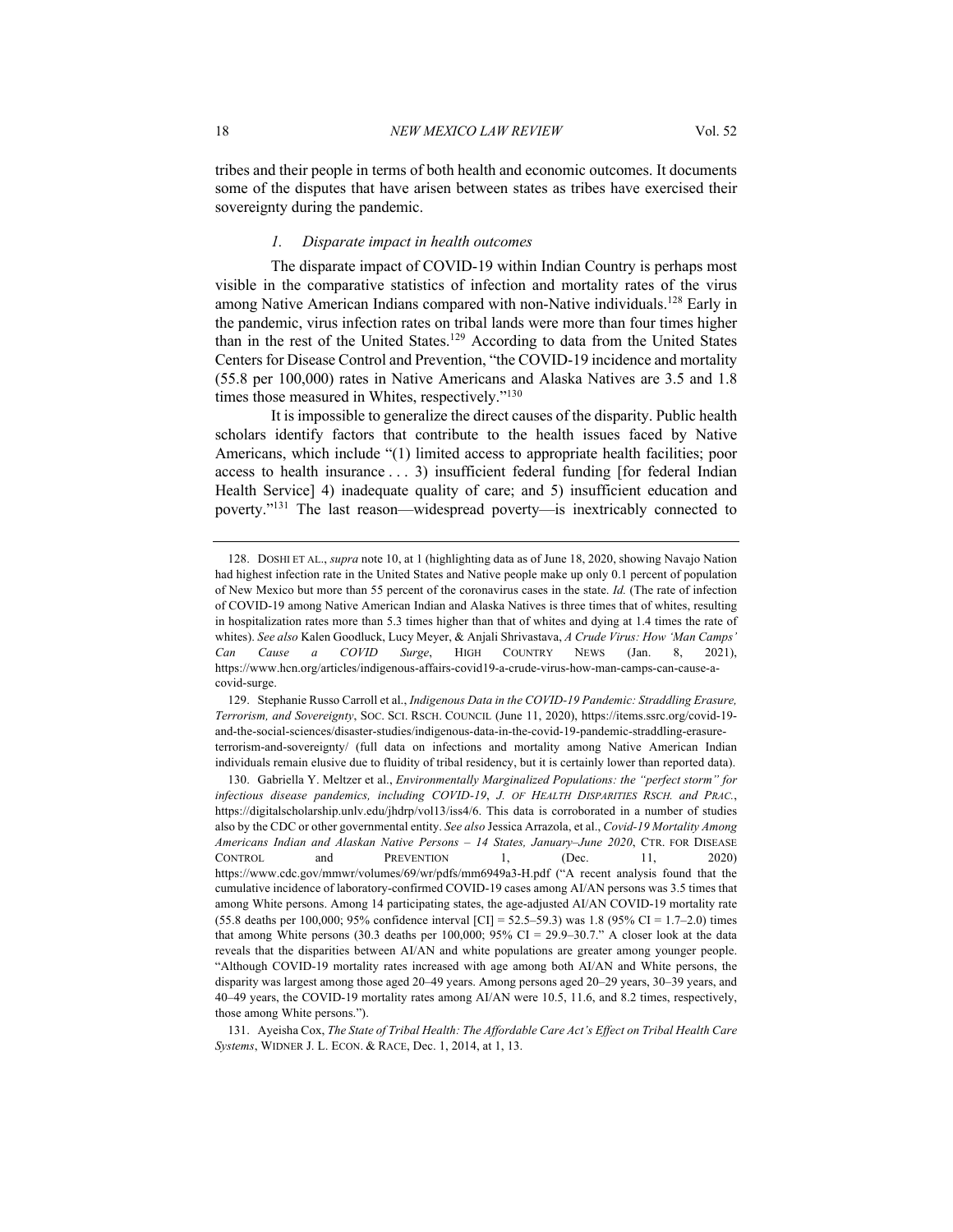economic conditions on reservations, which, as explained above, is a result of the history of colonialism and inconsistent federal support.<sup>132</sup>

Problems related to depressed economic conditions, such as lack of infrastructure and rural, geographically isolated reservations, also contribute to the disparate impact.133 For example, data showed that one third of Navajo Nation residents "live without electricity, paved roads, cellphone service, landlines, safe housing, or other essentials of modern life."<sup>134</sup>

The harms of the increased mortality in Indian Country as a result of the pandemic extend into the fabric of the existence of tribal nations. The deaths of many Native American Indian elders amount to a "cultural crisis," not only because of the elders' depth of knowledge of tribal language and customs, but also because of the important leadership role elders play in many tribal nations.<sup>135</sup>

As the pandemic has progressed, one very bright spot for tribes has been the efficiency with which tribes have mobilized members for vaccination.136 Tribes outpaced state counterparts in terms of getting vaccines into the arms of their citizens.137 Vaccination has been accomplished with tribal direction and is evidence that tribal sovereignty and self-governance works.<sup>138</sup>

#### *2. Disparate impact on economic conditions*

The economic conditions within Indian Country stemming from COVID-19 are intertwined with the disparate impact COVID-19 has on the physical health of Native American populations. Although some of the economic downturn in Indian Country could be attributed to economic conditions in broader society, such as decrease in oil and gas extraction as a result of reduction in travel, the economic

<sup>132</sup>*. See id.* For the history of fluctuating federal policies that created current conditions in Indian Country, *see also* Fletcher, *supra* note 8, at 102.

<sup>133.</sup> Meltzer et al., *supra* note 130 (link between poor public health outcomes and the environmental conditions is also noteworthy and the literature notes environmental toxin exposures). *See also* Warigia M. Bowman, *Dikos Nitsaa'igii-19 (The Big Cough): Coal, Covid, and the Navajo Nation* (forthcoming, not yet published) (connecting COVID-19's spread on the Navajo Nation in part based on "high levels of pollution from uranium mining, oil and gas well, and coal mining.").

<sup>134</sup>*. Id.*

<sup>135.</sup> Jack Healy, *Tribal Elders Are Dying from the Pandemic, Causing a Cultural Crisis for American Indians*, N.Y. TIMES (Jan. 12, 2021), https://www.nytimes.com/2021/01/12/us/tribal-elders-nativeamericans-coronavirus.html.

<sup>136.</sup> Kirk Siegler, *Why Native Americans Are Getting COVID-19 Vaccines Faster*, NPR, (Feb. 19, 2021), https://www.npr.org/2021/02/19/969046248/why-native-americans-are-getting-the-covid-19 vaccines-faster.

<sup>137</sup>*. See* Rima Krisst, *Navajo outpacing states in rate of vaccinations*, NAVAJO TIMES, (Mar. 9, 2021), https://navajotimes.com/reznews/navajo-outpacing-states-in-rate-of-vaccinations/; *see also* Brian Bull, *Tribes Report Successes in COVID-19 Vaccine Rollout*, THE OREGONIAN, (Mar. 12, 2021), https://www.oregonlive.com/coronavirus/2021/03/tribes-report-successes-in-covid-19-vaccine-

rollout.html; Jack Healy, *Plenty of Vaccines, but Not Enough Arms: A Warning Sign in Cherokee Nation*, N.Y. TIMES, (Mar. 16, 2021), https://www.nytimes.com/2021/03/16/us/vaccines-covid-cherokee-nativeamericans.html, ("It is a side effect of early successes.").

<sup>138</sup>*. See* Krisst, s*upra* note 137.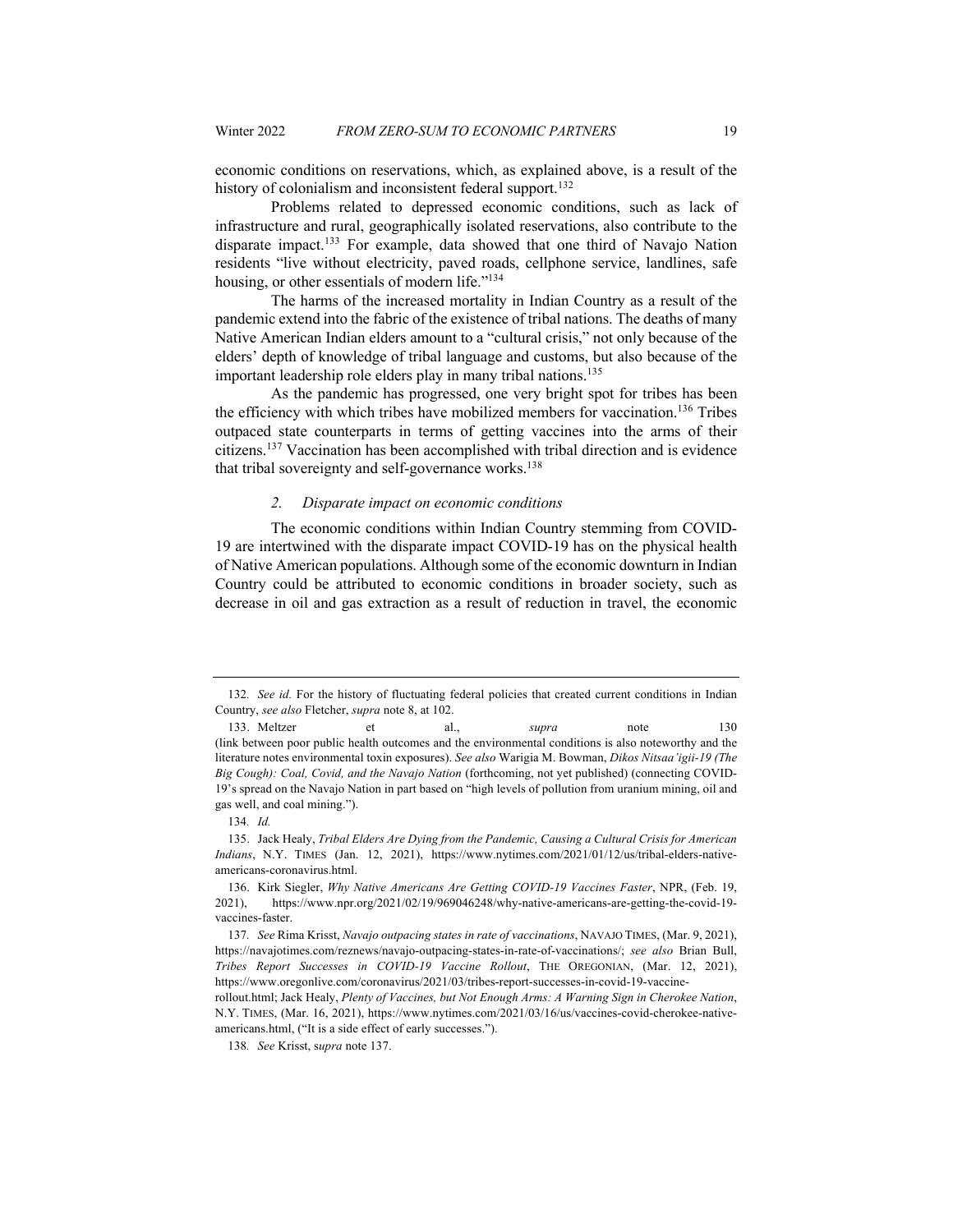"shut downs," were largely attempts to mitigate the spread of the virus.<sup>139</sup> Aware that stringent closures result in economic losses, tribes have chosen to protect human life over revenues. The Blackfeet Nation, located in Montana and adjacent to the eastern side of Glacier National Park, remained closed and in lockdown even after the state began to allow reopening after initial lockdowns in March 2020.140 Blackfeet's economy depends on tourism, mostly connected with neighboring Glacier National Park.<sup>141</sup> But, rather than allow the thousands of tourists flocking to Glacier's east entrances to cross the Blackfeet's reservation, the Tribe closed the reservation through the entire summer tourist season.<sup>142</sup>

Tribes that depend on tourism, hospitality, and gaming have closed their businesses to stave off COVID-19 infections. Data shows that, as of June 2020, the casino closures starting in March 2020 resulted in an "estimated loss of more than \$4.4 billion in economic activity [and] \$997 million in lost wages."<sup>143</sup> A survey of over 400 businesses in Indian Country found that about eighty percent of triballyowned small businesses reported losses as of July 2020.144 Businesses engaged in "arts, entertainment, and recreation," were hit especially hard.<sup>145</sup> Another survey found that, while 68 percent of Indian Country's business experienced a decline of at least 20 percent, 16 percent of surveyed businesses experienced a 100 percent loss in revenue.146 One of the studies notes that layoffs and furloughs in Indian Country were less common than in non-Indian businesses overall.<sup>147</sup>

In 2021, the federal government responded to the economic crisis of the pandemic with the American Rescue Plan.148 The American Rescue Plan has buoyed tribal governments with funding to mitigate the "fiscal effects" of COVID-19 on

<sup>139.</sup> Frank Schneider & Allie Schwartz, *The New World of COVID-19: Paradigm Shifts in the Oil and Gas Industry,* NAT'L. L. REV. (Sept. 30, 2020), https://www.natlawreview.com/article/new-world-covid-19-paradigm-shifts-oil-and-gas-industry, ("The historic collapse in demand due to COVID-19 restrictions on travel and the general decline in economic activity" shocked the oil and gas industry.).

<sup>140.</sup> Kathleen McLaughlin, *A Closed Border, Pandemic-Weary Tourists and a Big Bottleneck at Glacier National Park*, WASH. POST (July 11, 2020), https://www.washingtonpost.com/national/a-closedborder-pandemic-weary-tourists-and-a-big-bottleneck-at-glacier-national-park/2020/07/10/607694f2 c2c0-11ea-b4f6-cb39cd8940fb\_story.html.

<sup>141.</sup> Victor Yvellez, *Virus Fight: Blackfeet Covid Restrictions Take Toll*, MISSOULIAN (Oct. 27, 2020), https://missoulian.com/news/local/virus-fight-blackfeet-covid-restrictions-taketoll/article\_53f48d1a-6d3b-

<sup>5066-</sup>a358-c0e6d68c35c6.html.

<sup>142</sup>*. Id.*

<sup>143.</sup> DOSHI ET AL., *supra* note 10, at 1.

<sup>144.</sup> Donna Feir et al., *Indian Country small businesses face strong headwinds in Covid-19 recovery*, FED. RESERVE BANK OF MINNEAPOLIS (Sept. 8, 2020), https://www.minneapolisfed.org/article/2020/indian-country-small-businesses-face-strong-headwindsin-covid-19-recovery.

<sup>145</sup>*. Id.* ("COVID-19 has affected some Indian Country businesses more than others. Fully four months after the pandemic and associated public health measures forced many businesses to suspend operations, 1 in 6 businesses reports having lost *all* of its revenue (as of mid-July) because of COVID-19.").

<sup>146</sup>*. Survey Results Detail COVID-19's Impact on Indian Country's Economy*, THE NAT'L CTR. FOR AM. INDIAN ENTER. DEV., https://www.ncaied.org/survey-results-detail-covid-19s-impact-on-indiancountrys-economy/.

<sup>147.</sup> Feir et al., *supra* note 144.

<sup>148.</sup> American Rescue Plan Act of 2021, Pub. L. No. 117-2 (Mar. 11, 2021).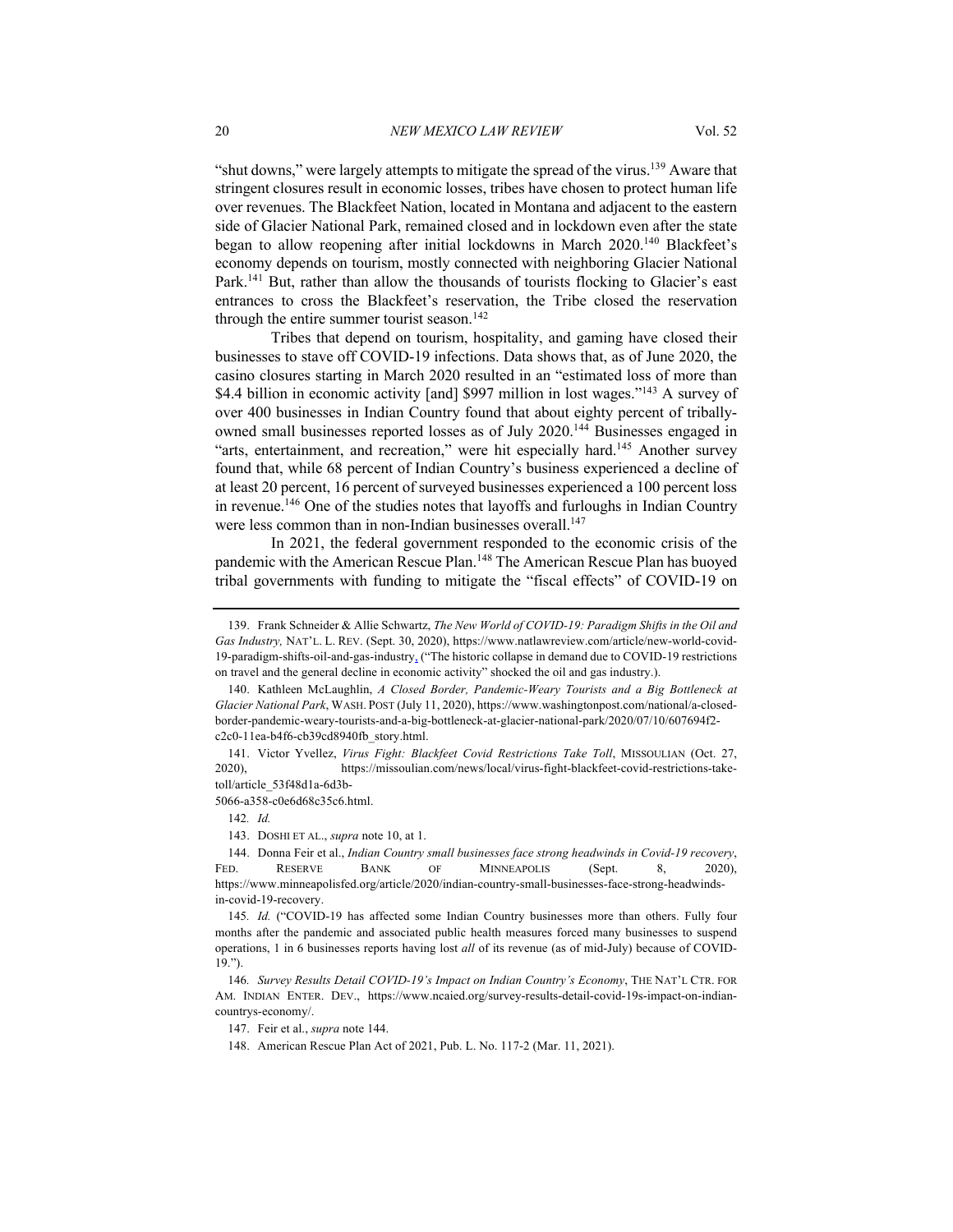tribal government revenues.<sup>149</sup> It has also provided emergency funding for state and local governments.<sup>150</sup>

#### *3. Poor public health and economic outcomes are correlated to state encroachment on tribal sovereignty.*

As the literature demonstrates, the public health situation in Indian Country is worsened by constraints on tribal sovereignty, states' expanding authority, and tension between tribes and states.<sup>151</sup> The federal government's failure to meet its trust obligation over centuries ultimately created conditions that allowed COVID-19 to disparately impact tribes and Native American Indian peoples.<sup>152</sup> Rather than truly honor those obligations, the federal government, however, has "consistently fallen short . . . by severely underfunding almost every dimension of the trust relationship through budget cuts, neglect, and usurpation of sovereign authority."153

One way that the federal government has failed to fully meet its trust obligations is by tolerating, if not outright condoning, state encroachment on Indian tribes' sovereignty and jurisdictional authority.<sup>154</sup> In such a vacuum of power, tribal governments are at the political whim of the states in which the tribal nation is geographically located.

The following examples of state-tribal relations are illustrative. Blackfeet's decision to close its reservation to outsiders was respected and supported by then-Montana Governor Steve Bullock.<sup>155</sup> Other tribes, in exercise of their sovereignty, made similar decisions to close their reservations and impose quarantines and curfews—but were met with opposition and hostility from state and local leaders. The Oglala Sioux and Cheyenne River Sioux Tribes of South Dakota, for example, also restricted access through their reservations,<sup>156</sup> but South Dakota Governor Kristi Noem sought to prohibit them from enforcing their closures against non-members, even going so far as requesting federal intervention.<sup>157</sup> Another example of local attempts to interfere with tribal sovereignty during the pandemic were letters from New Mexico sheriffs to the Navajo police "insisting that the tribe refrain from citing

<sup>149</sup>*. Id.* sec. 9901, § 602(a)(1) (allocating \$20 billion for States, territories, and tribes).

<sup>150</sup>*. Id.*

<sup>151.</sup> Florey, *supra* note 9, at 415–16, 434 (arguing that *Montana* framework for tribal authority hinders effective self-governance and calls for expansion of the "health and welfare" exception under *Montana*  for stronger tribal power to safeguard public health); Bowman, *supra* note 133, at 7–9 (arguing for energy policy changes on the Navajo Nation to mitigate and prevent public health crises such as COVID-19); Fletcher, *supra* note 11, at 44–47 (arguing for increased tribal sovereignty to address the COVID-19 pandemic).

<sup>152.</sup> DOSHI ET AL., *supra* note 10, at 1–2 ("At the root of all these vulnerabilities are the broken promises that the federal government made to tribes in the constitutional process of signing treaties to acquire their lands. Tribes ceded huge swaths of land to the United States with the formal, treaty enshrined understanding that the federal government would protect the tribes as sovereign political entities whose right to self governance it would safeguard and to whom it would provide adequate resources to deliver essential services.").

<sup>153</sup>*. Id.* at 2.

<sup>154.</sup> Fletcher, *supra* note 9, at 38–41.

<sup>155.</sup> McLaughlin, *supra* note 140.

<sup>156</sup>*. Id.*

<sup>157</sup>*. Id.*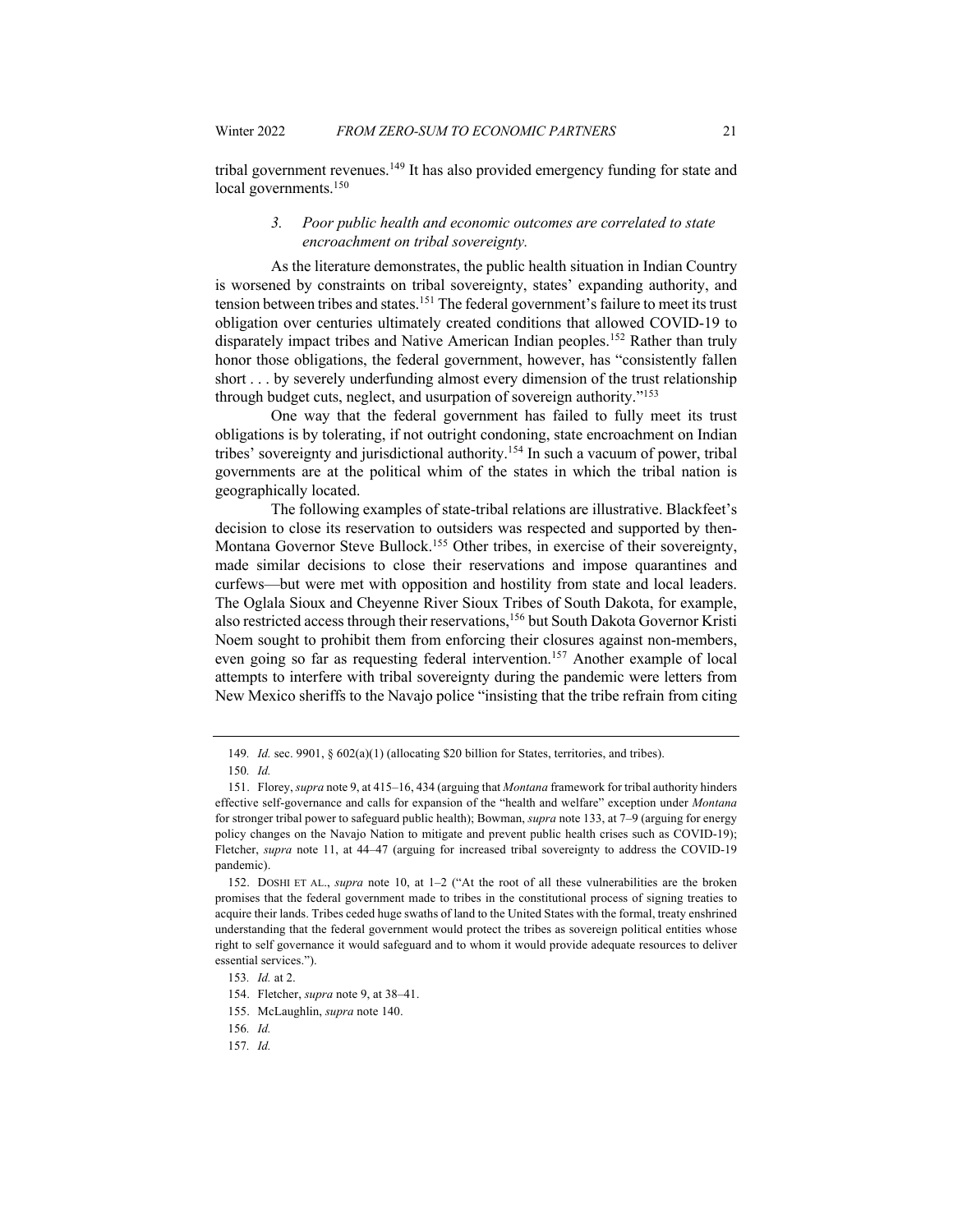nonmembers" during a tribe-instituted curfew to mitigate the spread of COVID-19.158 State attempts to limit tribal sovereignty during the pandemic include the examples of Noem threatening to sue the Cheyenne River Sioux and Oglala Sioux over their quarantine roadblocks, as well as the request from county sheriffs in New Mexico for Navajo police to refrain from citing non-members who violated a tribal curfew on the Navajo reservation in place to curb infections.159

The economy and tax base are two sides of the same coin for a tribe's financial self-sufficiency.160 The lack of these revenue streams and the losses caused by health and safety measures taken during the pandemic have "impaired tribes' ability to provide essential governmental services such as health care, education and public safety at a time when the need is highest."161 This continues a trend that started generations ago, putting the tribes in a no-win situation that forces them to rely largely on support from the federal government, which has essentially looked the other way.

# *D.* **Social justice for tribes means addressing historic and continued injustices of colonialism.**

COVID-19 brought to the surface problems in Indian Country that are centuries in the making. To ignore the fact that at the same time that the pandemic has taken hold of the world, the explosion of racial justice movements has prompted a global reckoning of racial and economic justice would be to ignore the broader social-political context of the pandemic and the social imperatives to rectify the injustices.162 The Black Lives Matter movement and other racial justice movements have ignited collective consciousness about systematic oppression, but for Native American Indians and tribal governments, the reckoning is not just about race. For indigenous communities, these movements "also stem from the political status of the inherent sovereignty of tribal nations and Indigenous peoples."163

<sup>158.</sup> These examples were compiled and documented by Professor Fletcher in his recent essay. *See*  Fletcher, *supra* note 11, at 38 at n.2 and accompanying text (citing Letter from Tony Mace, Sheriff, Cibola Cty., to Officer in Charge, Ramah Navajo Police Dep't (Apr. 10, 2020); Letter from James Maiorano III, Undersheriff, McKinley Cty., and Douglas Decker, County Att'y, Cty. Of McKinley, to Ramah Navajo Police Dep't (Apr. 9, 2020)).

<sup>159</sup>*. See id.*

<sup>160</sup>*. See In Pursuit of Tribal Economic Development, supra* note 7, at 784–800 (explaining "barriers and dangers" of a government utilizing economic development of business creation for revenue generation without also creating tax streams).

<sup>161.</sup> DOSHI ET AL., *supra* note 10, at 1.

<sup>162.</sup> I do not purport to correlate the pandemic and the racial justice protests, though there is some research to support the notion that "the pandemic's negative financial consequences have . . . been helping fuel the protests," Maneesh Arora, *How the Coronavirus Pandemic Helped the Floyd Protests Become the Biggest in U.S. History*, WASH. POST (Aug. 5, 2020), https://www.washingtonpost.com/politics/2020/08/05/how-coronavirus-pandemic-helped-floydprotests-become-biggest-us-history/.

<sup>163.</sup> Susan Smith Richardson, *Native Americans and the Racial Reckoning* (Interview with Randall Akee), THE CENTER FOR PUBLIC INTEGRITY (Oct. 21, 2020), https://publicintegrity.org/insidepublici/newsletters/the-moment/native-americans-and-the-racial-reckoning/.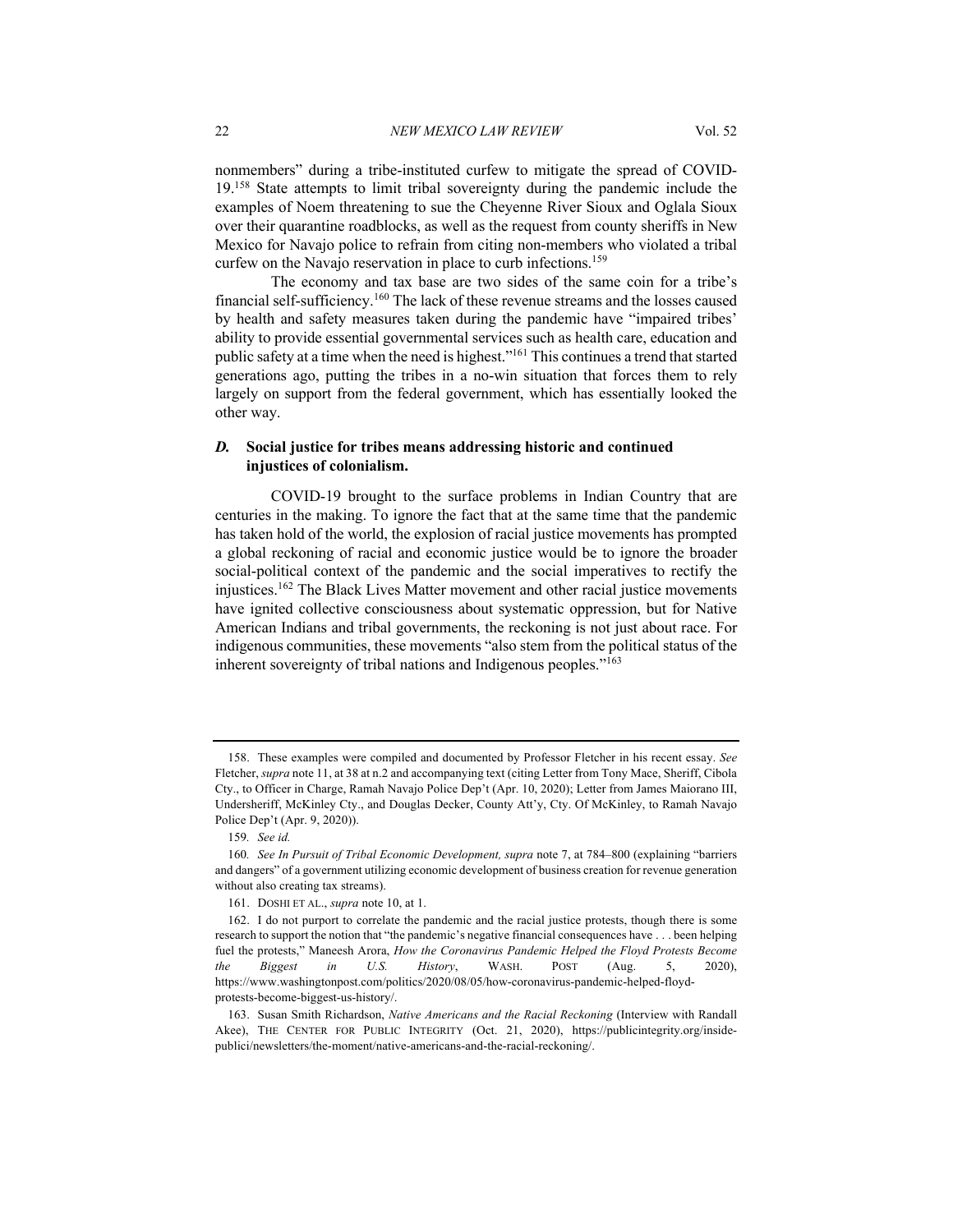Professor Blackhawk addresses the distinction between social justice issues pertaining to Indian tribes from those focused on race.164 She calls for looking at "[c]olonialism and the failure of federal Indian law and policy" to "inform our general principles of public law as extensively as the failures of slavery and Jim Crow segregation."165 To that end, Professor Blackhawk argues that "[t]he recognition of inherent tribal sovereignty and the use of power to mitigate colonialism and subordination should take its place aside *Brown* [*v. Board of Education*] and the celebration of rights as a vital way to mitigate constitutional failure and to protect minorities from subordination."<sup>166</sup> At the heart of the discussion of tribal sovereignty is tribal governments' focus on their "distinctly unique relationship to particular places, particular land."167 A tribe's connection to its land affects economic justice because "the resources available for Indigenous peoples were primarily with land and access to land but also water rights, mineral rights, access to resources like rivers and ocean fronts that [produced food], forests and other aspects of the environment."168 Beyond the nation's broader reckoning with racial and social justice, adequately addressing racial, social, and economic justice within Indian Country means "returning land, returning resources to Indigenous peoples," and doing so "in an equitable way and an economically successful way."169

While there may be overlap in the social justice calls to reckon with the evils of the legacies of slavery and the legacies of colonialism, the calls for justice in Indian Country are all about sovereignty.170 "[I]t all comes down to jurisdiction, selfgovernance and having the land base to be sustaining."171

Tribal economies bear the burden of the history of state encroachment on tribal land and the complicated legal landscape of state taxation within Indian Country that chills outside business investment. Those problems are magnified by the fall-out of the COVID-19 pandemic and are generally symptoms of the perpetuation of colonialist policies. Moving forward, states have opportunities to reshape tax policies with respect to Indian Country to promote tribal sovereignty and build strong economies.

# **III. MOVING FROM ZERO-SUM TO ECONOMIC PARTNERS.**

One prominent scholar stated: "Covid-19 is a once-in-a century pandemic. But wildfires and natural disasters are not, income inequality is not, housing insecurity is not. How do we make investments now that these vulnerable

171*. Id.*

<sup>164.</sup> Blackhawk, *supra* note 11, at 1861–62. For social justice movements based or focused on race, the framework has always been how to obtain civil rights; for Native Americans and tribes, the focus is "a 'power movement' aimed at reclaiming homelands and the political and economic power sufficient to govern them." *Id.* at 1861.

<sup>165</sup>*. Id.* at 1861–62.

<sup>166</sup>*. Id.* at 1862.

<sup>167.</sup> Richardson, *supra* note 163.

<sup>168</sup>*. Id.*

<sup>169</sup>*. Id.*

<sup>170</sup>*. Id*.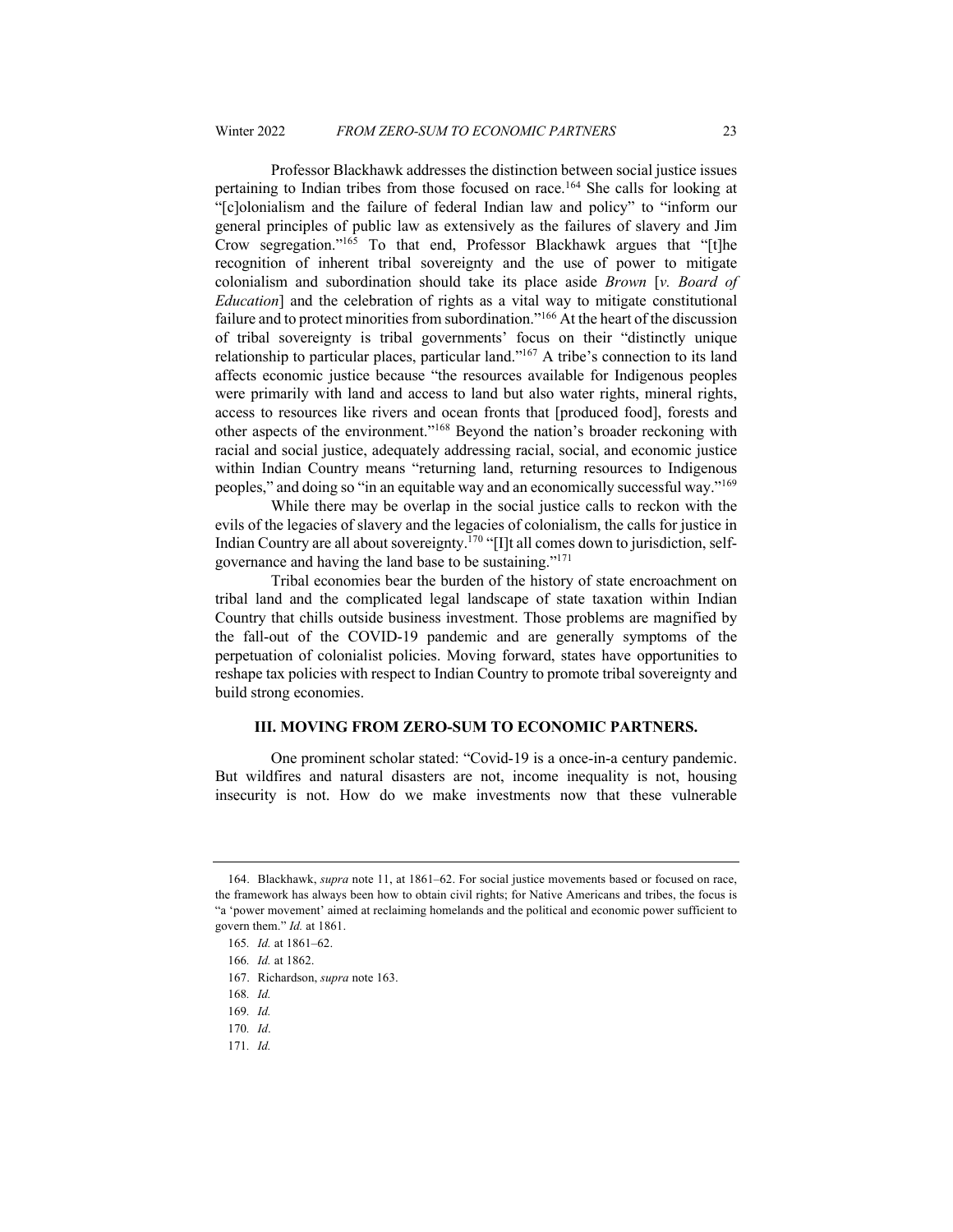communities not only survive COVID-19, but also thrive in recovery?"172 The answer to the question—how to ensure Indian Country thrives in the recovery—is to promote tribal self-governance and tribal sovereignty. There are many dimensions to tribal sovereignty, an important one being freedom from state infringement.

This article should not be read to diminish the obligations of the federal government and the federal government's role in supporting post-COVID-19 recovery in Indian Country. The federal response to the pandemic in Indian Country reflects the federal government's historical failures with respect to its trust obligations.173 For example, emergency funding intended for tribes under the federal Coronavirus Aid, Relief, and Economic Security Act ("CARES Act") required some tribal governments to sue the federal government for relief.<sup>174</sup> Tribes that did receive CARES Act funds were required to comply with bureaucratic measures and submit data on their members and expenditures that states did not.175 Even then, tribes had to sue to ensure their fair share of the funding.<sup>176</sup> The failings of the trust relationship rest squarely on the federal government. Those failings include the historical abdication of federal obligation to protect and prevent state encroachment.

In the post-COVID world, there are many ways in which the federal government can improve its policies towards tribal nations beyond improving and honoring its trust obligations. One of the ways in which the federal government could act would be for Congress to affirmatively and definitively preempt state laws, including taxation, in Indian Country. There have been numerous scholarly calls for this federal solution over many years.<sup>177</sup>

Absent federal solutions, or even in conjunction with them, states can also play a positive and affirmative role in helping tribes recover from the disparate impact of the pandemic. And contrary to the historic conflicts between states and tribes, doing so can be approached and achieved in a cooperative and mutually beneficial way.

This section argues that states can adopt tax policies to help promote sovereignty. Those policies include requiring government-to-government consultation, partnering in decision-making, and allowing for primacy of tribal taxation in Indian Country, with specific solutions to address the *Atkinson* problem.

<sup>172.</sup> Fernanda Santos, *Life, Death, and Grief in Los Angeles*, N.Y. TIMES MAG. (Mar. 2, 2021), https://www.nytimes.com/interactive/2021/03/02/magazine/covid-la-county-hospitals-black-latinoresidents.html?.?mc=aud\_dev&ad-

keywords=auddevgate&gclid=Cj0KCQjwkbuKBhDRARIsAALysV5DjW-

sjMFOqaJr8Dw5dRFVBbMOn-2v3GC8LbxHRxEnQyfCvIANIFIaAqwrEALw\_wcB&gclsrc=aw.ds (quoting Sonja Diaz, founding Director of Latino Policy & Politics Initiative at UCLA).

<sup>173.</sup> For the historical background, s*ee* discussion *supra* Part II.A and text accompanying notes 20– 44.

<sup>174.</sup> The U.S. Supreme Court recently decided a case between the U.S. Department of the Treasury and six tribes over CARES Act funding eligibility in two consolidated cases. Yellen v. Chehalis Reservation, 141 S.Ct. 2434 (2021) (holding that Alaska Native regional and village corporations are "Indian tribes" and thus are eligible to receive monetary relief under the CARES Act).

<sup>175.</sup> Carroll, *supra* note 129. To compound the matter, there was a massive data breach that resulted in the unauthorized disclosure of sensitive data belonging to tribes and their members. *Id.*

<sup>176</sup>*. See* Shawnee Tribe v. Mnuchin, 984 F.3d 94 (D.C. Cir. 2021).

<sup>177</sup>*. See* Cowan, *supra* note 8.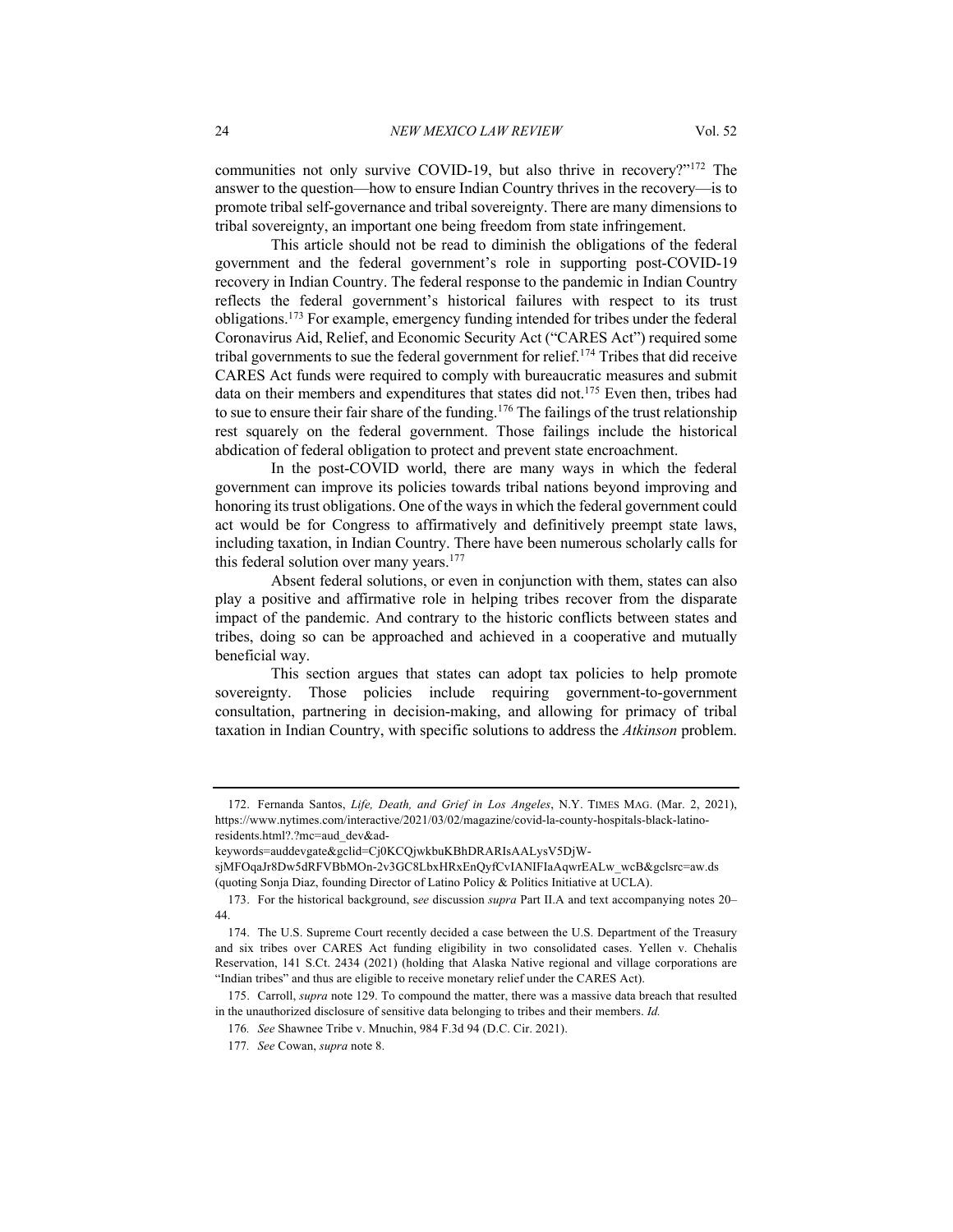<sup>178</sup> States that adopt these policies will benefit economically in the long term. They will grow their state and local economies, reduce state obligations to provide social safety net services and support within Indian Country, and they will heal the wounds of historic enmity, allowing tribes to flourish in incalculable and intangible ways far beyond economic development.

#### *A.* **States can adopt tax policies to promote tribal sovereignty.**

There are two policies states can adopt to help promote tribal sovereignty. First, states can adopt and follow policies requiring meaningful consultation with tribes on matters regarding taxation. That process of consultation will lead to joint decision-making between tribes and states. Second, states can refrain from asserting taxing authority within Indian Country and allow for tribal tax primacy.

# *1. States should engage in meaningful government-to-government consultation and joint decision-making with tribes.*

"Meaningful consultation" refers to governments working as "management partners," as opposed to adversaries.<sup>179</sup> The policy of the federal government consulting with tribes *prior to* the governmental action is an extension of the trust relationship.180 Though not arising from official trust obligations, many states have similar consultation requirements with respect to state actions that impact tribes, encouraging cooperative decision-making and promoting tribal sovereignty.<sup>181</sup>

# a. The origins of consultation and federal executive policies requiring such practices

The notion that tribes should be treated as an equal government was historical practice, evidenced by treaties entered into between various tribes, Britain, and several colonies.182 The federal government's trust responsibility with respect to Indian tribes, once described as "domestic dependent nations,"183 evolved from paternalistic-type actions into a doctrine that "purports to recognize tribal selfdetermination."<sup>184</sup>

Contemporary evidence of government-to-government engagement is exemplified through the practice of consultation. President Clinton signed Executive

<sup>178.</sup> These suggestions are not novel, but current circumstances create a tremendous opportunity for states to shift direction. *See* Croman & Taylor, *supra* note 98, at 27–29.

<sup>179.</sup> Michael C. Blumm & Lizzy Pennock, *Tribal Consultation: Toward Meaningful Collaboration with the Federal Government*, 33 COLO. NAT. RES., ENERGY, & ENV'T L. REV. 1 (forthcoming) (manuscript at 5–6) (on file with author).

<sup>180</sup>*. Id*. at 3–4 ("The government-to-government relationship between tribes and the federal government arise out of the trust doctrine, and government-to-government consultation is a substantial aspect of the relationship.").

<sup>181</sup>*. See generally* Fletcher, *supra* note 3, at 81–83.

<sup>182.</sup> CANBY, *supra* note 1, at 13.

<sup>183.</sup> In one of the cases of the Marshall trilogy, Cherokee Nation v. Georgia, 30 U.S. 1, 17 (1831), Chief Justice John Marshall compared the relationship between tribes and the federal government as "ward to his guardian."

<sup>184</sup>*. See* Blumm & Pennock, *supra* note 179, at 4, for more on the history of the evolution of the trust doctrine.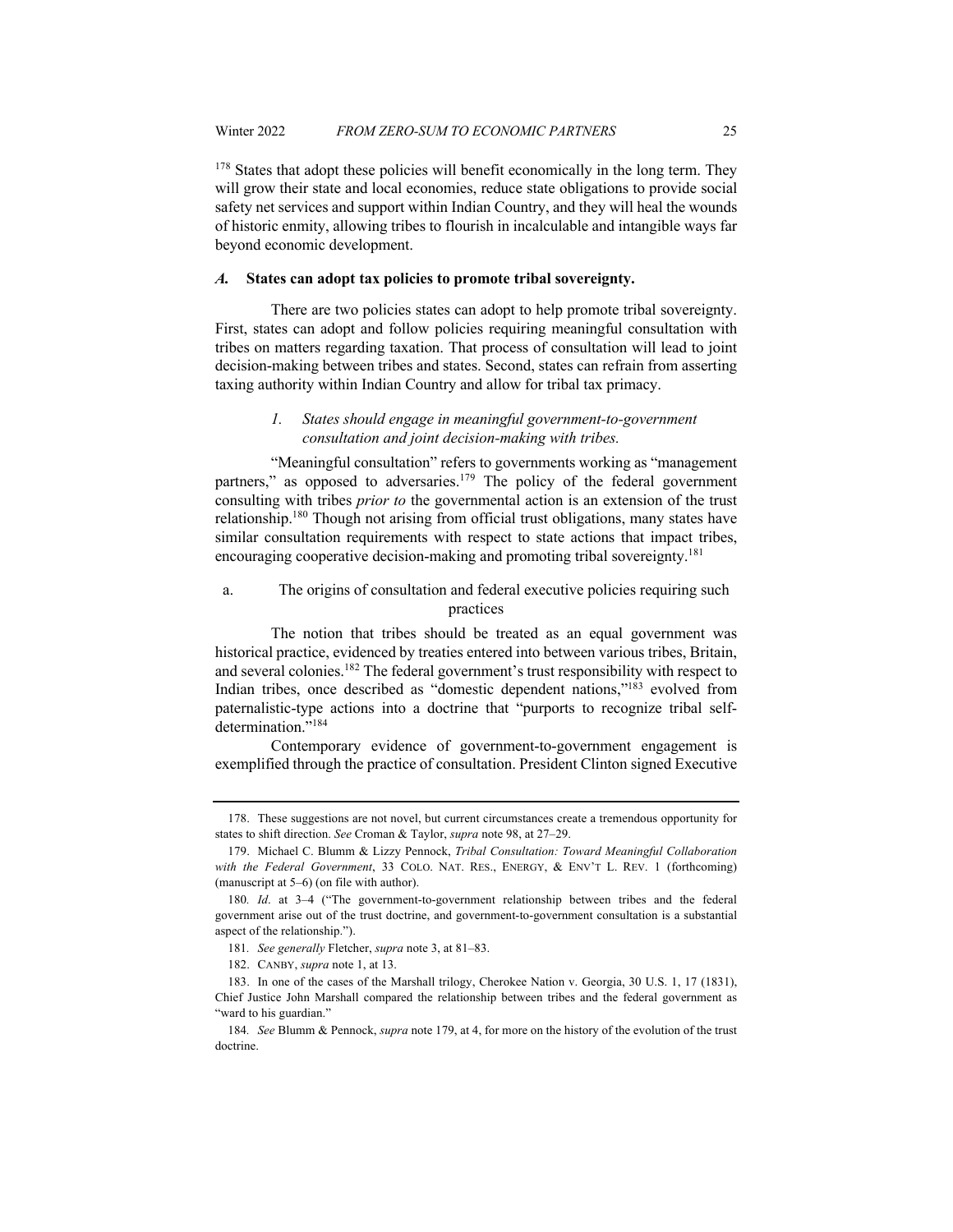Order 13175 in 2000 (the "Executive Order"), implementing official federal policy requiring "regular and meaningful consultations and collaboration" between tribes and the federal government on all "policies that have tribal implications."185 Six days after taking office, President Biden issued a Memorandum on Tribal Consultation and reaffirmed the policy directives contained in the original order by President Clinton.186 The Executive Order first recognizes Indian tribes as sovereign governments.187 It then requires all federal agencies to respect Indian tribal selfgovernment and sovereignty; honor treaty and other rights; grant discretion to Indian tribal governments; and encourage tribes to set their own policies and establish applicable standards.188 Furthermore, federal agencies must "have an accountable process to ensure meaningful and timely input by tribal officials."189 In practice, this means engaging with the tribes in timely, respectful, and meaningful ways on matters that affect them.

#### b. Existing consultation policies and practices by state governments

The Executive Order only applies to federal agencies. State policies requiring consultation are neither uniform in existence nor execution. For example, the state of Washington has an official Tribal Consent and Consultation Policy that requires the Washington State Office of the Attorney General to share information as well as identify and address tribal concerns with proposed courses of action that "directly and tangibly affect Tribes, rights, or tribal lands."<sup>190</sup> Other states also require their agencies to engage with tribes directly through government-togovernment consultation.191

In practice, despite these statutory or executive mandates for consultation and government-to-government engagement, some states continue to assert power over tribal governments without any demonstration of cooperative spirit. For example, despite Washington state's requirement that the attorney general consult with tribes, Washington's Department of Revenue has engaged in protracted legal

186*. See* Memorandum on Tribal Consultation and Strengthening Nation-to-Nation Relationships, DAILY COMP. PRES. DOC. 1 (Jan. 26, 2021).

<sup>185.</sup> Exec. Order No. 13,175, 65 Fed. Reg. 67,249 (Nov. 6, 2000). The term "policies that have tribal implications," is defined as regulations, legislative comments, or proposed legislation, and other policy statements or actions that have substantial direct effects on one or more Indian tribes, on the relationship between the Federal Government and Indian tribes, or on the distribution of power and responsibilities between the Federal Government and Indian tribes." *Id*. § 1(a).

The foundation for the President Clinton's Consultation Executive Order was created years prior by President Nixon in an address to Congress in July 1970. President Nixon condemned the policies of termination. Instead, he articulated his administration's proposals for the federal government to "build upon the capacities and insights of the Indian people," creating an environment for "the federal government and the Indian community play complementary roles." Special Message on Indian Affairs, 1970 Pub. Papers 564, 565, 576 (1970).

<sup>187.</sup> Exec. Order No. 13,175, 65 Fed. Reg. 67,249, § 2.

<sup>188</sup>*. Id*. § 3.

<sup>189</sup>*. Id*. § 5.

<sup>190.</sup> WASH. STATE OFF. OF THE ATT'Y GEN., TRIBAL CONSENT & CONSULTATION POLICY, CENTENNIAL ACCORD PLAN (May 10, 2019), https://www.atg.wa.gov/print/12902.

<sup>191.</sup> For citations to a number of states that require agencies to deal with tribes on a "government to government basis," see Fletcher, *supra* note 3, at 83, nn.81–82, and accompanying text.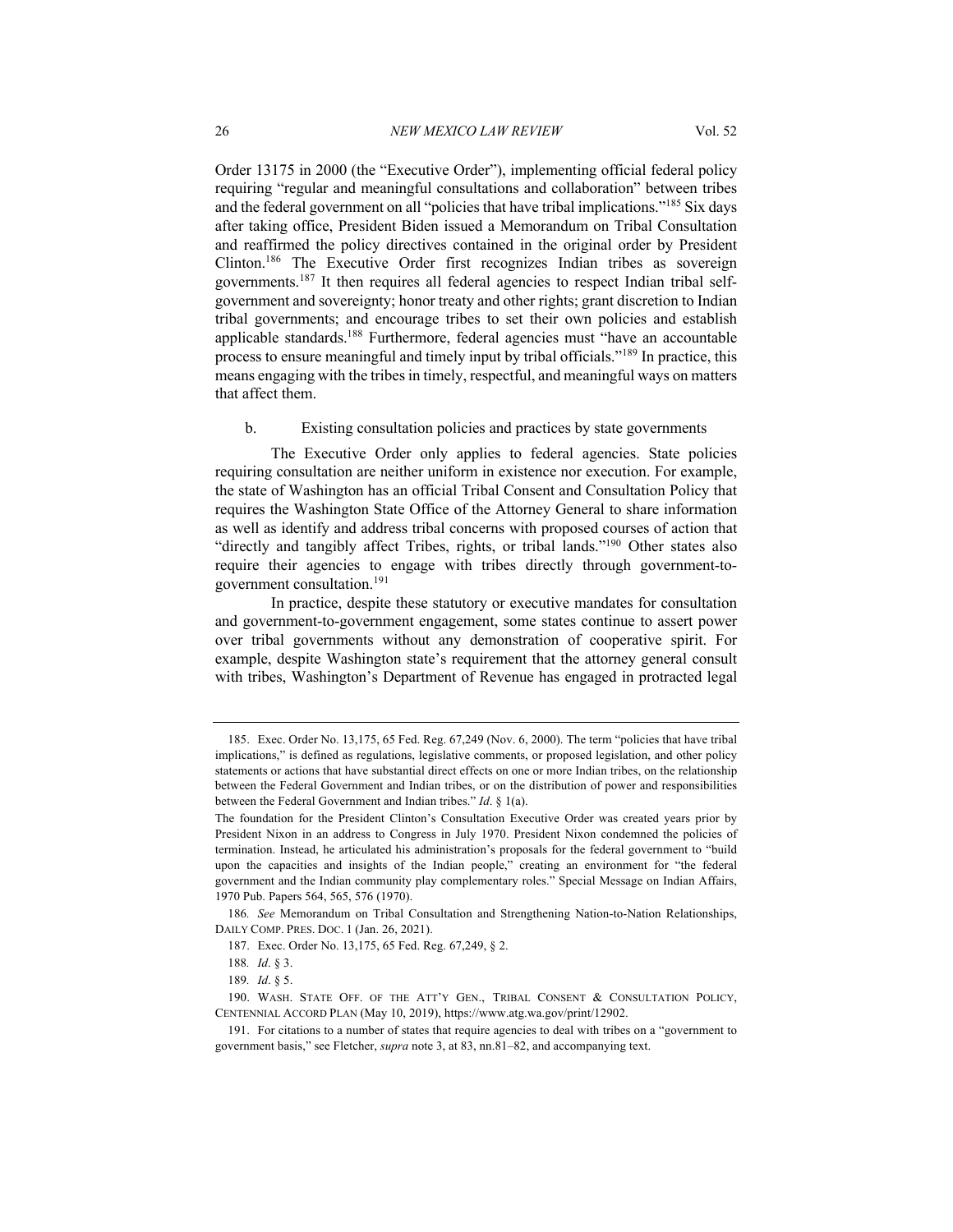battles with tribes over state taxation.<sup>192</sup> This litigation includes a case that went to the United States Supreme Court in 2019 called *Washington State Department of Licensing v. Cougar Den, Inc*. <sup>193</sup> Regardless of what policies exist, such litigation demonstrates that, in practice, states are not adhering to the spirit of the policies.<sup>194</sup>

Washington state is not the only state not adhering to the practice of consultation. In Montana, state law says it is intended "to promote cooperation between the state or a public agency and a sovereign tribal government in *mutually beneficial activities and services*."195 Even with this stated intent for mutual benefit, the Montana legislature acted in a manner inconsistent with the stated purpose by amending the law to allow counties to pursue back taxes on tribally held fee land outside the reservation despite strong condemnation of such legislation by tribal leaders.196 As these examples demonstrate, states continue to encroach on tribal authority without following state declarations of cooperation between the state and tribes. Consultation requirements must not just exist; they must also be adhered to and practiced.

#### c. State consultation and joint decision-making with tribes recognizes tribal sovereignty and will lead to cooperative solutions.

As Professor Blackhawk posited, protecting Native peoples has been best accomplished "by bestowing power, not rights, through the recognition of inherent tribal sovereignty."197 This functional acknowledgment of power—by consulting and engaging with tribes in joint decision-making—must be done by states and local governments in a consistent and systematic manner.<sup>198</sup>

There is an expectation that the process of consultation results in the shared governance and cooperative sovereignty to ensure solutions that work for all parties. Recognizing and respecting tribal sovereignty goes beyond states merely consulting with tribes about planned courses of action; it requires partnering with tribes to make

<sup>192</sup>*. See Tulalip Tribes*, 349 F. Supp.3d 1046, discussed *supra* Part II.B.3; notes 91–96 and accompanying text.

<sup>193.</sup> 139 S. Ct. 1000 (2019). The issue in *Cougar Den* was construction of the treaty between the Yakima Indian Nation and the federal government and the tax involved was a state fuel tax imposed on wholesalers of fuel sold by a tribal enterprise to tribal members. *Id.*

<sup>194.</sup> The author is not aware of any discussions, communications, or attempts on behalf of the state of Washington to consult with the tribes in either of the cases, *Tulalip Tribes* or *Cougar Den*, prior to Washington asserting taxing authority over the transactions in those cases. The Washington state policy requiring Tribal Consent & Consultation does not require the Washington Department of Revenue to consult, however it does specifically state that the Attorney general represents "all officials, departments, boards, commissions, and agencies in the state," and "is involved in a wide array of issues which potentially impact state agencies and tribal governments in their relations with one another." WASH. STATE OFF. OF THE ATT'Y GEN., TRIBAL CONSENT & CONSULTATION POLICY (2019).

<sup>195.</sup> MONT. CODE ANN. § 18-11-101(2) (West 1993).

<sup>196</sup>*. See* S.B. 214, 67th Reg. Sess. (Mont. 2021).

<sup>197.</sup> Blackhawk, *supra* note 11, at 1798.

<sup>198</sup>*. See* Fletcher, *supra* note 3, at 87 ("Each time a state or local government agrees to negotiate with an Indian tribe and then to execute a binding agreement with an Indian tribe, that non-Indian government is recognizing the legitimacy of the tribal government.").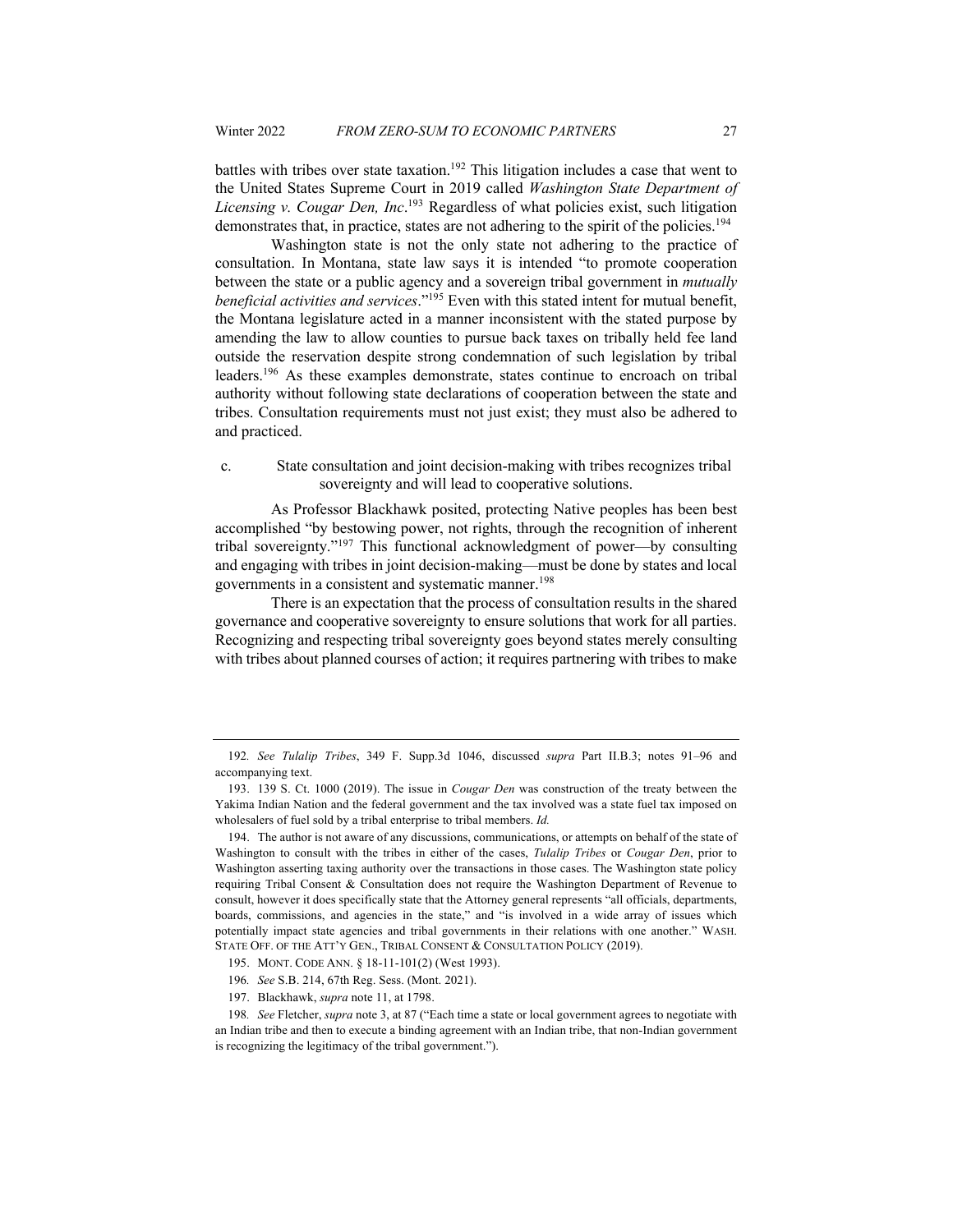joint decisions.<sup>199</sup> Common characteristics in successful tribal economies include principles of sovereignty.200 Specifically, non-indigenous governments, such as the state and local governments adjacent to a tribe, can best promote the tribe's economic development by serving in a "resource role."201 As resources, state and local governments ought to move "from consultation to partnerships," where the two sovereigns make joint decisions in areas of overlapping interest.<sup>202</sup>

#### d. Consultation is distinct from compacting.

Compacting and consultation, though they share attributes, are not the same thing. Consultation represents engagement by a state, local, or federal government with a tribal government to work with the tribe regarding issues that have implications for the tribe.<sup>203</sup> Compacting is an inter-governmental agreement between tribes and states that resolves an issue of overlapping, or potentially overlapping, jurisdiction.<sup>204</sup> Compacting necessarily requires engagement between sovereigns and the recognition of inherent sovereignty between the negotiating parties.205 Compacting usually requires concessions between the state and tribal governments as to their rights as sovereigns—since the purpose of compacting has been to avoid the consequences of each party imposing its own tax.<sup>206</sup> Consulting does not have to lead to such concessions by tribes. As argued below, consultation and joint decision-making between tribes and states could lead to primacy of tribal taxation in Indian Country which may improve state and local economies too. $207$ 

Compacting has been a useful tool for tribes and states as an extrajudicial solution to the problems of double taxation while working with the constraints of the jurisprudence. However, it is not sufficient to ensure full sovereignty for tribes. Compacting does not ensure that tribes can attract business *and* raise revenue to pay for the infrastructure and other costs necessary to attract business investment because the terms of compacts often vary as to revenue amount and allocation. The district court in *Tulalip Tribes* acknowledged this when it listed the tribal interests and found that the Tribe was still able to build the commercial center, but not "collect the full measure of its own sales tax from the non-Indian businesses."208 Backed into a corner and facing the reality of a zero-sum tax revenue outcome from litigation, the Tulalip Tribe recently entered into a compact with the state of Washington and Snohomish

<sup>199.</sup> Stephen Cornell & Joseph P. Kalt, *Two Approaches to the Development of Native Nations: One Works, the Other Doesn't*, *in* REBUILDING NATIVE NATIONS: STRATEGIES FOR GOVERNANCE AND DEVELOPMENT 3, 27–28 (2007).

<sup>200</sup>*. Id.* at 19–22.

<sup>201</sup>*. Id.* at 27.

<sup>202</sup>*. Id.* at 28.

<sup>203</sup>*. See* Consultation and Coordination with Indian Tribal Governments, 65 Fed. Reg. 67249 (Nov. 6, 2000).

<sup>204.</sup> Note, *Intergovernmental Compacts in Native American Law: Models for Expanded Usage*, 112 HARV. L. REV. 922, 924 (1999).

<sup>205</sup>*. See* Cowan, *supra* note 8, at 133–34; *infra* notes 214–215 and accompanying text.

<sup>206</sup>*. See* Cowan*, supra* note 8, at 135; *infra* notes 216–219 and accompanying text.

<sup>207</sup>*. See infra* Parts III.A.2. & B.

<sup>208.</sup> 349 F. Supp. 3d 1046, 1059 (W.D. Wash. 2018).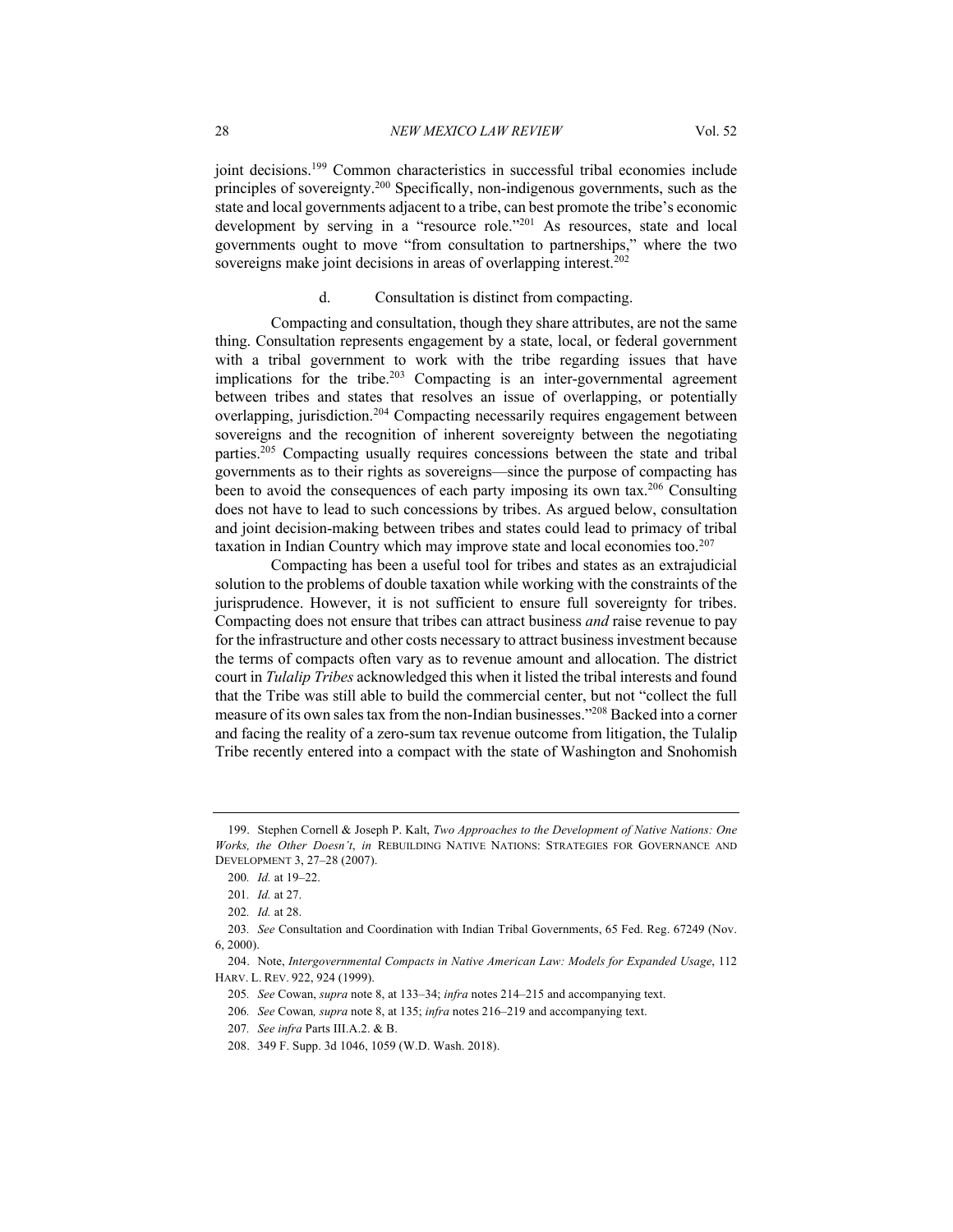County to mitigate this result.209 Thus, compacting is not sufficient to resolve the economic needs of tribes brought to light by the pandemic. Consultation and joint decision-making are necessary to promote tribal sovereignty.

#### *2. States should promote primacy of tribal taxation in Indian Country.*

The next step beyond consultation and joint decision-making is for states to allow for primacy of tribal taxation in Indian Country.<sup>210</sup> If state and local governments allowed tribal primacy in taxation, all the collateral consequences to tribal economies that occur when state and local governments tax transactions occurring within Indian Country would be alleviated. If states and localities deferred to tribes and refrained from asserting their potential taxing authority, tribes would not only benefit from their own tax revenues, but they would also retain the ability to attract outside investment, furthering the tribes' economic development.<sup>211</sup> Recognizing tribes as primary and appropriate sovereigns to exercise taxing authority over transactions that the state could possibly tax would allow them to grow their tax bases, increase economic development, and better provide for their members.<sup>212</sup>

A common objection to primacy by state and local governments is that tribes will "market [their] exemption," as an enticement to draw business to the reservation.213 First, it is important to note that the framework of deferring to tribes and offering tribal primacy does create a possibility of a tribe imposing a lower rate of taxation or imposing no tax at all. Doing so would create the possibility of economic distortions regarding consumer behavior that make for poor tax policy.<sup>214</sup> Tribes need both sides of the economic development coin—they need the tax revenue generated by the tax base of reservation businesses and investments. Furthermore, there is the chance that, with government-to-government consultation and "cooperative sovereignty," tribes and states can arrive at neutral, non-distortive tax policies that avoid a "race for the bottom."215

Finally, this argument has veiled racist arguments used by a dominant culture to justify or moralize the legacy of injustices against historically marginalized

<sup>209</sup>*. Retail Taxes Compacts*, WASH. ST. DEP'T OF REVENUE, https://dor.wa.gov/taxes-rates/retailsales-tax/retail-taxes-compacts; Jerry Cornfield, *Deal Ends Legal Fight and Allows Tulalips a Cut of Sales Tax*, HERALDNET, EVERETT, WASH. (Jan. 29, 2020, 9:13 PM), https://www.heraldnet.com/news/dealends-legal-fight-and-allows-tulalips-a-cut-of-sales-tax/.

<sup>210.</sup> These suggestions are not novel, but current circumstances create a tremendous opportunity for states to shift direction. *See* Croman & Taylor, *supra* note 98, at 27–29.

<sup>211.</sup> The economic studies also support the position that when states cede taxing authority, there is the collateral benefit of reducing conflict between tribes and states. *Id.* at 28–29.

<sup>212</sup>*. Id.* at 14.

<sup>213.</sup> Fletcher, *supra* note 7, at 804 (noting that this objection ignores the reality that this problem exists in multistate taxation and argues that tribes should be able to do so if necessary).

With globalization of economies and businesses, there is a movement away from allowing countries to market the exemption in the international tax arena. *See* Alan Rappeport, *Finance Leaders Reach Global Tax Deal Aimed at Ending Profit Shifting*, N.Y. TIMES (June 5, 2021), https://www.nytimes.com/2021/06/05/us/politics/g7-global-minimum-tax.html (discussing an agreement among the "Group of [Seven]" nations to back global minimum tax).

<sup>214</sup>*. See* Barsh, *supra* note 3, at 544; Part II.B.3, *supra* notes 97–109 and accompanying text.

<sup>215</sup>*. See* McGirt v. Oklahoma, 140 S. Ct. 2452, 2481 (2020).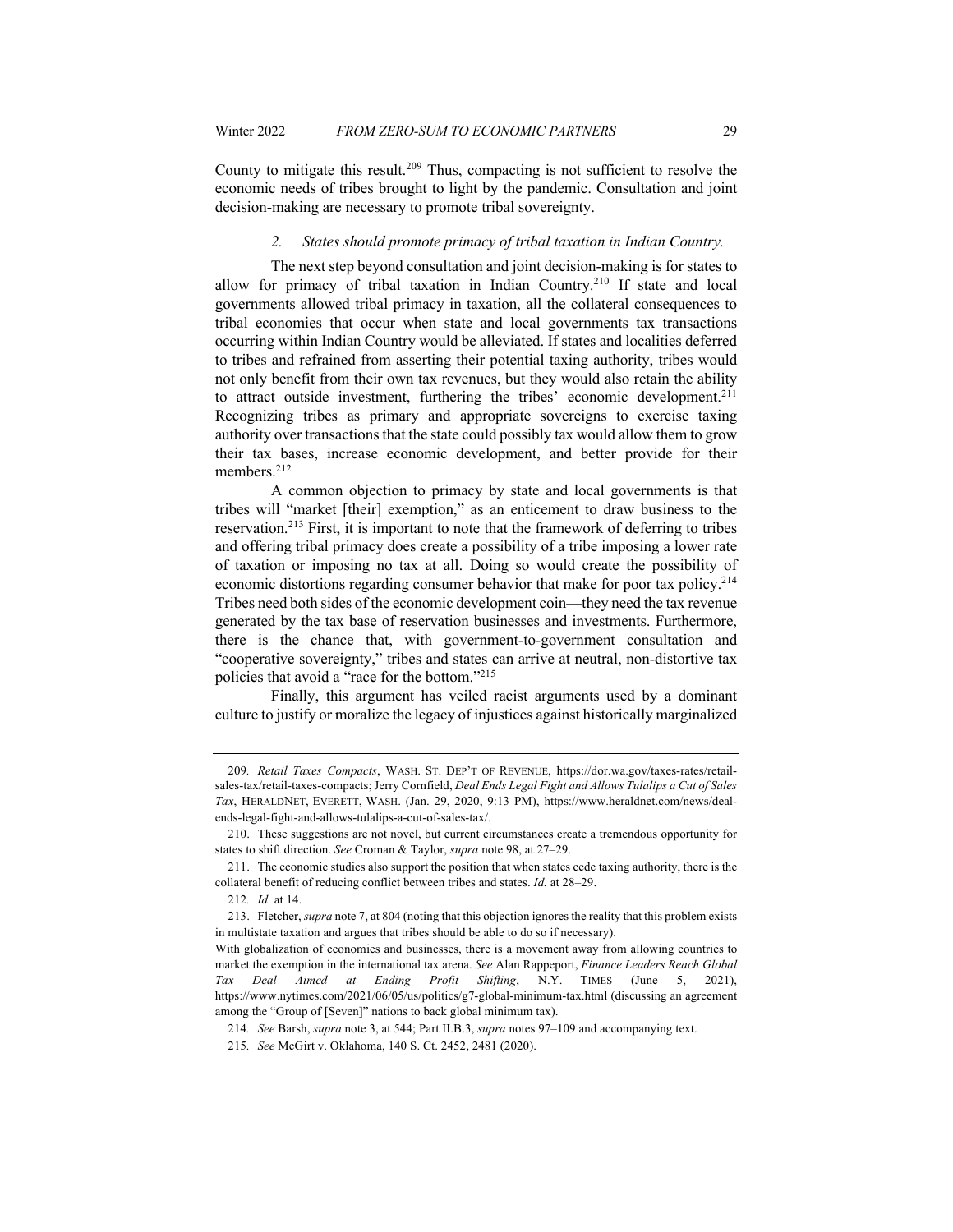peoples.216 Allowing for primacy of tribal tax would resolve any such implications in favor of deferring to tribal sovereignty and self-determination.

# *3. State and local governments will need to adopt specific policies to address the Atkinson problem.*

The *Atkinson* problem—a tribe lacking taxing authority over a non-Indian business located on land owned by non-Indians within a reservation—cannot be addressed by giving a tribe primacy of taxation because the tribe has been stripped of that authority as a legal matter. The solution to such a problem has similar attributes as the solution to the problems where there is overlapping, or at least potentially overlapping, jurisdiction to impose tax.

Instead of deferring to tribes to create a policy, the *Atkinson* problem requires states to consult with tribes and work with the tribe to impose a similar state or local tax as the tribe imposes. This correction will ensure a tax neutral result and minimizes distortions that result from the checkerboard pattern of ownership resulting from Allotment-era policies. This policy solution has support from the recent opinion in *McGirt v. Oklahoma*. <sup>217</sup> In *McGirt*, the Court held in favor of territorial sovereignty as opposed to focusing on the status of land ownership within the Tribe's reservation.<sup>218</sup>

### *B.* **States and local governments will face obstacles in implementing the suggested policies.**

It would be naïve to believe that state and local governments will be eager to adopt these policies. Certainly, many states and local governments will be reluctant to consult, make joint decisions, or cede authority to neighboring tribal governments. States and local governments may fear losing precious state and local revenue streams and lack of political will.

Data gathered early in the COVID-19 pandemic indicated decreases in state and local government revenue.<sup>219</sup> The American Rescue Plan, however, provides immediate relief in the short term for state and local governments. And such relief can create flexibility and freedom for state and local governments to think about the long-term economic interests of their governments and citizens.

Political will, on the other hand, is a more challenging problem to overcome. Voters may be skeptical of deference to tribes. Certainly, historically, some voters in states that compact have viewed revenue sharing as unfavorable.<sup>220</sup> An initial shift from policies of competition with tribes toward principles of "comity

<sup>216</sup>*. See* Fletcher, *supra* note 7 at 785–87; *supra* note 185 and accompanying text.

<sup>217.</sup> 140 S. Ct. 2452.

<sup>218</sup>*. Id.* at 2481. The opinion in *McGirt* does not change the rule articulated in *Atkinson*; rather the focus and outcome may signal a shift from modern jurisprudence back to territorial jurisdiction. *See* Dylan R. Hedden-Nicely & Stacy L. Leeds, *A Familiar Crossroads:* McGirt v. Oklahoma *and the Future of the Federal Indian Law Canon*, 51 N.M. L. REV. 300 (2021).

<sup>219.</sup> Alan Auerbach, Bill Gale, Bryon Lutz & Louise Sheiner, *Fiscal Effects of COVID-19*, BROOKINGS PAPERS ON ECON. ACTIVITY, Sept. 24, 2020, at 1, 22–25.

<sup>220.</sup> Cowan, *supra* note 8, at 135.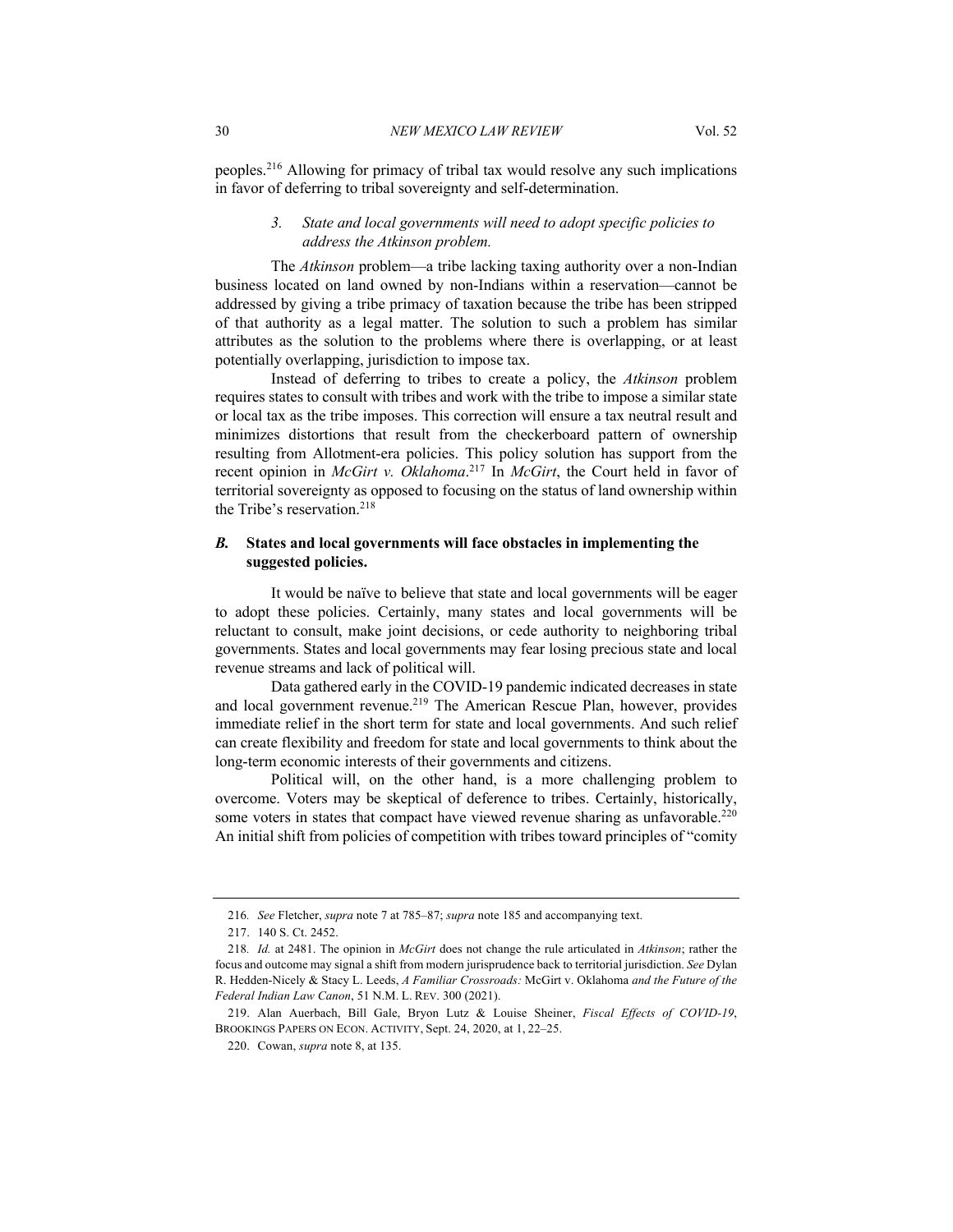and cooperative sovereignty," may require diplomacy and finesse.221 But, just as the Supreme Court was more receptive to reconsidering territorial sovereignty in *McGirt*, non-Indians living in proximity to tribes may also come around to reconsidering it if economic conditions improve for everyone.222 In *McGirt*, the Supreme Court inferred that states and tribes ought to be considering working as partners.223 Perhaps if the Supreme Court can reverse course, the political will can too.

Finally, critics may quickly ask about the type of enforcement there is for state and local governments who do not engage in these type of collaborative sovereignty policies. This article does not contain policy prescriptions that should be authoritatively adopted. As Professor Blackhawk noted, the access to the legislative and executive branches have been where Indian law has seen most success.224 The "ability to access the lawmaking process" in an extra-judicial manner, has "provided sanctuary" for tribal governments.<sup>225</sup> Here too, the prescriptions should be seen to inform law and policy makers to look to the longer-term horizon.

#### *C.* **Reasons why states and local governments ought to adopt these policies.**

Far from an all-or-nothing proposition, states will not sacrifice their potential tax revenues in vain. Economic studies show that growth on reservations benefits state economies in two ways.

## *1. Tribal economic growth correlates to overall economic growth within the states and local areas.*

Data from researchers in the field of economic development specific to Indian Country show that, when tribal economies grow, state and local economies have corresponding growth. Data shows that reservation economies contribute to "broader regional and national economies."226 Both tribal governments and reservation businesses spend significant money off reservations.<sup>227</sup> A study in 1998, reported that tribes spend \$1.2 billion and reservation businesses spend \$4.4 billion off-reservation.228 The spending by tribes, reservation businesses, and tribal residents created \$246 million in state and local tax revenue and \$4.1 billion in federal tax revenue on an annual basis.<sup>229</sup>

Data analyzing regional economic impact of tribal economic development indicates that tribes such as the Mississippi Choctaw, Citizen Potawatomi, and Winnebago of Nebraska are "dominant economic forces in otherwise relatively poor

<sup>221</sup>*. McGirt*, 140 S. Ct. at 2481.

<sup>222.</sup> If economic conditions improve for both tribes and their members and the non-Indian community adjacent to tribal nations, the quote by James Carville comes to mind: "It's the economy, stupid." *It's the Economy, Stupid*, POL. DICTIONARY, https://politicaldictionary.com/words/its-the-economy-stupid/.

<sup>223.</sup> 140 S. Ct. at 2481 ("[I]t is unclear why pessimism should rule the day.").

<sup>224.</sup> Blackhawk, *supra* note 11, at 1799.

<sup>225</sup>*. Id.*

<sup>226</sup>*. See* HARVARD PROJECT ON AM. INDIAN ECON. DEV., THE STATE OF THE NATIVE NATIONS: CONDITIONS UNDER U.S. POLICIES OF SELF-DETERMINATION, 118 (Oxford Univ. Press 2008).

<sup>227</sup>*. See id*.

<sup>228</sup>*. Id*. at 118 & 140 n.12 and accompanying text.

<sup>229</sup>*. Id*. at 118.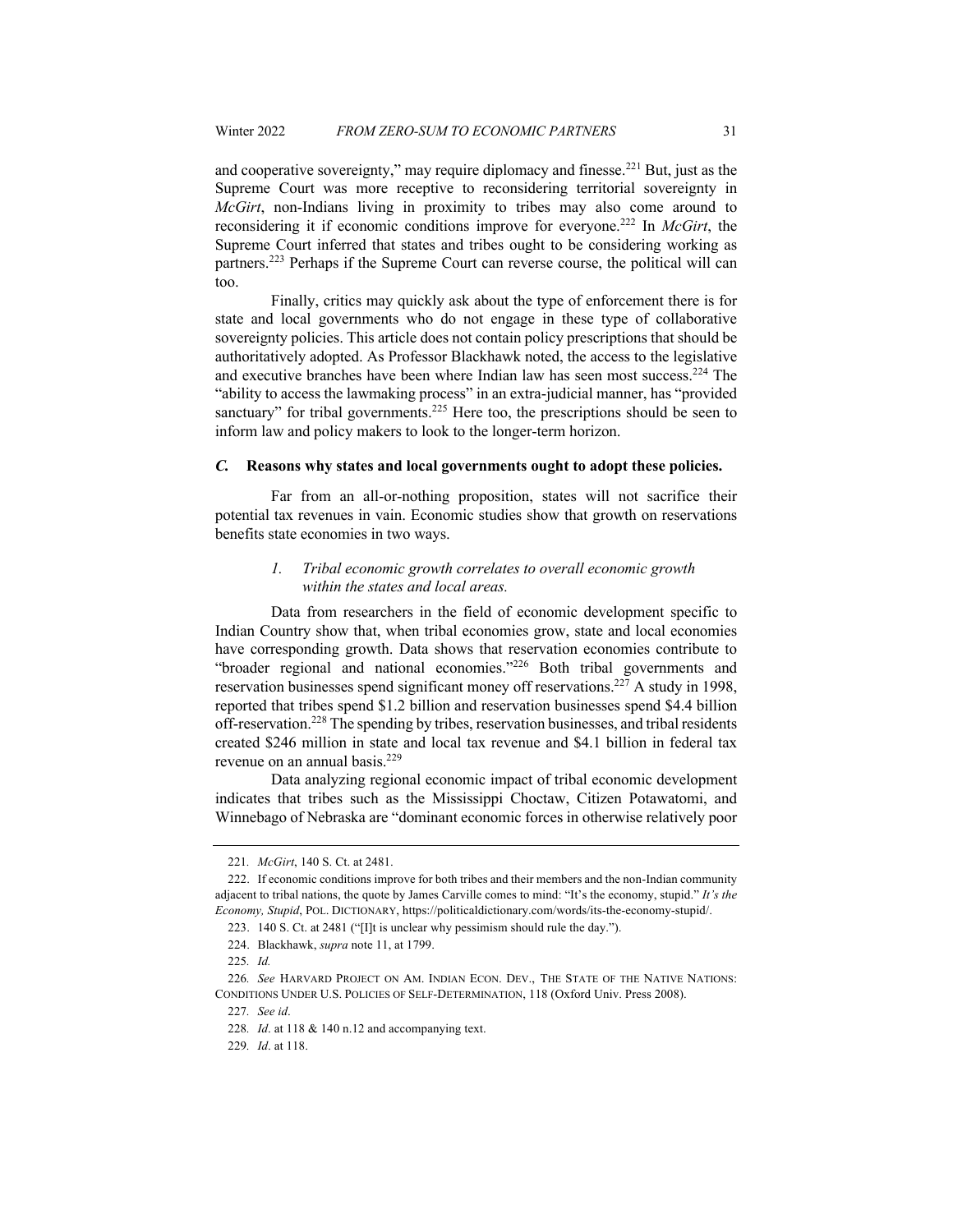Other data from the state of Washington corroborates the finding that tribal economic growth correlates to growth in the broader local and state economies. A report on the twenty-seven tribes located within Washington state from 1997, showed contribution of \$1 billion to the economy.<sup>232</sup> This \$1 billion was made up by tribal enterprises that purchased \$865.8 million in goods and services, tribes that paid \$51.3 million in federal employment and payroll taxes, and \$5.3 million in state employment and payroll taxes on employment of over 14,000 individuals, many of whom were non-Indian.<sup>233</sup>

Even if state and local governments adopt these policies and refrain from imposing, or attempting to impose, taxation within Indian Country, thriving businesses in Indian Country will not develop overnight. Recent scholarship explains how tribes can look to "historical and traditional customs, laws, values, behaviors, structures, and mechanisms for engaging in economic activities."234 State taxation is but one hinderance in that overall pursuit.<sup>235</sup>

# *2. Improved tribal economic conditions reduce tribal poverty which lessens the burden on state social services.*

Data regarding the economic status of individuals residing on reservations "highlight[s] the crucial need" of tribal governments to create sustainable economies sufficient to pull their members out of poverty.236 In *Tulalip Tribe v. Washington*, the federal district court entertained testimony at trial regarding state and local government allocations of revenue that went to pay for education, social services, and other general services that were available to members of the Tulalip Tribe.<sup>237</sup> In doing so, the court realized that it was impossible to quantify and weigh the "relative value of what are patently unquantifiable services provided by [the Tribe, state, and county]."238 As tribes are better positioned economically to provide for its citizens, state and local governments will be relieved of whatever portion of the burden of social services they carry. Known as the "multiplier effect," as tribal economies

<sup>230</sup>*. Id*. at 119.

<sup>231</sup>*. Id*.

<sup>232</sup>*. Id*.

<sup>233</sup>*. Id*. at 119–20 & 140 n.13 and accompanying text.

<sup>234.</sup> Robert J. Miller, *Sovereign Resilience: Reviving Private-Sector Economic Institutions in Indian Country*, 2018 B.Y.U. L. REV. 1331, 1334 (2018).

<sup>235.</sup> Crepelle, *supra* note 7, at 1000 ("Several factors contribute to Indian country's economic despair, but state taxation of Indian country commerce is the most severe impediment.").

<sup>236.</sup> Miller, *supra* note 233, at 1335. For a thorough explanation of current economic conditions in Indian Country, including data on unemployment, lack of educational opportunities, housing, basic infrastructure, and overall poverty levels, see *supra* note 233, at 1335–38. *But cf.* Carroll et.al, *supra* note 129, for critical commentary on data erasure of indigenous peoples.

<sup>237.</sup> 349 F.Supp.3d 1046, 1060–62 (W.D. Wash. 2018).

<sup>238</sup>*. Id.* at 1061–62.